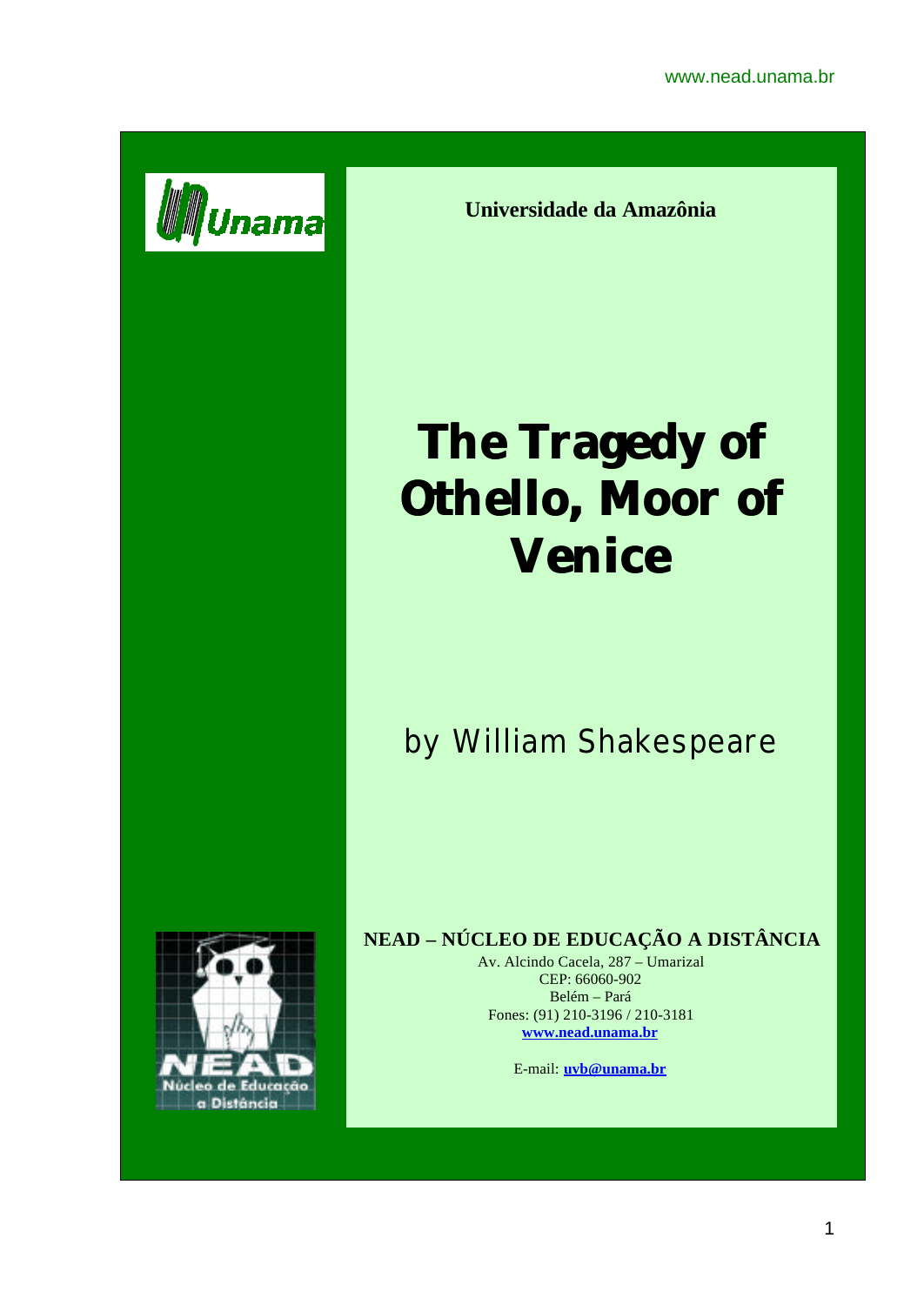### **The Tragedy of Othello, Moor of Venice**

by William Shakespeare **1605**

#### Dramatis Personae

 Othello, the Moor, general of the Venetian forces Desdemona, his wife Iago, ensign to Othello Emília, his wife, lady-in-waiting to Desdemona Cassio, lieutenant to Othello The Duke of Venice Brabantio, Venetian Senator, father of Desdemona Gratiano, nobleman of Venice, brother of Brabantio Lodovico, nobleman of Venice, kinsman of Brabantio Roderigo, rejected suitor of Desdemona Bianca, mistress of Cassio Montano, a Cypriot official A Clown in service to Othello Senators, Sailors, Messengers, Officers, Gentlemen, Musicians, and

**Attendants** 

SCENE: Venice and Cyprus

ACT I. SCENE I. Venice. A street.

(Enter Roderigo and Iago).

**Roderigo**.— Tush, never tell me! I take it much unkindly that thou, Iago, who hast had my purse as if the strings were thine, shouldst know of this.

**Iago**.— 'Sblood, but you will not hear me. If ever I did dream of such a matter, abhor me.

**Roderigo**.— Thou told'st me thou didst hold him in thy hate.

**Iago**.— Despise me, if I do not. Three great ones of the city, in personal suit to make me his lieutenant, off-capp'd to him; and, by the faith of man, I know my price, I am worth no worse a place. But he, as loving his own pride and purposes, Evades them, with a bumbast circumstance Horribly stuff'd with epithets of war, and, in conclusion, Nonsuits my mediators; for, "Certes," says he, "I have already chose my officer." And what was he? Forsooth, a great arithmetician, one Michael Cassio, a Florentine (A fellow almost damn'd in a fair wife) that never set a squadron in the field, nor the division of a battle knows more than a spinster; unless the bookish theoric, wherein the toged consuls can propose as masterly as he. Mere prattle without practice is all his soldiership. But he, sir, had the election; and I, of whom his eyes had seen the proof at Rhodes, at Cyprus, and on other grounds Christian and heathen, must be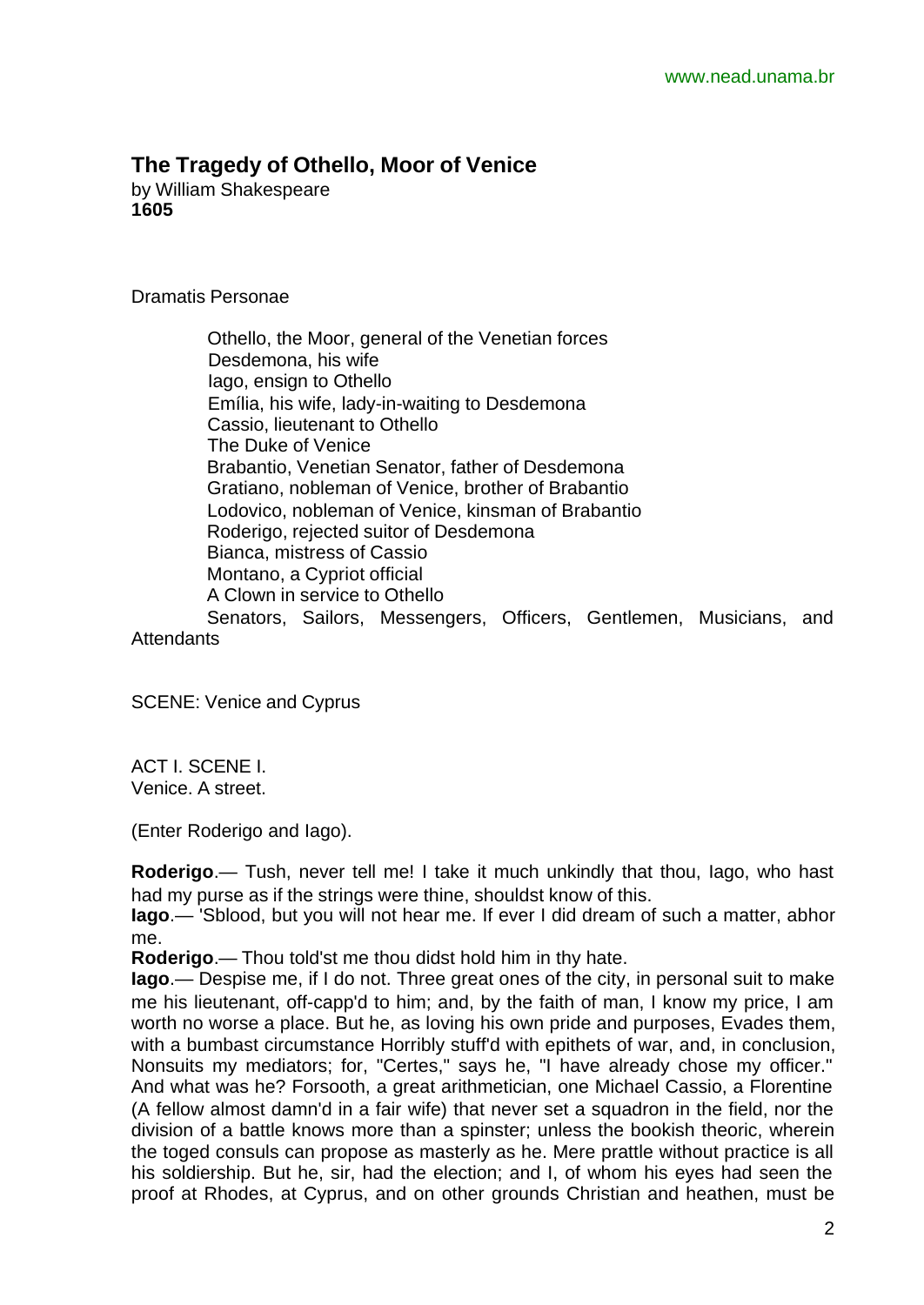belee'd and calm'd by debitor and creditor. This counter-caster, he, in good time, must his lieutenant be, and I— God bless the mark!— his Moorship's ancient.

**Roderigo**.— By heaven, I rather would have been his hangman.

**Iago**.— Why, there's no remedy. 'Tis the curse of service, preferment goes by letter and affection, and not by old gradation, where each second Stood heir to the first. Now, sir, be judge yourself Whether I in any just term am affined to love the Moor. **Roderigo**.— I would not follow him then.

**Iago**.— O, sir, content you. I follow him to serve my turn upon him: we cannot all be masters, nor all masters cannot be truly follow'd. You shall mark many a duteous and knee-crooking knave, that doting on his own obsequious bondage wears out his time, much like his master's ass, for nought but provender, and when he's old, cashier'd. Whip me such honest knaves. Others there are who, trimm'd in forms and visages of duty, keep yet their hearts attending on themselves, and throwing but shows of service on their lords do well thrive by them; and when they have lined their coats do themselves homage. These fellows have some soul, and such a one do I profess myself. For, sir, it is as sure as you are Roderigo, were I the Moor, I would not be Iago. In following him, I follow but myself; heaven is my judge, not I for love and duty, but seeming so, for my peculiar end. For when my outward action doth demonstrate the native act and figure of my heart in complement extern, 'tis not long after but I will wear my heart upon my sleeve for daws to peck at: I am not what I am. **Roderigo**.— What a full fortune does the thick-lips owe, if he can carry't thus!

**Iago**.— Call up her father, Rouse him, make after him, poison his delight, Proclaim him in the streets, incense her kinsmen, and, though he in a fertile climate dwell, plague him with flies. Though that his joy be joy, yet throw such changes of vexation on't as it may lose some color.

**Roderigo**.— Here is her father's house; I'll call aloud.

**Iago**.— Do, with like timorous accent and dire yell as when, by night and negligence, the fire is spied in populous cities.

**Roderigo**.— What, ho, Brabantio! Signior Brabantio, ho!

**Iago**.— Awake! What, ho, Brabantio! Thieves! Thieves! Thieves! Look to your house, your daughter, and your bags! Thieves! Thieves! Brabantio appears above, at a window.

**Brabantio**.— What is the reason of this terrible summons? What is the matter there? **Roderigo**.— Signior, is all your family within?

**Iago**.— Are your doors lock'd?

**Brabantio**.— Why? Wherefore ask you this?

**Iago**.— 'Zounds, sir, you're robb'd! For shame, put on your gown; your heart is burst, you have lost half your soul; even now, now, very now, an old black ram is tupping your white ewe. Arise, arise! Awake the snorting citizens with the bell, or else the devil will make a grandsire of you. Arise, I say!

**Brabantio**.— What, have you lost your wits?

**Roderigo**.— Most reverend signior, do you know my voice?

**Brabantio**.— Not I. What are you?

**Roderigo**.— My name is Roderigo.

**Brabantio**.— The worser welcome. I have charged thee not to haunt about my doors. In honest plainness thou hast heard me say my daughter is not for thee; and now, in madness, being full of supper and distempering draughts, upon malicious bravery, dost thou come to start my quiet.

**Roderigo**.— Sir, sir, sir.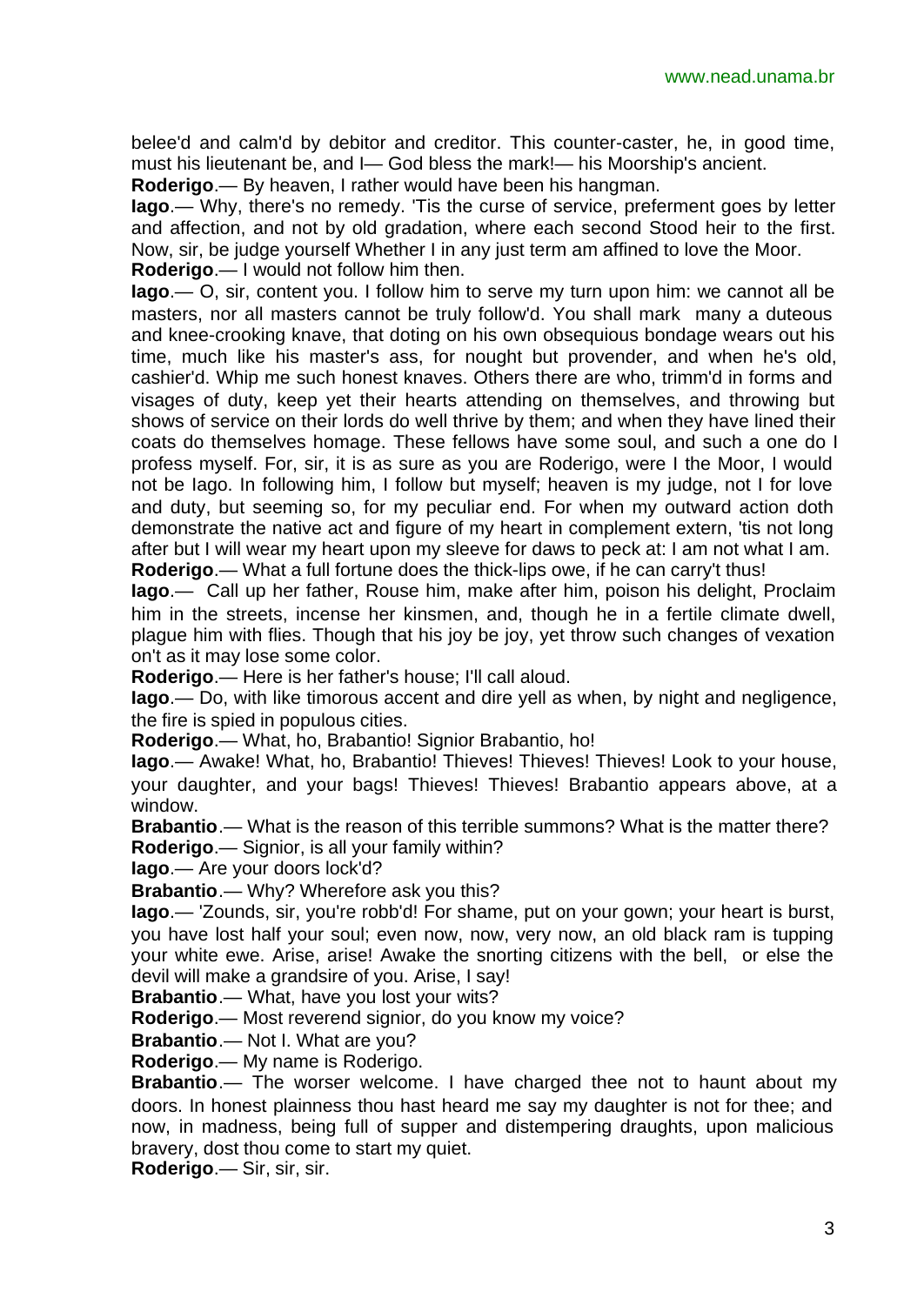**Brabantio**.— But thou must needs be sure my spirit and my place have in them power to make this bitter to thee.

**Roderigo**.— Patience, good sir.

**Brabantio**.— What tell'st thou me of robbing? This is Venice; my house is not a grange.

**Roderigo**.— Most grave Brabantio, in simple and pure soul I come to you.

**Iago**.— 'Zounds, sir, you are one of those that will not serve God, if the devil bid you.

Because we come to do you service and you think we are ruffians, you'll have your daughter covered with a Barbary horse; you'll have your nephews neigh to you; you'll have coursers for cousins, and gennets for germans.

**Brabantio**. What profane wretch art thou?

**Iago**.— I am one, sir, that comes to tell you your daughter and the moor are now making the beast with two backs.

**Brabantio**.— Thou are a villain.

**Iago**.— You are— a senator.

**Brabantio**.— This thou shalt answer; I know thee, Roderigo.

**Roderigo**.— Sir, I will answer anything. But, I beseech you, if't be your pleasure and most wise consent, as partly I find it is, that your fair daughter, at this odd-even and dull watch o' the night, transported with no worse nor better guard but with a knave of common hire, a gondolier, to the gross clasps of a lascivious Moor— If this be known to you, and your allowance, we then have done you bold and saucy wrongs; but if you know not this, my manners tell me we have your wrong rebuke. Do not believe that, from the sense of all civility, I thus would play and trifle with your reverence.

Your daughter, if you have not given her leave, I say again, hath made a gross revolt, Tying her duty, beauty, wit, and fortunes in an extravagant and wheeling stranger of here and everywhere. Straight satisfy yourself: If she be in her chamber or your house, let loose on me the justice of the state for thus deluding you.

**Brabantio**.— Strike on the tinder, ho! Give me a taper! Call up all my people! This accident is not unlike my dream; Belief of it oppresses me already. Light, I say, light! Exit above.

**Iago**.— Farewell, for I must leave you. It seems not meet, nor wholesome to my place, to be produced— as, if I stay, I shall-Against the Moor; for I do know, the state, However this may gall him with some check, Cannot with safety cast him, for he's embark'd With such loud reason to the Cyprus wars, Which even now stands in act, that, for their souls, another of his fathom they have none to lead their business; in which regard. Though I do hate him as I do hell pains. Yet for necessity of present life, I must show out a flag and sign of love, Which is indeed but sign. That you shall surely find him, Lead to the Sagittary the raised search, and there will I be with him. So farewell.

(Exit).

(Enter, below, Brabantio, in his nightgown, and Servants with torches).

**Brabantio**.— It is too true an evil: gone she is, and what's to come of my despised time is nought but bitterness. Now, Roderigo, Where didst thou see her? O unhappy girl! With the Moor, say'st thou? Who would be a father! How didst thou know 'twas she? O, she deceives me past thought! What said she to you? Get more tapers. Raise all my kindred. Are they married, think you? **Roderigo**.— Truly, I think they are.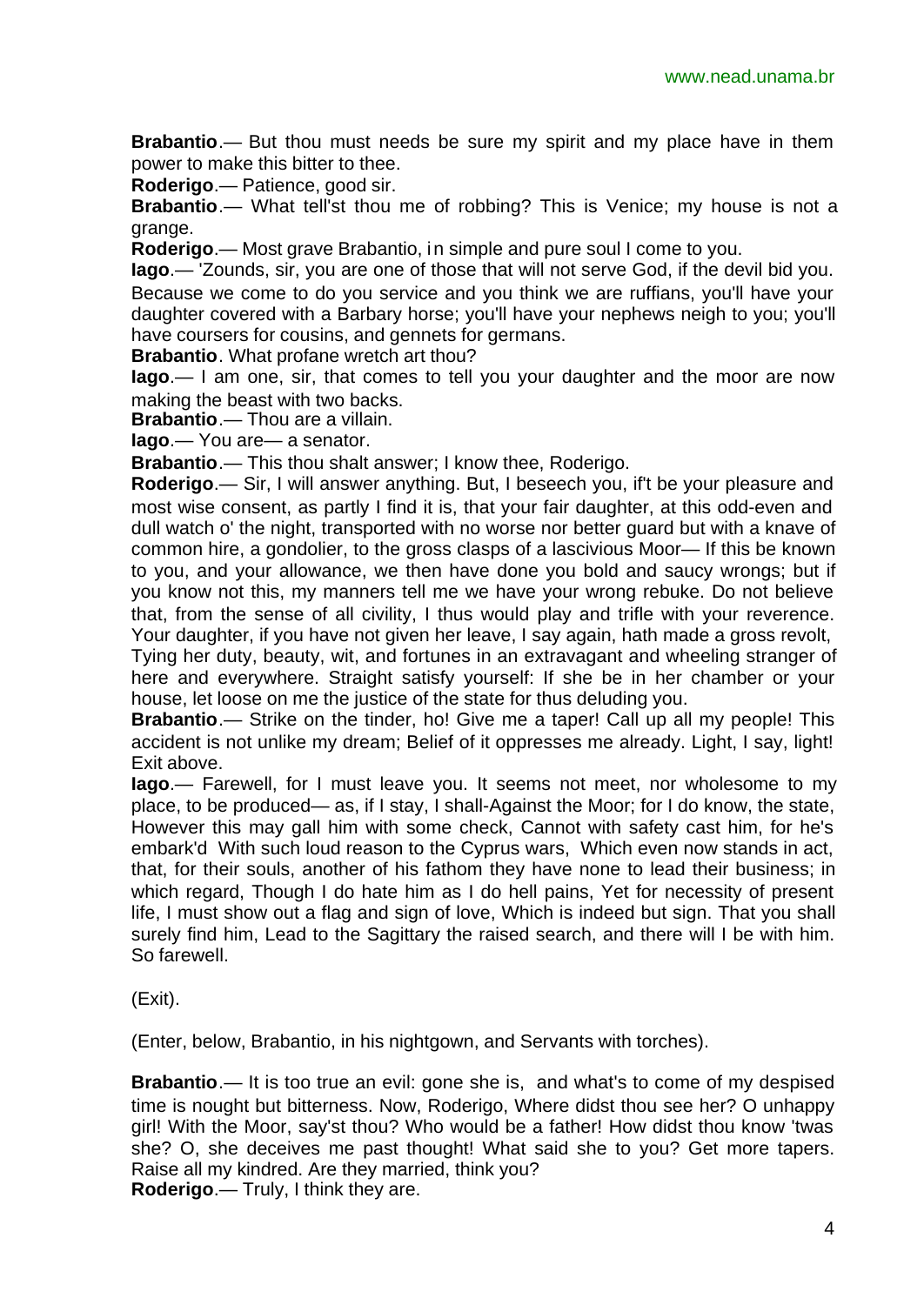**Brabantio**.— O heaven! How got she out? O treason of the blood! Fathers, from hence trust not your daughters' minds by what you see them act. Is there not charms by which the property of youth and maidhood May be abused? Have you not read, Roderigo, of some such thing?

**Roderigo**.— Yes, sir, I have indeed.

**Brabantio**.— Call up my brother. O, would you had had her! Some one way, some another. Do you know where we may apprehend her and the Moor?

**Roderigo**.— I think I can discover him, if you please to get good guard and go along with me.

**Brabantio**.— Pray you, lead on. At every house I'll call; I may command at most. Get weapons, ho! And raise some special officers of night. On, good Roderigo, I'll deserve your pains.

(Exeunt).

SCENE II. Another street.

(Enter Othello, Iago, and Attendants with torches).

**Iago**.— Though in the trade of war I have slain men, Yet do I hold it very stuff o' the conscience to do no contrived murther. I lack iniquity sometimes to do me service. Nine or ten times I had thought to have yerk'd him here under the ribs.

**Othello**.— 'Tis better as it is.

**Iago**. — Nay, but he prated and spoke such scurvy and provoking terms Against your honor that, with the little godliness I have, I did full hard forbear him. But I pray you, sir, are you fast married? Be assured of this, that the magnifico is much beloved, and hath in his effect a voice potential as double as the Duke's. He will divorce you, or put upon you what restraint and grievance the law, with all his might to enforce it on, Will give him cable.

**Othello**.— Let him do his spite. My services, which I have done the signiory, Shall out-tongue his complaints. 'Tis yet to know-which, when I know that boasting is an honor, I shall promulgate— I fetch my life and being from men of royal siege, and my demerits May speak unbonneted to as proud a fortune as this that I have reach'd. For know, Iago, but that I love the gentle Desdemona, I would not my unhoused free condition Put into circumscription and confine for the sea's worth. But, look! What lights come yond?

**Iago**.— Those are the raised father and his friends. You were best go in.

**Othello**.— Not I; I must be found. My parts, my title, and my perfect soul Shall manifest me rightly. Is it they?

**Iago**.— By Janus, I think no.

(Enter Cassio and certain Officers with torches).

**Othello**.— The servants of the Duke? And my lieutenant? The goodness of the night upon you, friends! What is the news?

**Cassio**.— The Duke does greet you, general, and he requires your haste-post-haste appearance, Even on the instant.

**Othello**.— What is the matter, think you?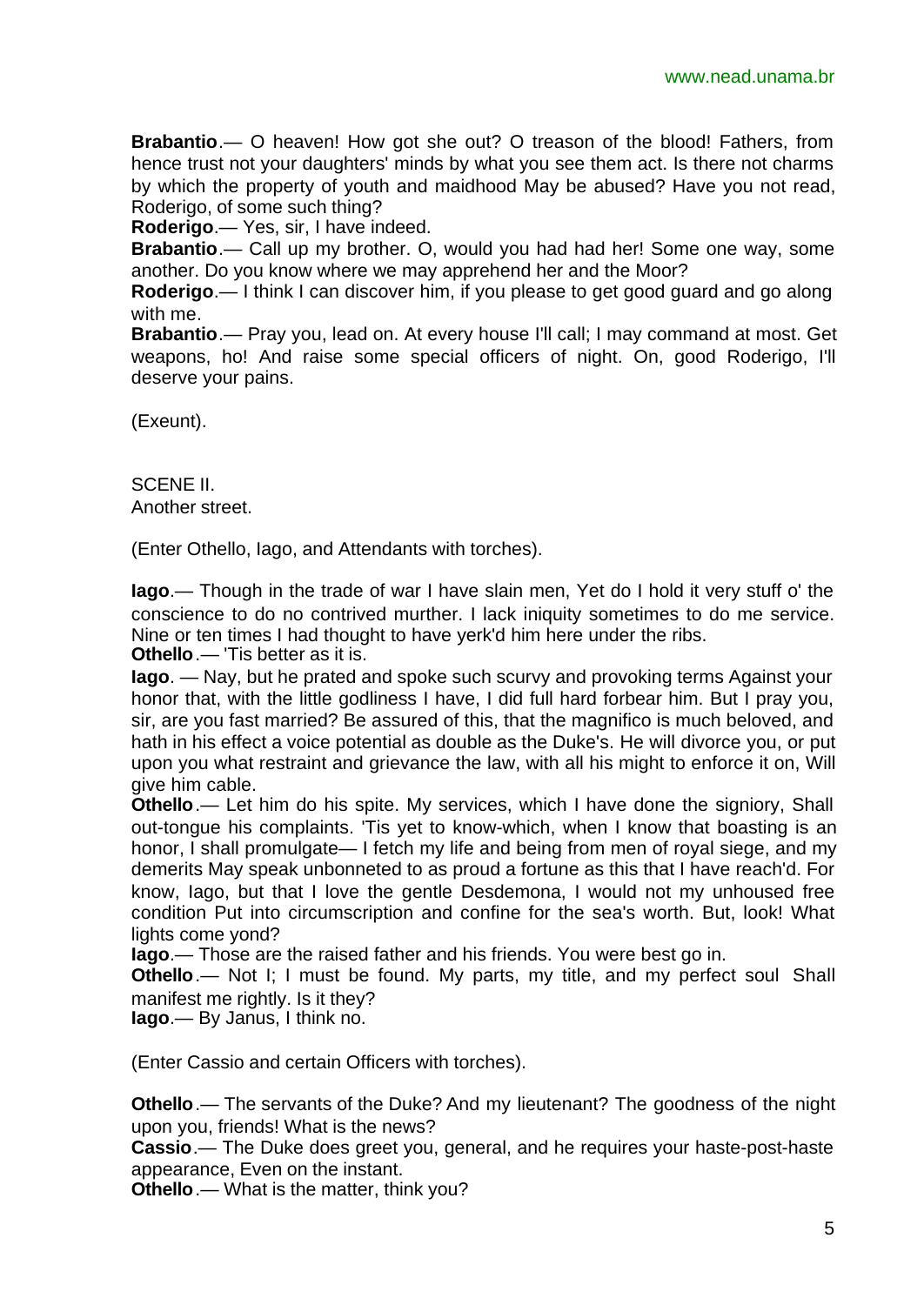**Cassio**.— Something from Cyprus, as I may divine; It is a business of some heat. The galleys have sent a dozen sequent messengers this very night at one another's heels;and many of the consuls, raised and met, are at the Duke's already. You have been hotly call'd for, when, being not at your lodging to be found, the Senate hath sent about three several quests to search you out.

**Othello** — 'Tis well I am found by you. I will but spend a word here in the house and go with you.

(Exit).

**Cassio**.— Ancient, what makes he here?

**Iago**.— Faith, he tonight hath boarded a land carack; If it prove lawful prize, he's made forever.

**Cassio**.— I do not understand.

**Iago**.— He's married.

**Cassio**.– To who?

(Re-enter Othello).

**Iago**.— Marry, to— Come, captain, will you go?

**Othello**.— Have with you.

**Cassio**.— Here comes another troop to seek for you.

**Iago**.— It is Brabantio. General, be advised, he comes to bad intent.

(Enter Brabantio, Roderigo, and Officers with torches and weapons).

**Othello**.— Holla! Stand there!

**Roderigo**.— Signior, it is the Moor.

**Brabantio**.— Down with him, thief! They draw on both sides.

**Iago**.— You, Roderigo! Come, sir, I am for you.

**Othello**.— Keep up your bright swords, for the dew will rust them. Good signior, you shall more command with years than with your weapons.

**Brabantio**.— O thou foul thief, where hast thou stow'd my daughter? Damn'd as thou art, thou hast enchanted her, for I'll refer me to all things of sense, If she in chains of magic were not bound, Whether a maid so tender, fair, and happy, so opposite to marriage that she shunn'd the wealthy, curled darlings of our nation, Would ever have, to incur a general mock, Run from her guardage to the sooty bosom of such a thing as thou— to fear, not to delight. Judge me the world, if 'tis not gross in sense that thou hast practiced on her with foul charms, abused her delicate youth with drugs or minerals that weaken motion. I'll have't disputed on; 'Tis probable, and palpable to thinking. I therefore apprehend and do attach thee for an abuser of the world, a practicer of arts inhibited and out of warrant. Lay hold upon him. If he do resist, subdue him at his peril.

**Othello**.— Hold your hands, Both you of my inclining and the rest. Were it my cue to fight, I should have known it without a prompter. Where will you that I go to answer this your charge?

**Brabantio**.— To prison, till fit time of law and course of direct session Call thee to answer.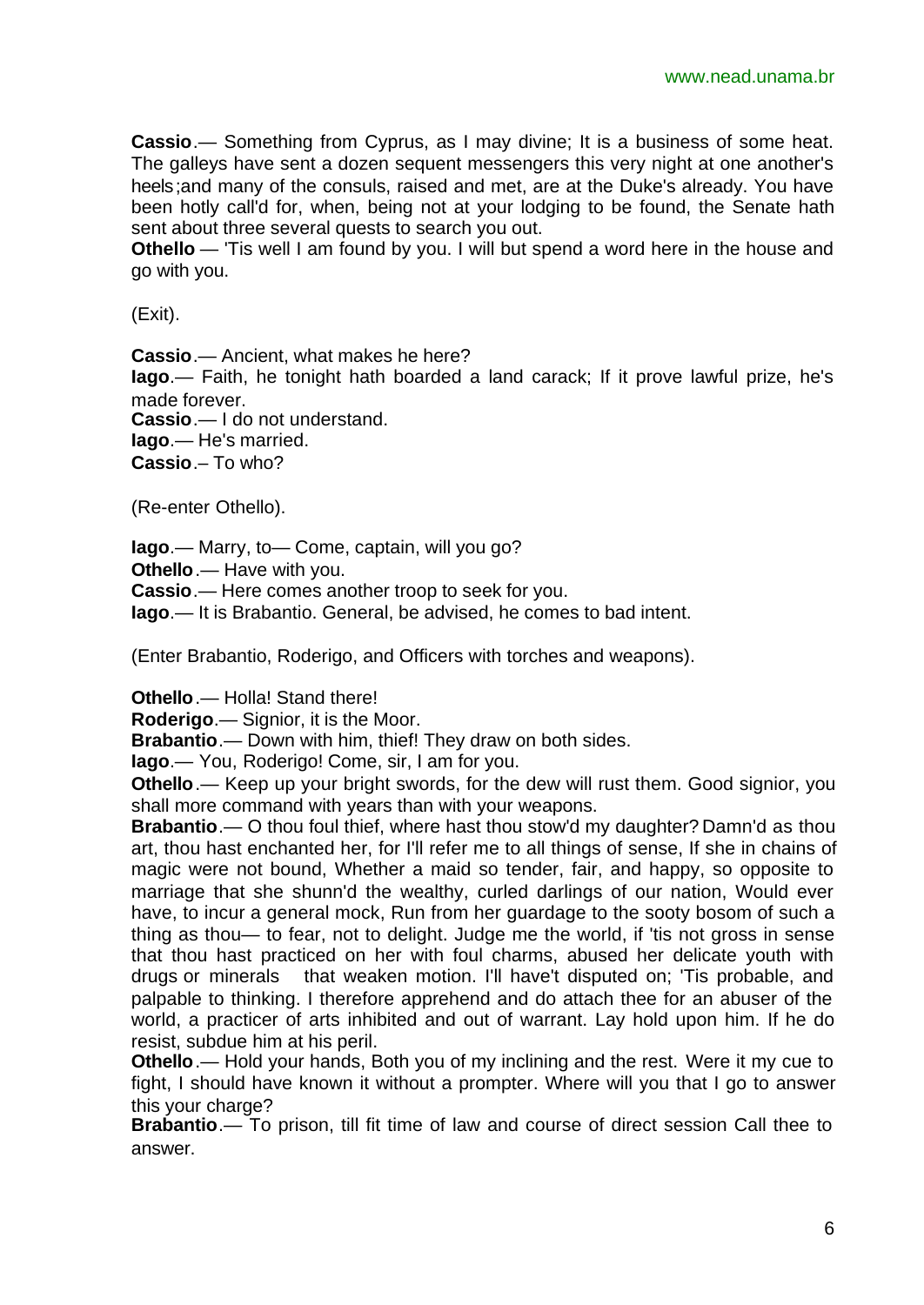**Othello**. — What if I do obey? How may the Duke be therewith satisfied, whose messengers are here about my side, upon some present business of the state to bring me to him?

**First Officer.**— 'Tis true, most worthy signior; the Duke's in council, and your noble self, I am sure, is sent for.

**Brabantio**.— How? The Duke in council? In this time of the night? Bring him away; Mine's not an idle cause. The Duke himself, or any of my brothers of the state, Cannot but feel this wrong as 'twere their own; for if such actions may have passage free, Bond slaves and pagans shall our statesmen be.

(Exeunt).

SCENE III.

A council chamber. The Duke and Senators sitting at a table; Officers attending.

**Duke**.— There is no composition in these news that gives them credit.

**First Senator.**— Indeed they are disproportion'd; my letters say a hundred and seven galleys.

**Duke**.— And mine, a hundred and forty.

**Second Senator.**— And mine, two hundred. But though they jump not on a just account-as in these cases, where the aim reports, 'Tis oft with difference— yet do they all confirm a Turkish fleet, and bearing up to Cyprus.

**Duke**.— Nay, it is possible enough to judgement. I do not so secure me in the error, But the main article I do approve in fearful sense.

**Sailor**. [Within.] What, ho! What, ho! What, ho!

**First Officer.**— A messenger from the galleys.

(Enter Sailor).

**Duke**.— Now, what's the business?

**Sailor**.— The Turkish preparation makes for Rhodes, so was I bid report here to the state by Signior Angelo.

**Duke**.— How say you by this change?

**First Senator.**— This cannot be, by no assay of reason; 'tis a pageant to keep us in false gaze. When we consider the importancy of Cyprus to the Turk, and let ourselves again but understand that as it more concerns the Turk than Rhodes, so may he with more facile question bear it, for that it stands not in such warlike brace, but altogether lacks the abilities that Rhodes is dress'd in. If we make thought of this, we must not think the Turk is so unskillful To leave that latest which concerns him first, Neglecting an attempt of ease and gain, to wake and wage a danger profitless. **Duke**.— Nay, in all confidence, he's not for Rhodes.

**First Officer**.— Here is more news.

(Enter a Messenge).

**Messenger**.— The Ottomites, reverend and gracious, Steering with due course toward the isle of Rhodes, have there injointed them with an after fleet. **First Senator.**— Ay, so I thought. How many, as you guess?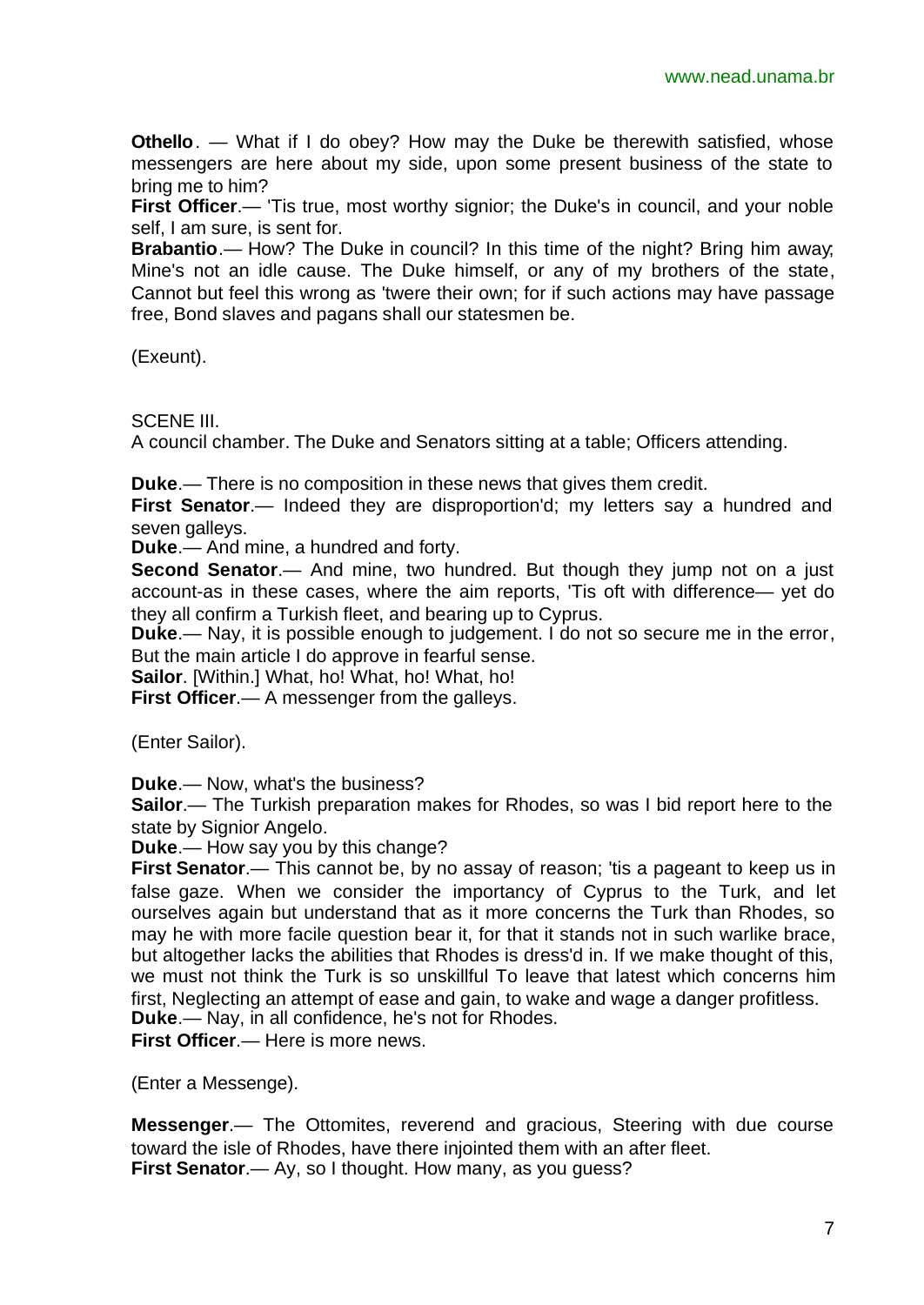**Messenger**.— Of thirty sail; and now they do re-stem their backward course, bearing with frank appearance their purposes toward Cyprus. Signior Montano, your trusty and most valiant servitor, with his free duty recommends you thus, and prays you to believe him.

**Duke**.— 'Tis certain then for Cyprus. Marcus Luccicos, is not he in town?

**First Senator**.— He's now in Florence.

**Duke**.— Write from us to him, post-post-haste dispatch.

**First Senator**.— Here comes Brabantio and the valiant Moor.

(Enter Brabantio, Othello, Iago, Roderigo, and Officers).

**Duke**.— Valiant Othello, we must straight employ you Against the general enemy Ottoman. [To Brabantio.] I did not see you; welcome, gentle signior; we lack'd your counsel and your help tonight.

**Brabantio**.— So did I yours. Good your Grace, pardon me: Neither my place nor aught I heard of business Hath raised me from my bed, nor doth the general care take hold on me; for my particular grief is of so flood-gate and o'erbearing nature that it engluts and swallows other sorrows, and it is still itself.

**Duke**.— Why, what's the matter?

**Brabantio**.— My daughter! O, my daughter!

**All**.— Dead?

**Brabantio**.— Ay, to me. She is abused, stol'n from me and corrupted by spells and medicines bought of mountebanks; for nature so preposterously to err, Being not deficient, blind, or lame of sense, Sans witchcraft could not.

**Duke**.— Whoe'er he be that in this foul proceeding Hath thus beguiled your daughter of herself and you of her, the bloody book of law you shall yourself read in the bitter letter after your own sense, yea, though our proper son Stood in your action.

**Brabantio**.— Humbly I thank your Grace. Here is the man, this Moor, whom now, it seems, your special mandate for the state affairs Hath hither brought.

**All**.— We are very sorry for't.

**Duke**.[To Othello.] — What in your own part can you say to this?

**Brabantio**.— Nothing, but this is so.

**Othello**.— Most potent, grave, and reverend signiors, my very noble and approved good masters, that I have ta'en away this old man's daughter, it is most true; true, I have married her; the very head and front of my offending Hath this extent, no more. Rude am I in my speech, and little blest with the soft phrase of peace; for since these arms of mine had seven years' pith, Till now some nine moons wasted, they have used their dearest action in the tented field, and little of this great world can I speak, more than pertains to feats of broil and battle; and therefore little shall I grace my cause In speaking for myself. Yet, by your gracious patience, I will a round unvarnish'd tale deliver of my whole course of love: what drugs, what charms, what conjuration, and what mighty magic-for such proceeding I am charged withal-I won his daughter.

**Brabantio**.— A maiden never bold, of spirit so still and quiet that her motion Blush'd at herself; and she— in spite of nature, of years, of country, credit, everything-to fall in love with what she fear'd to look on! It is judgement maim'd and most imperfect, that will confess perfection so could err Against all rules of nature, and must be driven to find out practices of cunning hell why this should be. I therefore vouch again that with some mixtures powerful o'er the blood, or with some dram conjured to this effect, he wrought upon her.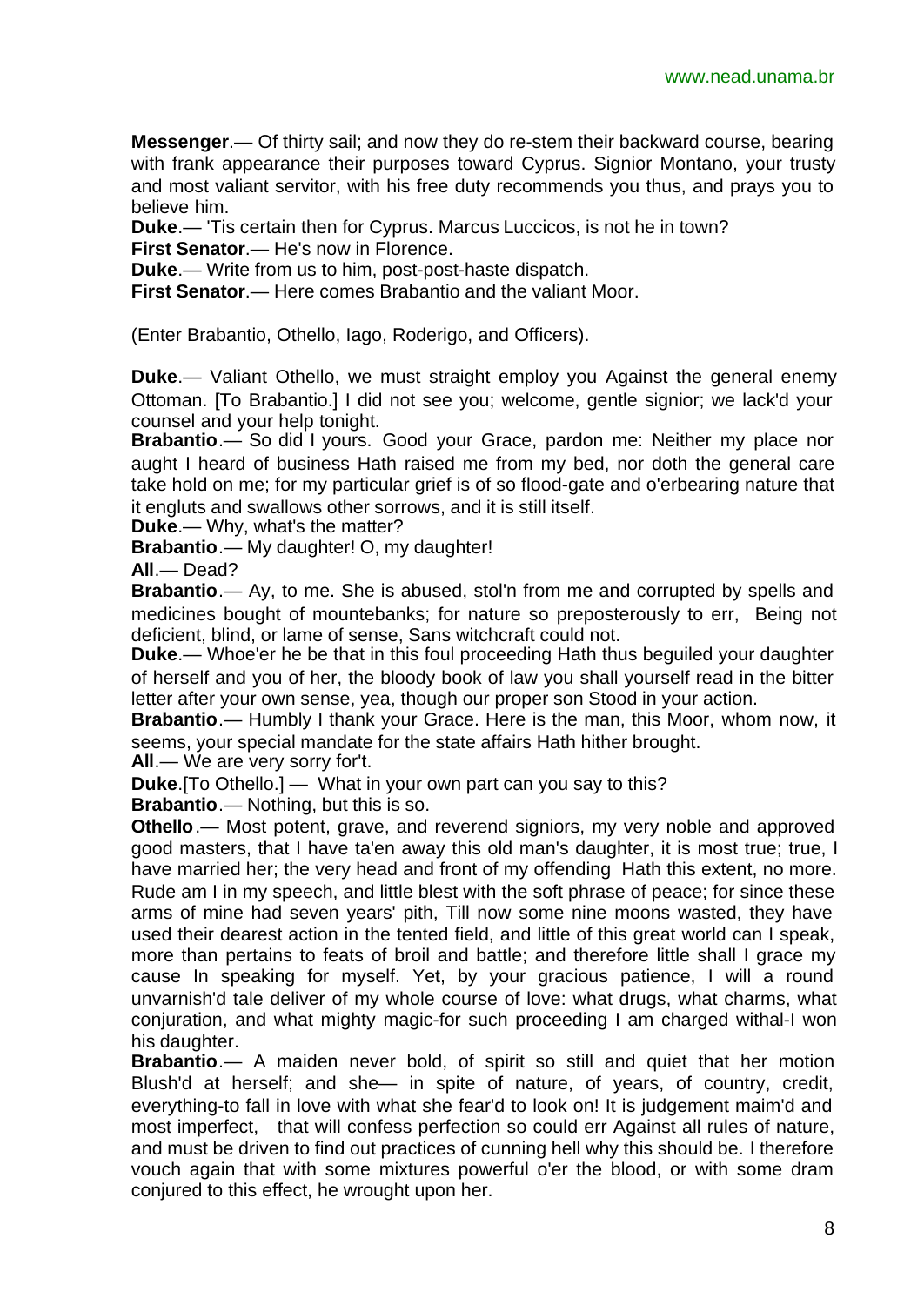**Duke**.— To vouch this is no proof, Without more certain and more overt test than these thin habits and poor likelihoods of modern seeming do prefer against him.

**First Senator**.— But, Othello, speak. Did you by indirect and forced courses subdue and poison this young maid's affections? Or came it by request, and such fair question as soul to soul affordeth?

**Othello**.— I do beseech you, send for the lady to the Sagittary, and let her speak of me before her father. If you do find me foul in her report, the trust, the office I do hold of you, not only take away, but let your sentence even fall upon my life.

**Duke**.— Fetch Desdemona hither.

**Othello**.— Ancient, conduct them; you best know the place.

(Exeunt Iago and Attendants).

And till she come, as truly as to heaven I do confess the vices of my blood, so justly to your grave ears I'll present how I did thrive in this fair lady's love and she in mine.

#### **Duke**.— Say it, Othello.

**Othello**.— Her father loved me, oft invited me, Still question'd me the story of my life from year to year, the battles, sieges, fortunes, that I have pass'd. I ran it through, even from my boyish days to the very moment that he bade me tell it: Wherein I spake of most disastrous chances, of moving accidents by flood and field, of hairbreadth 'scapes i' the imminent deadly breach, of being taken by the insolent foe and sold to slavery, of my redemption thence and portance in my travels' history; Wherein of antres vast and deserts idle, Rough quarries, rocks, and hills whose heads touch heaven, It was my hint to speak— such was the process-and of the Cannibals that each other eat, The Anthropophagi, and men whose heads do grow beneath their shoulders. This to hear Would Desdemona seriously incline; but still the house affairs would draw her thence, which ever as she could with haste dispatch, She'ld come again, and with a greedy ear Devour up my discourse; which I observing, Took once a pliant hour, and found good means to draw from her a prayer of earnest heart that I would all my pilgrimage dilate, Whereof by parcels she had something heard, but not intentively. I did consent, and often did beguile her of her tears when I did speak of some distressful stroke that my youth suffer'd. My story being done, she gave me for my pains a world of sighs; she swore, in faith, 'twas strange, 'twas passing strange; 'Twas pitiful, 'twas wondrous pitiful. She wish'd she had not heard it, yet she wish'd that heaven had made her such a man; she thank'd me, and bade me, if I had a friend that loved her, I should but teach him how to tell my story, and that would woo her. Upon this hint I spake: She loved me for the dangers I had pass'd, and I loved her that she did pity them. This only is the witchcraft I have used. Here comes the lady; let her witness it.

(Enter Desdemona, Iago, and Attendants).

**Duke**.— I think this tale would win my daughter too. Good Brabantio, take up this mangled matter at the best: Men do their broken weapons rather use than their bare hands.

**Brabantio**.— I pray you, hear her speak. If she confess that she was half the wooer, destruction on my head, if my bad blame light on the man! Come hither, gentle mistress. Do you perceive in all this noble company where most you owe obedience?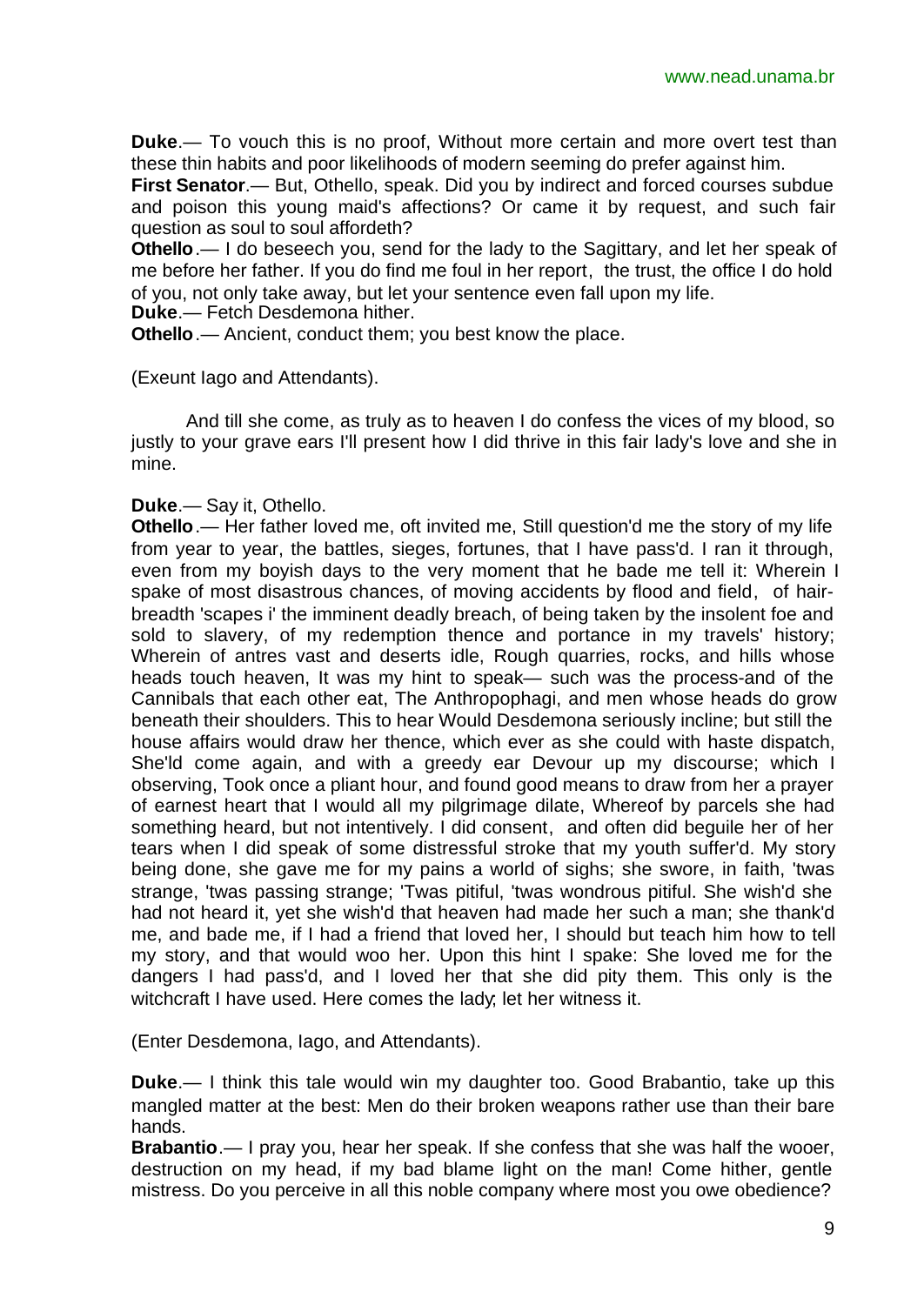**Desdemona**.— My noble father, I do perceive here a divided duty. To you I am bound for life and education; my life and education both do learn me how to respect you; you are the lord of duty, I am hitherto your daughter. But here's my husband, and so much duty as my mother show'd to you, preferring you before her father, so much I challenge that I may profess due to the Moor, my lord.

**Brabantio**.— God be with you! I have done. Please it your Grace, on to the state affairs; I had rather to adopt a child than get it. Come hither, Moor. I here do give thee that with all my heart Which, but thou hast already, with all my heart I would keep from thee. For your sake, jewel, I am glad at soul I have no other child; for thy escape would teach me tyranny, to hang clogs on them. I have done, my lord.

**Duke**.— Let me speak like yourself, and lay a sentence Which, as a grise or step, may help these lovers into your favor. When remedies are past, the griefs are ended by seeing the worst, which late on hopes depended. To mourn a mischief that is past and gone is the next way to draw new mischief on. What cannot be preserved when Fortune takes, Patience her injury a mockery makes. The robb'd that smiles steals something from the thief; He robs himself that spends a bootless grief.

**Brabantio**.— So let the Turk of Cyprus us beguile; we lose it not so long as we can smile. He bears the sentence well, that nothing bears but the free comfort which from thence he hears; but he bears both the sentence and the sorrow that, to pay grief, must of poor patience borrow. These sentences, to sugar or to gall, Being strong on both sides, are equivocal. But words are words; I never yet did hear that the bruised heart was pierced through the ear. I humbly beseech you, proceed to the affairs of state.

**Duke**.— The Turk with a most mighty preparation makes for Cyprus. Othello, the fortitude of the place is best known to you; and though we have there a substitute of most allowed sufficiency, yet opinion, a sovereign mistress of effects, throws a more safer voice on you. You must therefore be content to slubber the gloss of your new fortunes with this more stubborn and boisterous expedition.

**Othello**.— The tyrant custom, most grave senators, Hath made the flinty and steel couch of war my thrice-driven bed of down. I do agnize a natural and prompt alacrity I find in hardness and do undertake these present wars against the Ottomites. most humbly therefore bending to your state, I crave fit disposition for my wife, due reference of place and exhibition, With such accommodation and besort as levels with her breeding.

**Duke**.— If you please, Be't at her father's.

**Brabantio**.— I'll not have it so.

**Othello**.– Nor I.

**Desdemona**.— Nor I. I would not there reside to put my father in impatient thoughts by being in his eye. Most gracious Duke, to my unfolding lend your prosperous ear, and let me find a charter in your voice to assist my simpleness.

**Duke**.— What would you, Desdemona?

**Desdemona.**— That I did love the Moor to live with him, my downright violence and storm of fortunes May trumpet to the world. My heart's subdued Even to the very quality of my lord. I saw Othello's visage in his mind, and to his honors and his valiant parts did I my soul and fortunes consecrate. So that, dear lords, if I be left behind, a moth of peace, and he go to the war, the rites for which I love him are bereft me, and I a heavy interim shall support by his dear absence. Let me go with him.

**Othello**.— Let her have your voices. Vouch with me, heaven, I therefore beg it not to please the palate of my appetite, nor to comply with heat— the young affects In me defunct— and proper satisfaction; but to be free and bounteous to her mind. And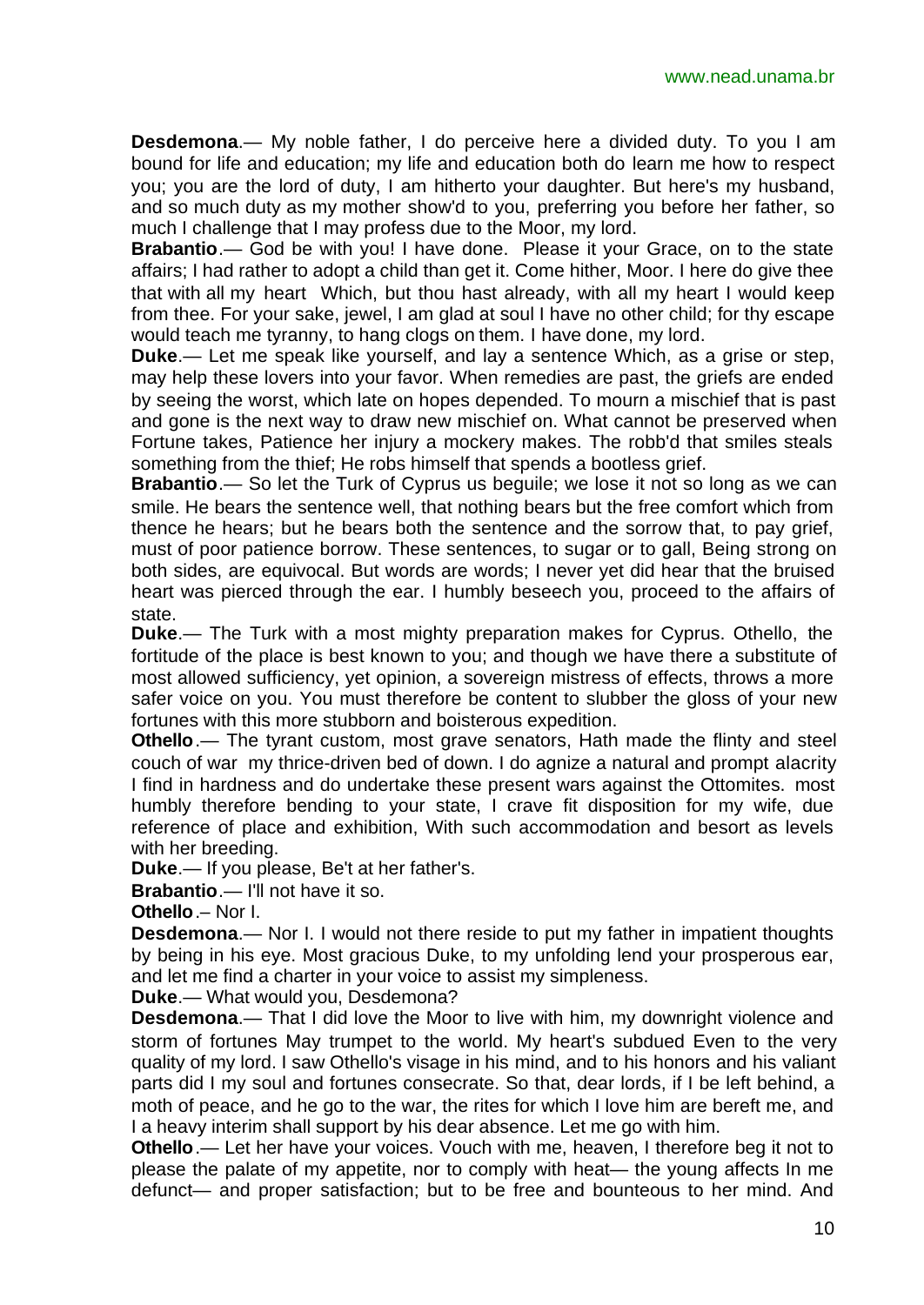heaven defend your good souls, that you think I will your serious and great business scant for she is with me. No, when light-wing'd toys of feather'd Cupid seel with wanton dullness my speculative and officed instruments, that my disports corrupt and taint my business, let housewives make a skillet of my helm, and all indign and base adversities make head against my estimation!

**Duke**.— Be it as you shall privately determine, Either for her stay or going. The affair cries haste, and speed must answer't: you must hence tonight.

**Desdemona**.— Tonight, my lord?

**Duke**.— This night.

**Othello**.— With all my heart.

**Duke**.— At nine i' the morning here we'll meet again.

**Othello**,— leave some officer behind, and he shall our commission bring to you, With such things else of quality and respect as doth import you.

**Othello**.— So please your Grace, my ancient; a man he is of honesty and trust. To his conveyance I assign my wife, With what else needful your good Grace shall think to be sent after me.

**Duke**.— Let it be so. Good night to everyone. [To Brabantio.] And, noble signior, If virtue no delighted beauty lack, your son-in-law is far more fair than black.

**First Senator**.— Adieu, brave Moor, use Desdemona well.

**Brabantio**.— Look to her, Moor, if thou hast eyes to see; she has deceived her father, and may thee.

(Exeunt Duke, Senators, and Officers).

**Othello**.— My life upon her faith! Honest lago, my Desdemona must I leave to thee. I prithee, let thy wife attend on her, and bring them after in the best advantage. Come, Desdemona, I have but an hour of love, of worldly matters and direction, to spend with thee. We must obey the time.

(Exeunt Othello and Desdemona).

**Roderigo**.— Iago!

**Iago**.— What say'st thou, noble heart?

**Roderigo**.— What will I do, thinkest thou?

**Iago**.— Why, go to bed and sleep.

**Roderigo**.— I will incontinently drown myself.

**Iago**.— If thou dost, I shall never love thee after. Why, thou silly gentleman!

**Roderigo**.— It is silliness to live when to live is torment, and then have we a prescription to die when death is our physician.

**Iago**.— O villainous! I have looked upon the world for four times seven years, and since I could distinguish betwixt a benefit and an injury, I never found man that knew how to love himself. Ere I would say I would drown myself for the love of a guinea hen, I would change my humanity with a baboon.

**Roderigo**.— What should I do? I confess it is my shame to be so fond, but it is not in my virtue to amend it.

**Iago**.— Virtue? a fig! 'Tis in ourselves that we are thus or thus. Our bodies are gardens, to the which our wills are gardeners; so that if we will plant nettles or sow lettuce, set hyssop and weed up thyme, supply it with one gender of herbs or distract it with many, either to have it sterile with idleness or manured with industry, why, the power and corrigible authority of this lies in our wills. If the balance of our lives had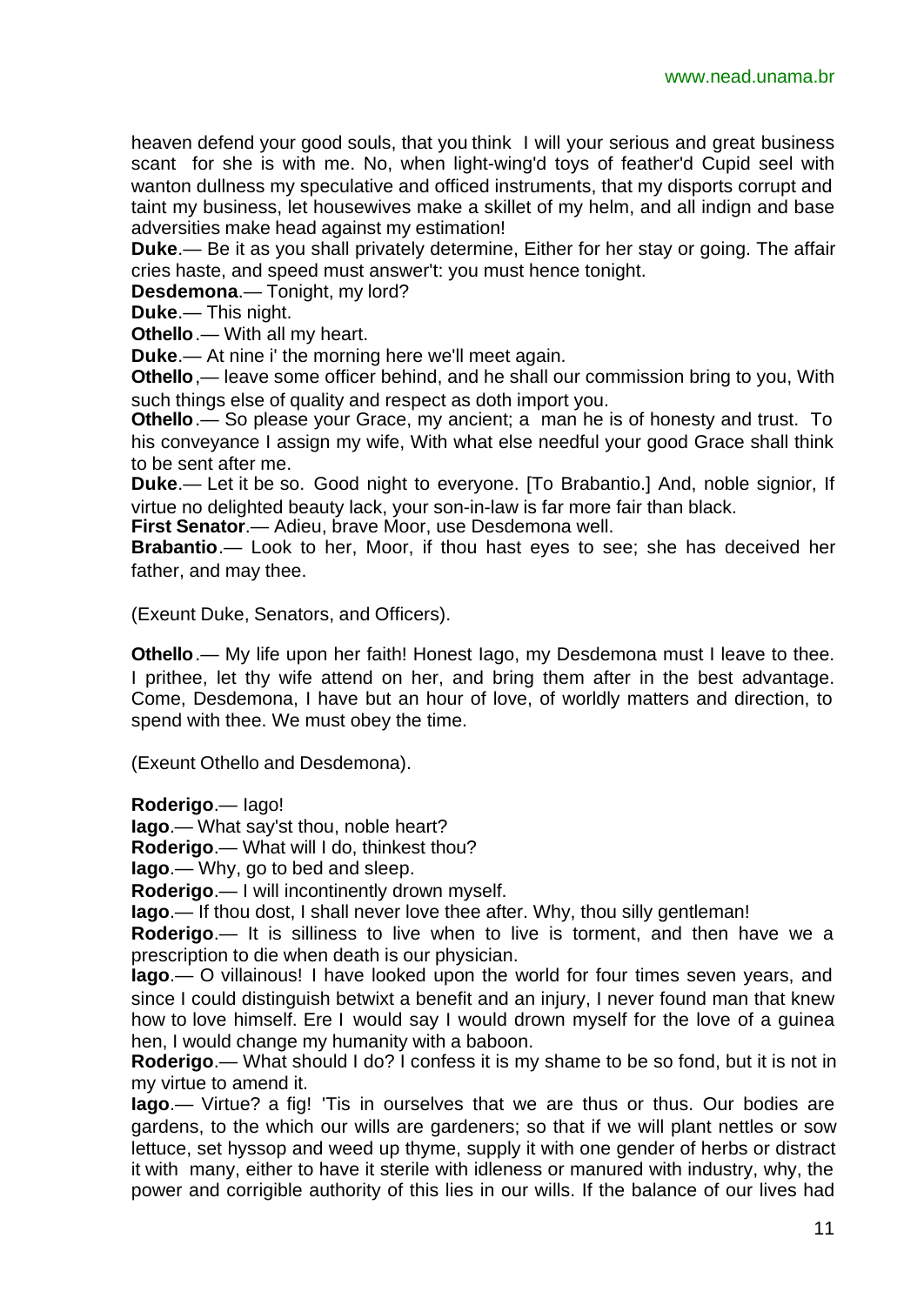not one scale of reason to poise another of sensuality, the blood and baseness of our natures would conduct us to most preposterous conclusions. But we have reason to cool our raging motions, our carnal stings, our unbitted lusts; whereof I take this, that you call love, to be a sect or scion.

**Roderigo**.— It cannot be.

**Iago**.— It is merely a lust of the blood and a permission of the will. Come, be a man! Drown thyself? Drown cats and blind puppies. I have professed me thy friend, and I confess me knit to thy deserving with cables of perdurable toughness; I could never better stead thee than now. Put money in thy purse; follow thou the wars; defeat thy favor with an usurped beard. I say, put money in thy purse. It cannot be that Desdemona should long continue her love to the Moor— put money in thy purse nor he his to her. It was a violent commencement, and thou shalt see na answerable sequestration— put but money in thy purse. These Moors are changeable in their wills— fill thy purse with money. The food that to him now is as luscious as locusts, shall be to him shortly as acerb as the coloquintida. She must change for youth; when she is sated with his body, she will find the error of her choice. She must have change, she must; therefore put money in thy purse. If thou wilt needs damn thyself, do it a more delicate way than drowning. Make all the money thou canst. If sanctimony and a frail vow betwixt an erring barbarian and a supersubtle Venetian be not too hard for my wits and all the tribe of hell, thou shalt enjoy her— therefore make money. A pox of drowning thyself! It is clean out of the way. Seek thou rather to be hanged in compassing thy joy than to be drowned and go without her.

**Roderigo**.— Wilt thou be fast to my hopes, if I depend on the issue?

**Iago**.— Thou art sure of me— go, make money. I have told thee often, and I retell thee again and again, I hate the Moor. My cause is hearted; thine hath no less reason. Let us be conjunctive in our revenge against him. If thou canst cuckold him, thou dost thyself a pleasure, me a sport. There are many events in the womb of time which will be delivered. Traverse, go, provide thy money. We will have more of this tomorrow. Adieu.

**Roderigo**.— Where shall we meet i' the morning?

**Iago**.— At my lodging.

**Roderigo**.— I'll be with thee betimes.

**Iago**.— Go to, farewell. Do you hear, Roderigo?

**Roderigo**.— What say you?

**Iago**.— No more of drowning, do you hear?

**Roderigo**.— I am changed; I'll go sell all my land.

(Exit).

**Iago**.— Thus do I ever make my fool my purse; for I mine own gain'd knowledge should profane If I would time expend with such a snipe but for my sport and profit. I hate the Moor, and it is thought abroad that 'twixt my sheets he has done my office. I know not if't be true, but I for mere suspicion in that kind Will do as if for surety. He holds me well, The better shall my purpose work on him. Cassio's a proper man. Let me see now-to get his place, and to plume up my will in double knavery— How, how?— Let's see-after some time, to abuse Othello's ear that he is too familiar with his wife. He hath a person and a smooth dispose to be suspected— framed to make women false. The Moor is of a free and open nature, that thinks men honest that but seem to be so, and will as tenderly be led by the nose as asses are. I have't. It is engender'd. Hell and night must bring this monstrous birth to the world's light.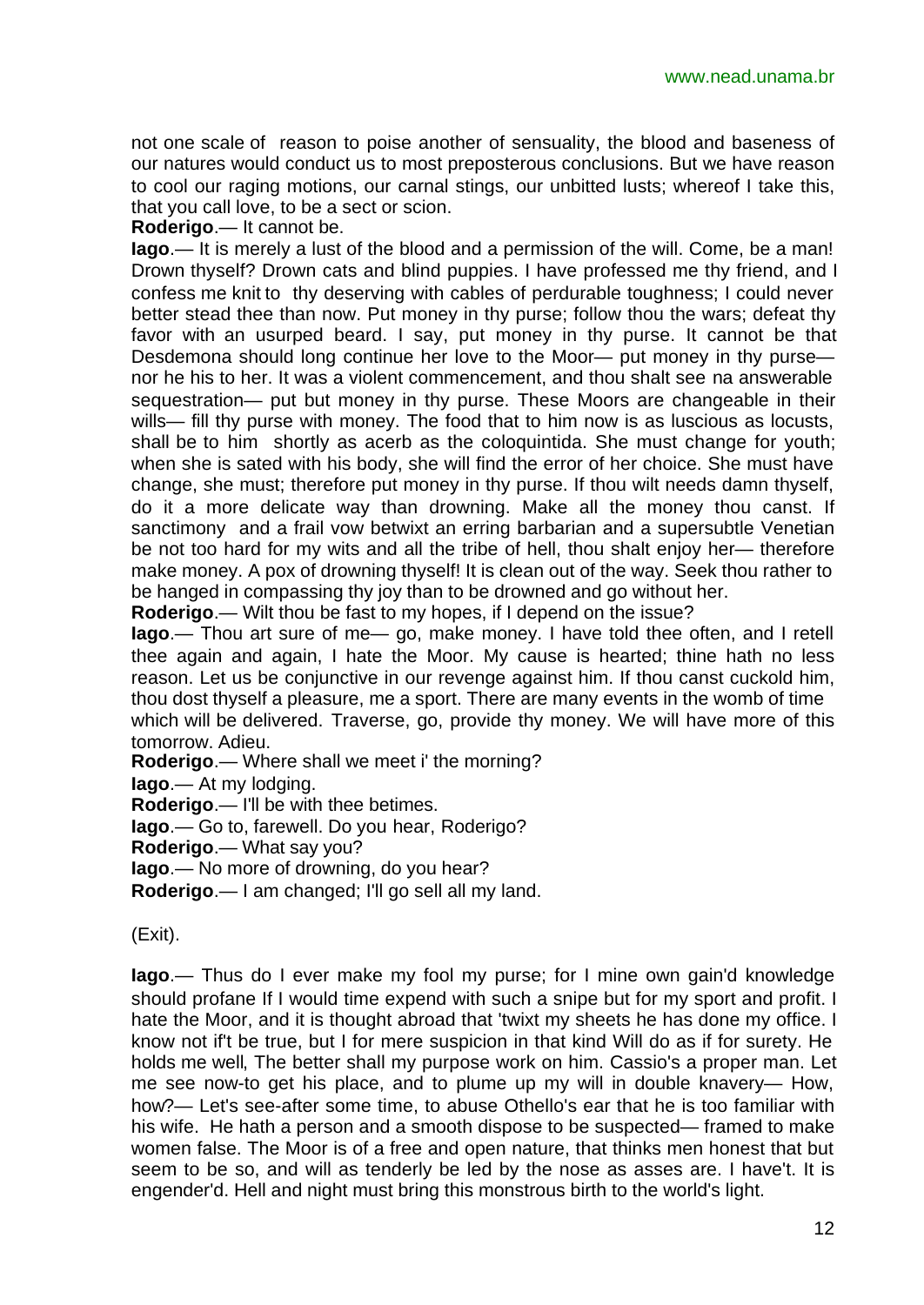(Exit).

ACT II. SCENE I. A seaport in Cyprus. An open place near the quay.

(Enter Montano and two Gentlemen).

**Montano**.— What from the cape can you discern at sea?

**First Gentleman**.— Nothing at all. It is a high-wrought flood; I cannot, 'twixt the heaven and the main, Descry a sail.

**Montano**.— Methinks the wind hath spoke aloud at land; a fuller blast ne'er shook our battlements. If it hath ruffian'd so upon the sea, what ribs of oak, when mountains melt on them, can hold the mortise? What shall we hear of this?

**Second Gentleman**.— A segregation of the Turkish fleet. For do but stand upon the foaming shore, the chidden billow seems to pelt the clouds; the wind-shaked surge, with high and monstrous mane, Seems to cast water on the burning bear, and quench the guards of the ever-fixed pole. I never did like molestation view on the enchafed flood.

**Montano**.— If that the Turkish fleet be not enshelter'd and embay'd, they are drown'd; It is impossible to bear it out.

(Enter a third Gentleman).

**Third Gentleman**.— News, lads! Our wars are done. The desperate tempest hath so bang'd the Turks, that their designment halts. A noble ship of Venice Hath seen a grievous wreck and sufferance on most part of their fleet.

**Montano**.— How? Is this true?

**Third Gentleman**.— The ship is here put in, a Veronesa. Michael Cassio, Lieutenant to the warlike Moor, Othello, Is come on shore; the Moor himself at sea, and is in full commission here for Cyprus.

**Montano**.— I am glad on't; 'tis a worthy governor.

**Third Gentleman**.— But this same Cassio, though he speak of comfort Touching the Turkish loss, yet he looks sadly and prays the Moor be safe; for they were parted With foul and violent tempest.

**Montano**.— Pray heavens he be, for I have served him, and the man commands like a full soldier. Let's to the seaside, ho! As well to see the vessel that's come in as to throw out our eyes for brave Othello, Even till we make the main and the aerial blue an indistinct regard.

**Third Gentleman**.— Come, let's do so, for every minute is expectancy of more arrivance.

(Enter Cassio).

**Cassio**.— Thanks, you the valiant of this warlike isle, that so approve the Moor! O, let the heavens give him defense against the elements, for I have lost him on a dangerous sea.

**Montano**.— I she well shipp'd?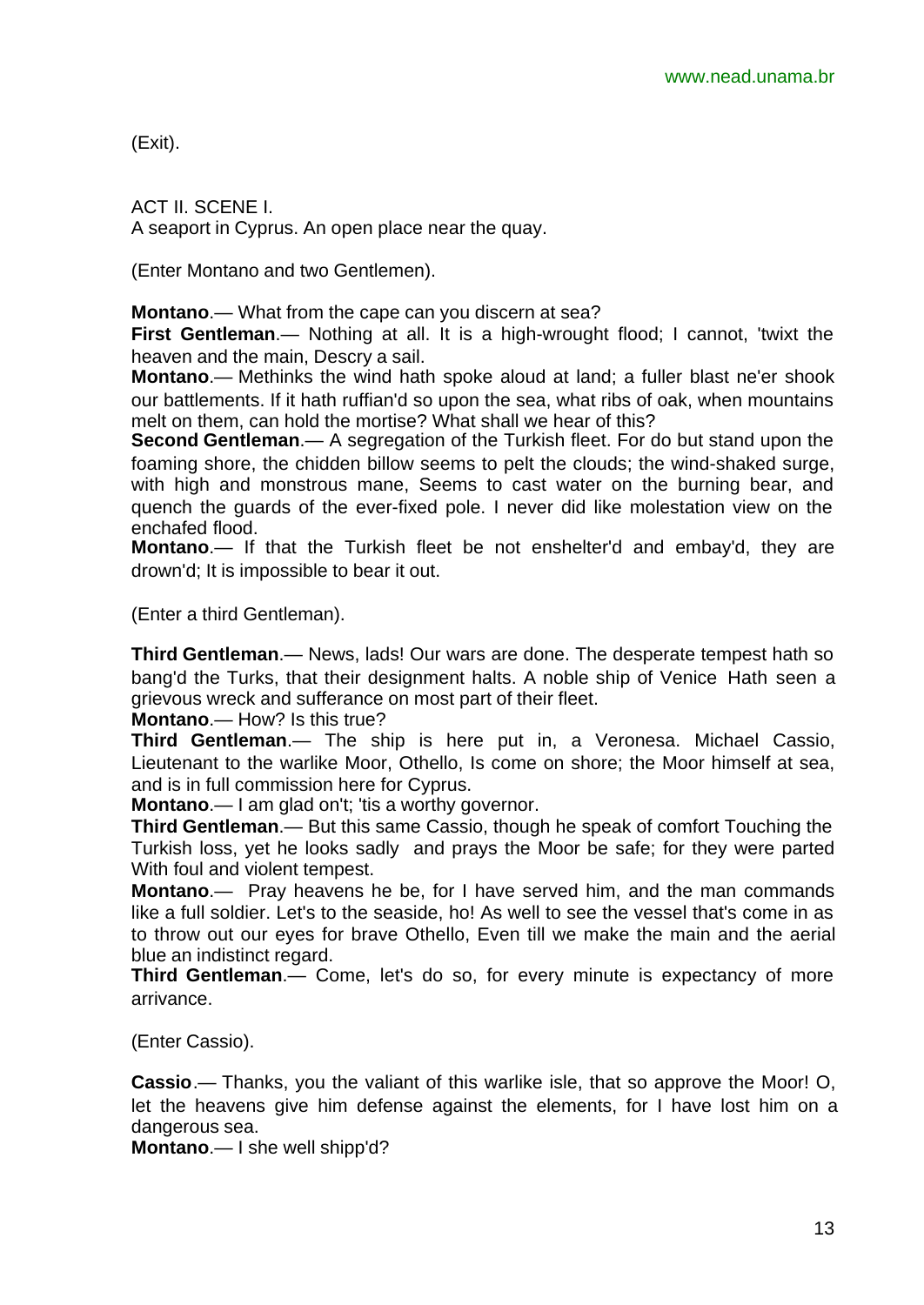**Cassio**.— His bark is stoutly timber'd, and his pilot of very expert and approved allowance; therefore my hopes, not surfeited to death, Stand in bold cure. A cry within, "A sail, a sail, a sail!"

(Enter a fourth Gentleman).

What noise?

**Fourth Gentleman**.— The town is empty; on the brow o' the sea Stand ranks of people, and they cry, "A sail!"

**Cassio**.— My hopes do shape him for the governor. Guns heard.

**Second Gentleman**.— They do discharge their shot of courtesy-our friends at least. **Cassio**.— I pray you, sir, go forth, and give us truth who 'tis that is arrived. **Second Gentleman**.— I shall.

(Exit).

**Montano**.— But, good lieutenant, is your general wived? **Cassio**.— Most fortunately: he hath achieved a maid that paragons description and wild fame, one that excels the quirks of blazoning pens, and in the essential vesture of creation does tire the ingener.

(Re-enter second Gentleman).

How now! who has put in?

**Second Gentleman**.— 'Tis one Iago, ancient to the general.

**Cassio**.— He has had most favorable and happy speed: Tempests themselves, high seas, and howling winds, the gutter'd rocks, and congregated sands, traitors ensteep'd to clog the guiltless keel, as having sense of beauty, do omit their mortal natures, letting go safely by the divine Desdemona.

**Montano**.— What is she?

**Cassio**.— She that I spake of, our great captain's captain, Left in the conduct of the bold Iago, whose footing here anticipates our thoughts a se'nnight's speed. Great Jove, Othello guard, and swell his sail with thine own powerful breath, that he may bless this bay with his tall ship, make love's quick pants in Desdemona's arms, give renew'd fire to our extincted spirits, and bring all Cyprus comfort.

(Enter Desdemona, Emilia Iago, Roderigo, and Attendants).

O, behold, the riches of the ship is come on shore! Ye men of Cyprus, let her have your knees. Hall to thee, lady! And the grace of heaven, before, behind thee, and on every hand, Enwheel thee round!

**Desdemona**.— I thank you, valiant Cassio. What tidings can you tell me of my lord? **Cassio**.— He is not yet arrived, nor know I aught but that he's well and will be shortly here.

**Desdemona**.— O, but I fear— How lost you company?

**Cassio**.— The great contention of the sea and skies parted our fellowship— But, hark! a sail. A cry within, "A sail, a sail!" Guns heard.

**Second Gentleman**.— They give their greeting to the citadel; this likewise is a friend.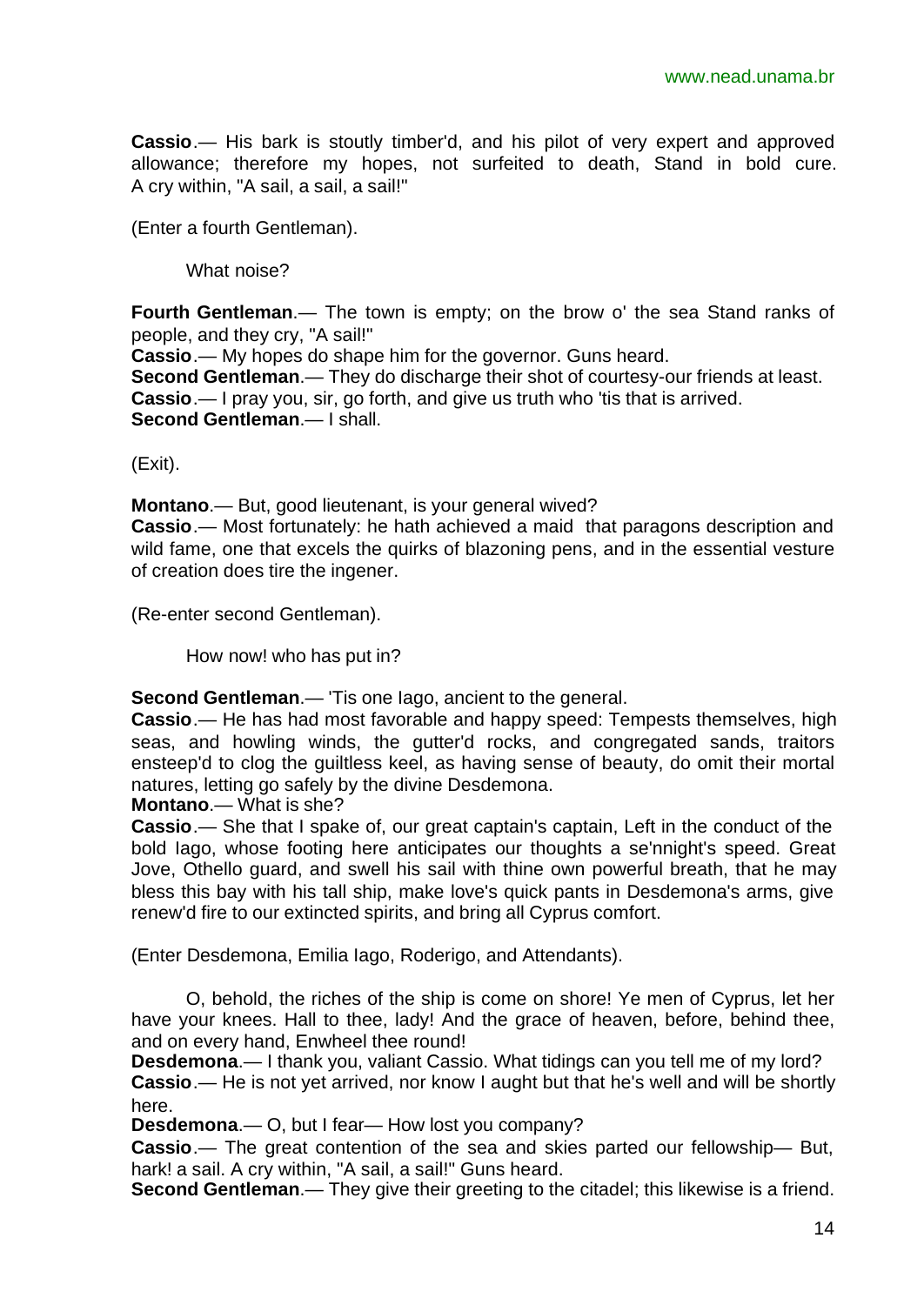**Cassio**.— See for the news.

(Exit Gentleman).

Good ancient, you are welcome. [To Emilia.] Welcome, mistress. let it not gall your patience, good lago, that I extend my manners; 'tis my breeding that gives me this bold show of courtesy. Kisses her.

**Iago**.— Sir, would she give you so much of her lips as of her tongue she oft bestows on me, You'ld have enough.

**Desdemona**.— Alas, she has no speech.

**Iago**.— In faith, too much; I find it still when I have list to sleep. Marry, before your ladyship I grant, she puts her tongue a little in her heart and chides with thinking. **Emília**.— You have little cause to say so.

**Iago**.— Come on, come on. You are pictures out of doors, Bells in your parlors, wildcats in your kitchens, Saints in your injuries, devils being offended, players in your housewifery, and housewives in your beds.

**Desdemona**.— O, fie upon thee, slanderer!

**Iago**.— Nay, it is true, or else I am a Turk: You rise to play, and go to bed to work.

**Emília**.— You shall not write my praise.

**Iago**.— No, let me not.

**Desdemona**.— What wouldst thou write of me, if thou shouldst praise me?

**Iago**.— O gentle lady, do not put me to't, for I am nothing if not critical.

**Desdemona**. — Come on, assay— There's one gone to the harbor?

**Iago**.— Ay, madam.

**Desdemona**.— I am not merry, but I do beguile the thing I am by seeming otherwise. Come, how wouldst thou praise me?

**Iago**.— I am about it, but indeed my invention comes from my pate as birdlime does from frieze; It plucks out brains and all. But my Muse labors, and thus she is deliver'd. If she be fair and wise, fairness and wit, the one's for use, the other useth it.

**Desdemona**.— Well praised! How if she be black and witty?

**Iago**.— If she be black, and thereto have a wit, she'll find a white that shall her blackness fit.

**Desdemona**.— Worse and worse.

**Emília**.— How if fair and foolish?

**Iago**.— She never yet was foolish that was fair, for even her folly help'd her to an heir.

**Desdemona**.— These are old fond paradoxes to make fools laugh i' the alehouse. What miserable praise hast thou for her that's foul and foolish?

**Iago**.— There's none so foul and foolish thereunto, but does foul pranks which fair and wise ones do.

**Desdemona**.— O heavy ignorance! Thou praisest the worst best. But what praise couldst thou bestow on a deserving woman indeed, one that in the authority of her merit did justly put on the vouch of very malice itself?

**Iago**. She that was ever fair and never proud, Had tongue at will and yet was never loud, never lack'd gold and yet went never gay, Fled from her wish and yet said, "Now I may"; she that, being anger'd, her revenge being nigh, Bade her wrong stay and her displeasure fly; she that in wisdom never was so frail to change the cod's head for the salmon's tail; she that could think and ne'er disclose her mind, see suitors following and not look behind; she was a wight, if ever such wight were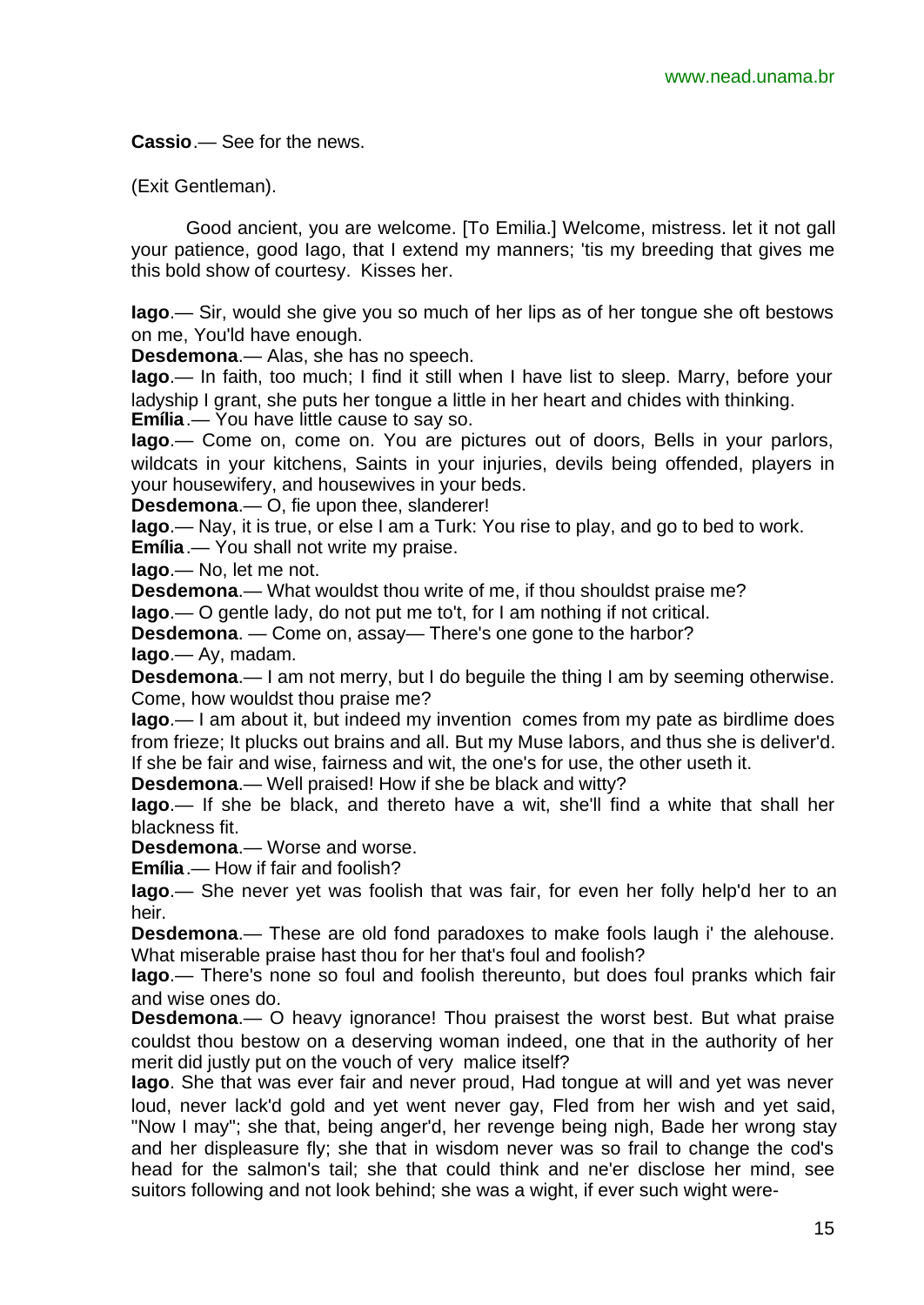**Desdemona**.— To do what?

**Iago**.— To suckle fools and chronicle small beer.

**Desdemona**.— O most lame and impotent conclusion! Do not learn of him, Emilia, though he be thy husband. How say you, Cassio? Is he not a most profane and liberal counselor?

**Cassio**.— He speaks home, madam. You may relish him more in the soldier than in the scholar.

**Iago**. [Aside.] — He takes her by the palm; ay, well said, whisper. With as little a web as this will I ensnare as great a fly as

**Cassio**.— Ay, smile upon her, do; I will gyve thee in thine own courtship. You say true; 'tis so, indeed. If such tricks as these strip you out of your lieutenantry, it had been better you had not kissed your three fingers so oft, which now again you are most apt to play the sir in. Very good. Well kissed! an excellent courtesy! tis so, indeed. Yet again your fingers to your lips? Would they were clyster-pipes for your sake! [Trumpet within.] The Moor! I know his trumpet.

**Cassio**.— 'Tis truly so.

**Desdemona**.— Let's meet him and receive him.

**Cassio**.— Lo, where he comes!

(Enter Othello and Attendants).

**Othello**.— O my fair warrior!

**Desdemona**.— My dear Othello!

**Othello**.— It gives me wonder great as my content to see you here before me. O my soul's joy! If after every tempest come such calms, May the winds blow till they have waken'd death! And let the laboring bark climb hills of seas Olympus-high, and duck again as low as hell's from heaven! If it were now to die, 'Twere now to be most happy; for I fear my soul hath her content so absolute that not another comfort like to this succeeds in unknown fate.

**Desdemona**.— The heavens forbid but that our loves and comforts should increase, Even as our days do grow!

**Othello**.— Amen to that, sweet powers! I cannot speak enough of this content; It stops me here; it is too much of joy. And this, and this, the greatest discords be Kisses her. That e'er our hearts shall make!

**Iago**. [Aside.] — O, you are well tuned now! But I'll set down the pegs that make this music, as honest as I am.

**Othello**.— Come, let us to the castle. News, friends: our wars are done, the Turks are drown'd. How does my old acquaintance of this isle? Honey, you shall be well desired in Cyprus; I have found great love amongst them. O my sweet, I prattle out of fashion, and I dote In mine own comforts. I prithee, good Iago, Go to the bay and disembark my coffers. Bring thou the master to the citadel; he is a good one, and his worthiness does challenge much respect. Come, Desdemona, once more well met at Cyprus.

(Exeunt all but Iago and Roderigo).

**Iago**.— Do thou meet me presently at the harbor. Come hither. If thou be'st valiant as they say base men being in love have then a nobility in their natures more than is native to them— list me. The lieutenant tonight watches on the court of guard. First, I must tell thee this: Desdemona is directly in love with him.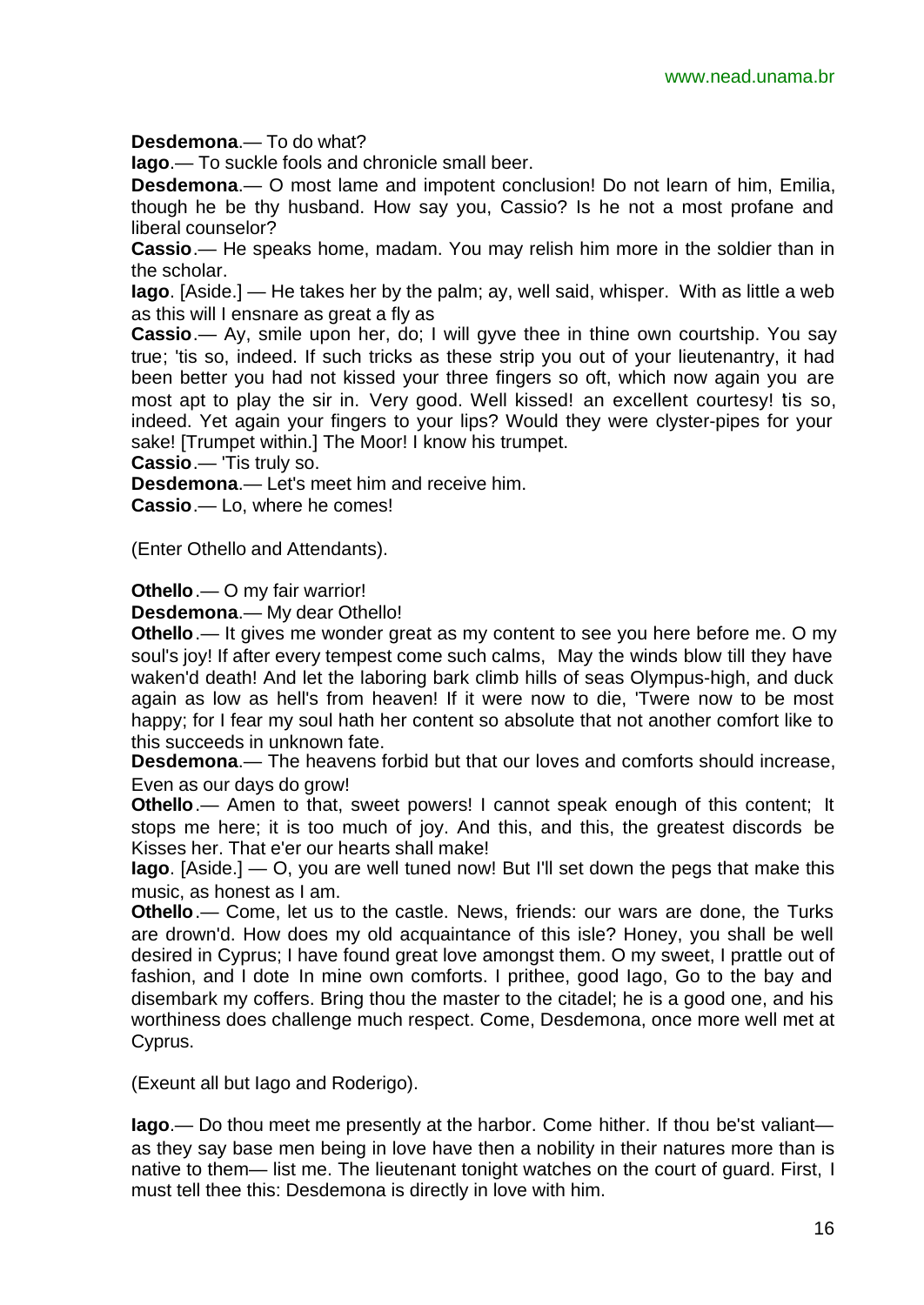**Roderigo**.— With him? Why, 'tis not possible.

**Iago**.— Lay thy finger thus, and let thy soul be instructed. Mark me with what violence she first loved the Moor, but for bragging and telling her fantastical lies. And will she love him still for prating? Let not thy discreet heart think it. Her eye must be fed; and what delight shall she have to look on the devil? When the blood is made dull with the act of sport, there should be, again to inflame it and to give satiety a fresh appetite, loveliness in favor, sympathy in years, manners, and beauties-all which the Moor is defective in. Now, for want of these required conveniences, her delicate tenderness will find itself abused, begin to heave the gorge, disrelish and abhor the Moor; very nature will instruct her in it and compel her to some second choice. Now sir, this granted— as it is a most pregnant and unforced position— who stands so eminently in the degree of this fortune as Cassio does? A knave very voluble; no further conscionable than in putting on the mere form of civil and humane seeming, for the better compass of his salt and most hidden loose affection? Why, none, why, none— a slipper and subtle knave, a finder out of occasions, that has an eye can stamp and counterfeit advantages, though true advantage never present itself— a devilish knave! Besides, the knave is handsome, young, and hath all those requisites in him that folly and green minds look after— a pestilent complete knave, and the woman hath found him already.

**Roderigo**.— I cannot believe that in her; she's full of most blest condition.

**Iago**.— Blest fig's-end! The wine she drinks is made of grapes. If she had been blest, she would never have loved the Moor. Blest pudding! Didst thou not see her paddle with the palm of his hand? Didst not mark that?

**Roderigo**.— Yes, that I did; but that was but courtesy.

**Iago**.— Lechery, by this hand; an index and obscure prologue to the history of lust and foul thoughts. They met so near with their lips that their breaths embraced together. Villainous thoughts, Roderigo! When these mutualities so marshal the way, hard at hand comes the master and main exercise, the incorporate conclusion. Pish! But, sir, be you ruled by me. I have brought you from Venice. Watch you tonight; for the command, I'll lay't upon you. Cassio knows you not. I'll not be far from you. Do you find some occasion to anger Cassio, either by speaking too loud, or tainting his discipline, or from what other course you please, which the time shall more favorably minister.

**Roderigo**.— Well.

**Iago**.— Sir, he is rash and very sudden in choler, and haply may strike at you. Provoke him, that he may; for even out of that will I cause these of Cyprus to mutiny, whose qualification shall come into no true taste again but by the displanting of Cassio. So shall you have a shorter journey to your desires by the means I shall then have to prefer them, and the impediment most profitably removed, without the which there were no expectation of our prosperity.

**Roderigo**.— I will do this, if I can bring it to any opportunity.

**Iago**.— I warrant thee. Meet me by and by at the citadel. I must fetch his necessaries ashore. Farewell.

**Roderigo**.— Adieu.

(Exit).

**Iago**.— That Cassio loves her, I do well believe it; that she loves him, 'tis apt and of great credit. The Moor, howbeit that I endure him not, Is of a constant, loving, noble nature, and I dare think he'll prove to Desdemona a most dear husband. Now, I do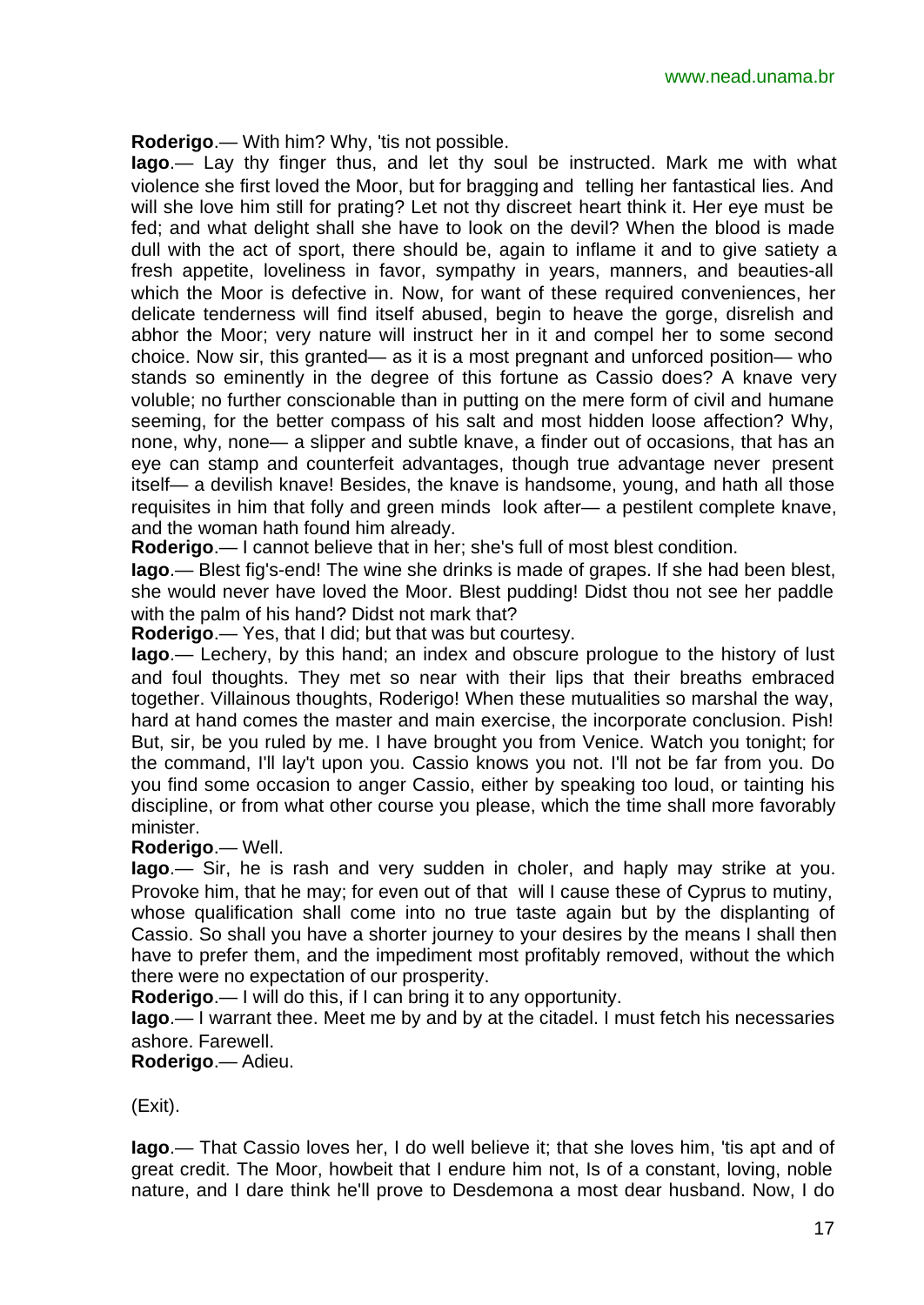love her too, Not out of absolute lust, though peradventure I stand accountant for as great a sin, but partly led to diet my revenge, for that I do suspect the lusty Moor Hath leap'd into my seat; the thought whereof Doth like a poisonous mineral gnaw my inwards, and nothing can or shall content my soul Till I am even'd with him, wife for wife. Or failing so, yet that I put the Moor at least into a jealousy so strong that judgement cannot cure. Which thing to do, If this poor trash of Venice, whom I trace for his quick hunting, stand the putting on, I'll have our Michael Cassio on the hip, abuse him to the Moor in the rank garb (For I fear Cassio with my nightcap too), make the Moor thank me, love me, and reward me for making him egregiously an ass and practicing upon his peace and quiet even to madness. 'Tis here, but yet confused: Knavery's plain face is never seen till used.

(Exit).

SCENE II. A street.

(Enter a Herald with a proclamation; people following).

**Herald**.— It is Othello's pleasure, our noble and valiant general, that upon certain tidings now arrived, importing the mere perdition of the Turkish fleet, every man put himself into triumph; some to dance, some to make bonfires, each man to what sport and revels his addiction leads him; for besides these beneficial news, it is the celebration of his nuptial. So much was his pleasure should be proclaimed. All offices are open, and there is full liberty of feasting from this present hour of five till the bell have told eleven. Heaven bless the isle of Cyprus and our noble general Othello!

(Exeunt).

SCENE III. A hall in the castle.

(Enter Othello, Desdemona, Cassio, and Attendants).

**Othello**.— Good Michael, look you to the guard tonight. Let's teach ourselves that honorable stop, not to outsport discretion.

**Cassio**.— Iago hath direction what to do; but notwithstanding with my personal eye Will I look to't.

**Othello**.— Iago is most honest. Michael, good night. Tomorrow with your earliest let me have speech with you. Come, my dear love, the purchase made, the fruits are to ensue; that profit's yet to come 'tween me and you. Good night.

(Exeunt Othello, Desdemona, and Attendants).

(Enter Iago).

**Cassio**.— Welcome, Iago; we must to the watch.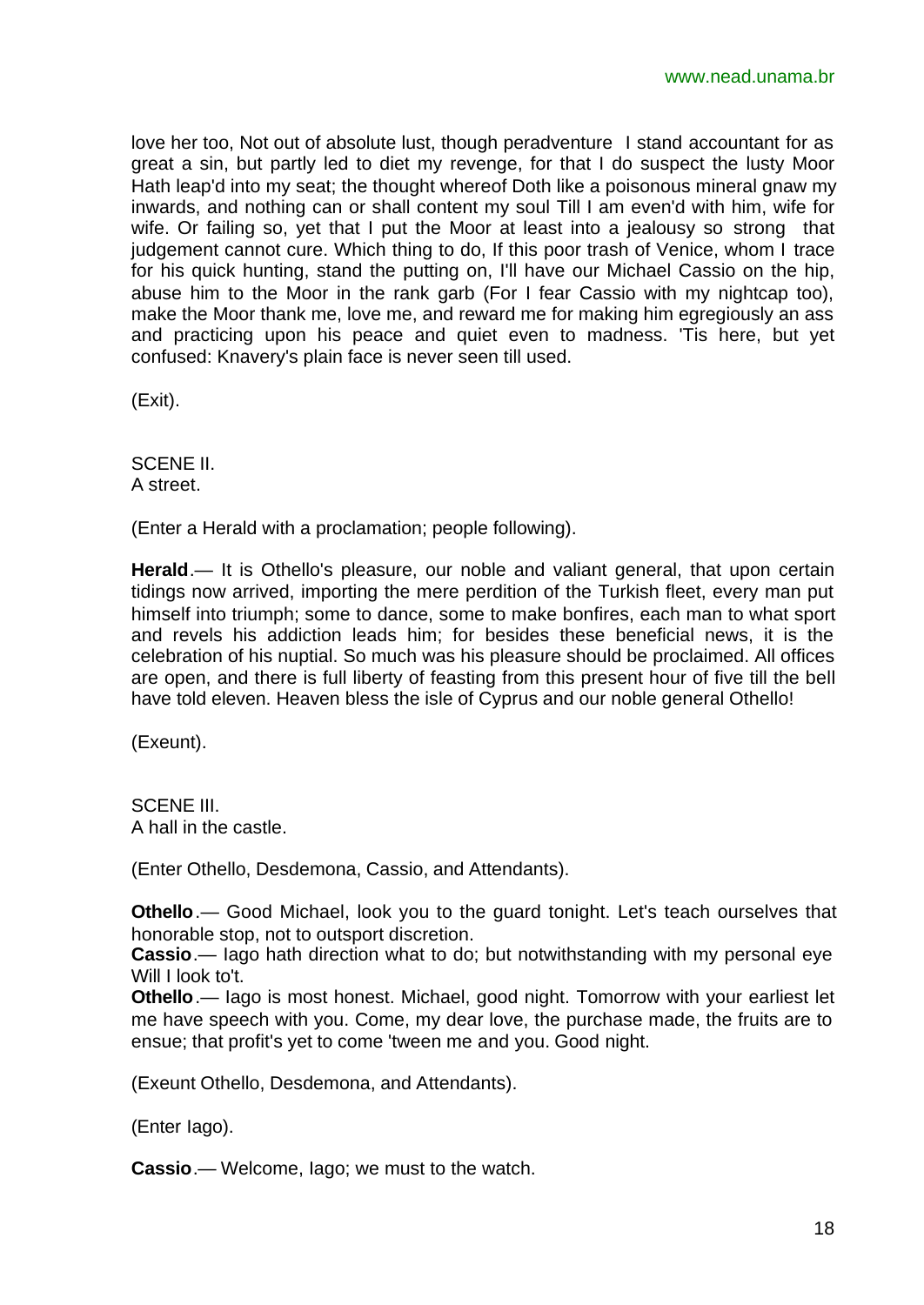**Iago**.— Not this hour, lieutenant; 'tis not yet ten o' the clock. Our general cast us thus early for the love of his Desdemona; who let us not therefore blame. He hath not yet made wanton the night with her, and she is sport for Jove.

**Cassio**.— She's a most exquisite lady.

**Iago**.— And, I'll warrant her, full of game.

**Cassio**.— Indeed she's a most fresh and delicate creature.

**Iago**.— What an eye she has! Methinks it sounds a parley to provocation.

**Cassio**.— An inviting eye; and yet methinks right modest.

**Iago**.— And when she speaks, is it not an alarum to love?

**Cassio**.— She is indeed perfection.

**Iago**.— Well, happiness to their sheets! Come, lieutenant, I have a stope of wine, and here without are a brace of Cyprus gallants that would fain have a measure to the health of black Othello.

**Cassio**.— Not tonight, good Iago. I have very poor and unhappy brains for drinking. I could well wish courtesy would invent some other custom of entertainment.

**Iago**.— O, they are our friends! But one cup; I'll drink for you.

**Cassio**.— I have drunk but one cup tonight, and that was craftily qualified too, and behold what innovation it makes here. I am unfortunate in the infirmity, and dare not task my weakness with any more.

**Iago**.— What, man! 'Tis a night of revels, the gallants desire it.

**Cassio**.— Where are they?

**Iago**.— Here at the door; I pray you, call them in.

**Cassio**.— I'll do't, but it dislikes me.

(Exit).

**Iago**.— If I can fasten but one cup upon him, with that which he hath drunk tonight already, he'll be as full of quarrel and offense as my young mistress' dog. Now my sick fool Roderigo, whom love hath turn'd almost the wrong side out, to Desdemona hath tonight caroused Potations pottle-deep; and he's to watch. Three lads of Cyprus, noble swelling spirits, that hold their honors in a wary distance, the very elements of this warlike isle, have I tonight fluster'd with flowing cups, and they watch too. Now, 'mongst this flock of drunkards, am I to put our Cassio in some action that may offend the isle. But here they come. If consequence do but approve my dream, my boat sails freely, both with wind and stream.

(Re-enter Cassio; with him Montano and Gentlemen; Servants following with wine).

**Cassio**.— 'Fore God, they have given me a rouse already. **Montano**.— Good faith, a little one; not past a pint, as I am a soldier. **Iago**.— Some wine, ho!

[Sings.] "And let me the canakin clink, clink; and let me the canakin clink. A soldier's a man; o, man's life's but a span; Why then let a soldier drink." Some wine, boys!

**Cassio**. 'Fore God, an excellent song.

**Iago**.— I learned it in England, where indeed they are most potent in potting. Your Dane, your German, and your swag-bellied Hollander-drink, ho!— are nothing to your English.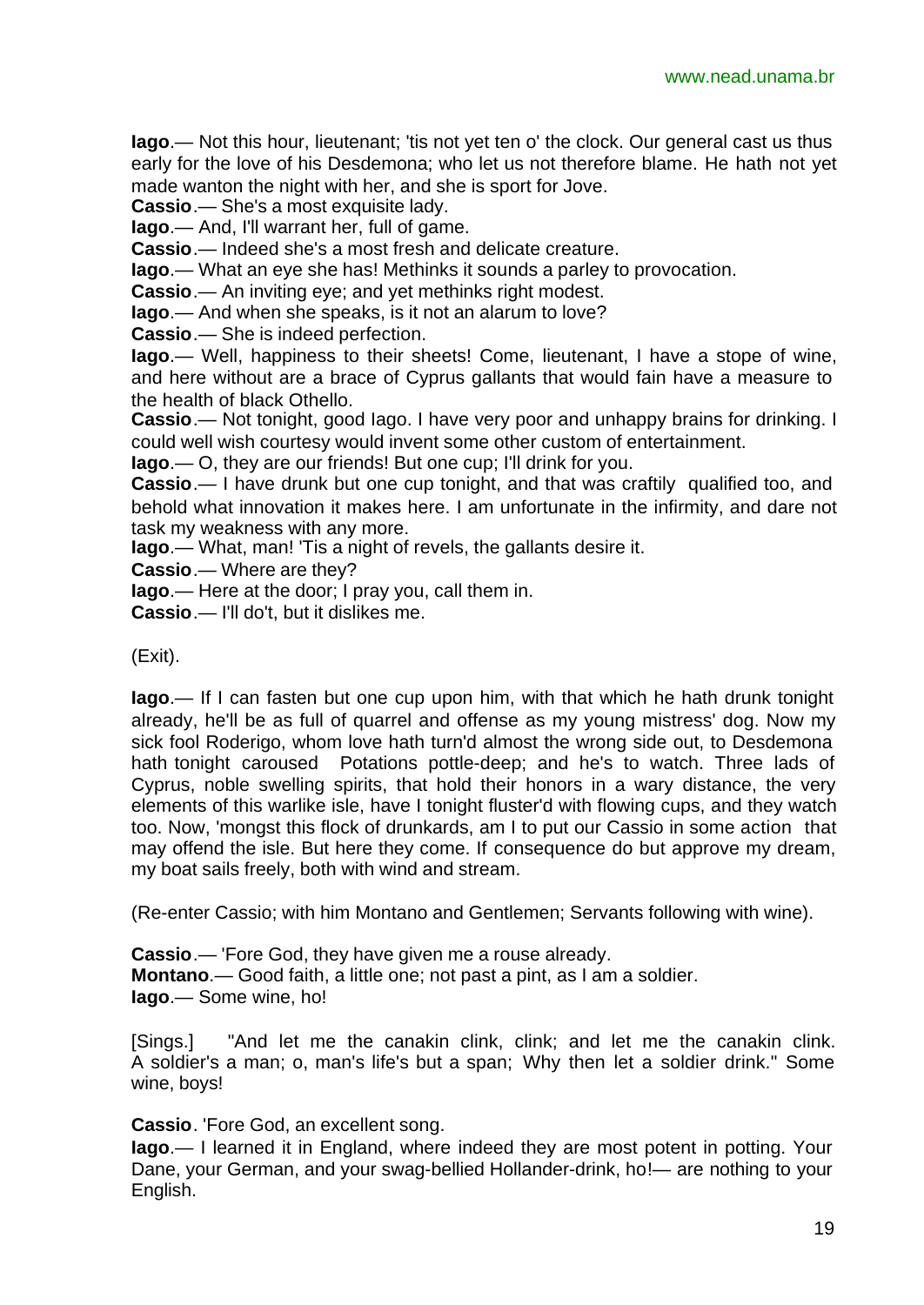**Cassio**.— Is your Englishman so expert in his drinking?

**Iago**.— Why, he drinks you with facility your Dane dead drunk; he sweats not to overthrow your Almain; he gives your Hollander a vomit ere the next pottle can be filled.

**Cassio**.— To the health of our general!

**Montano**.— I am for it, lieutenant, and I'll do you justice.

**Iago**.— O sweet England!

[Sings.] "King Stephen was and-a worthy peer, His breeches cost him but a crown; He held them sixpence all too dear, With that he call'd the tailor lown.

"He was a wight of high renown, And thou art but of low degree. 'Tis pride that pulls the country down; Then take thine auld cloak about thee." Some wine, ho!

**Cassio**.— Why, this is a more exquisite song than the other.

**Iago**.— Will you hear't again?

**Cassio**.— No, for I hold him to be unworthy of his place that does those things. Well, God's above all, and there be souls must be saved, and there be souls must not be saved.

**Iago**.— It's true, good lieutenant.

**Cassio**.— For mine own part— no offense to the general, nor any man of quality— I hope to be saved.

**Iago**.— And so do I too, lieutenant.

**Cassio**.— Ay, but, by your leave, not before me; the lieutenant is to be saved before the ancient. Let's have no more of this; let's to our affairs. God forgive us our sins! Gentlemen, let's look to our business. Do not think, gentlemen, I am drunk: this is my ancient, this is my right hand, and this is my left. I am not drunk now; I can stand well enough, and I speak well enough.

**All**.— Excellent well.

**Cassio**.— Why, very well then; you must not think then that I am drunk.

(Exit).

**Montano**.— To the platform, masters; come, let's set the watch.

**Iago**.— You see this fellow that is gone before; he is a soldier fit to stand by Caesar and give direction. And do but see his vice; 'Tis to his virtue a just equinox, the one as long as the other. 'Tis pity of him. I fear the trust Othello puts him in on some odd time of his infirmity Will shake this island.

**Montano**.— But is he often thus?

**Iago**.— 'Tis evermore the prologue to his sleep. He'll watch the horologe a double set, If drink rock not his cradle.

**Montano**.— It were well The general were put in mind of it. Perhaps he sees it not, or his good nature Prizes the virtue that appears in Cassio and looks not on his evils. Is not this true?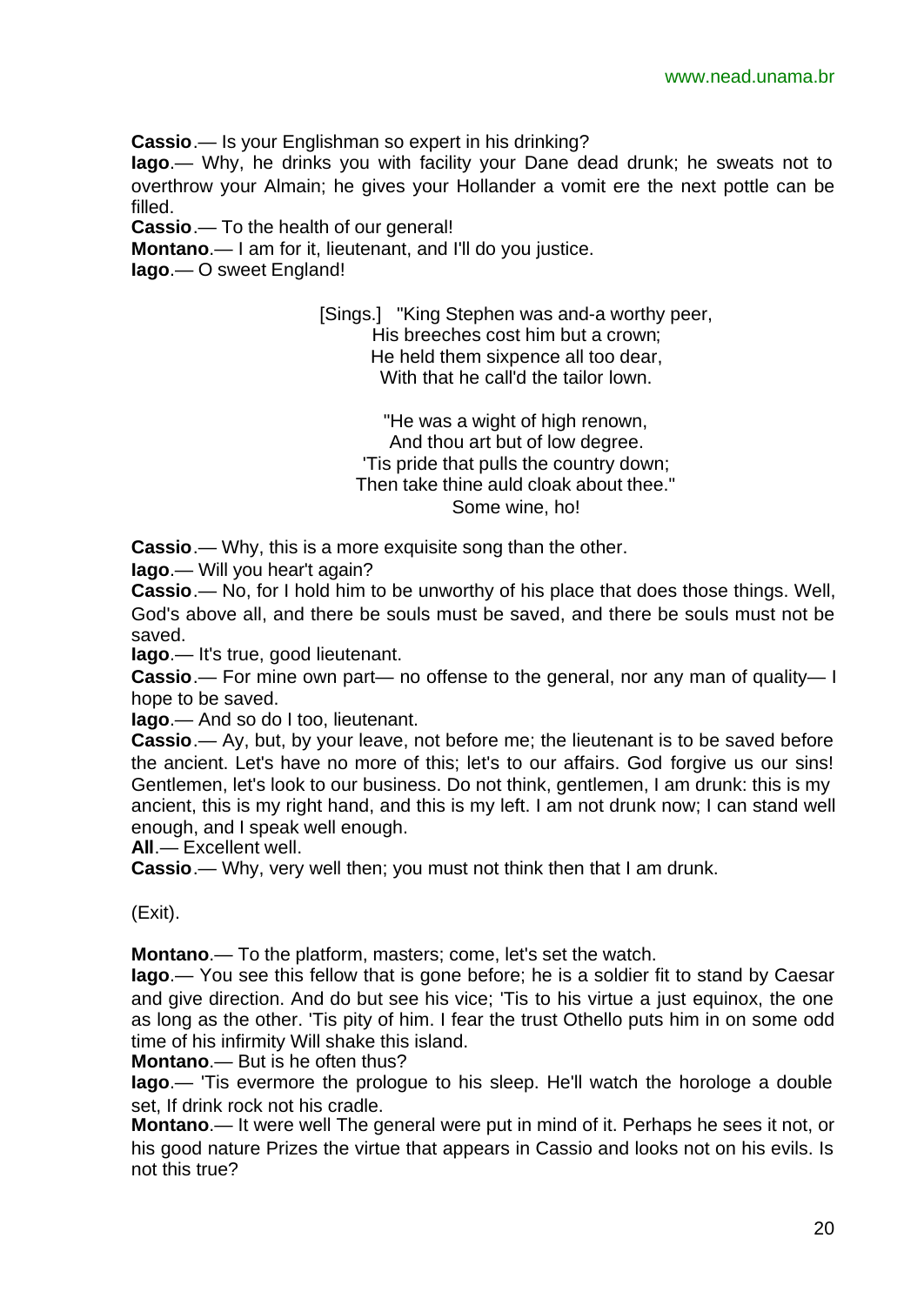Enter Roderigo.

**Iago**. [Aside to him.] — How now, Roderigo! I pray you, after the lieutenant; go.

(Exit Roderigo).

**Montano**.— And 'tis great pity that the noble Moor Should hazard such a place as his own second With one of an ingraft infirmity. It were an honest action to say so to the Moor.

**Iago**.— Not I, for this fair island. I do love Cassio well, and would do much to cure him of this evil— But, hark! What noise? A cry within, "Help, help!"

(Re-enter Cassio, driving in Roderigo).

**Cassio**.— 'Zounds! You rogue! You rascal! **Montano**.— What's the matter, lieutenant? **Cassio**.— A knave teach me my duty! But I'll beat the knave into a twiggen bottle. **Roderigo**.— Beat me! **Cassio**.— Dost thou prate, rogue? Strikes Roderigo. **Montano**.— Nay, good lieutenant; I pray you, sir, hold your hand. **Cassio**.— Let me go, sir, or I'll knock you o'er the mazzard. **Montano**.— Come, come, you're drunk. **Cassio**.— Drunk? They fight. **Iago**. [Aside to Roderigo.] — Away, I say; go out and cry a mutiny

(Exit Roderigo).

Nay, good lieutenant! God's will, gentlemen! Help, ho!— Lieutenant— sir— Montano— sir-Help, masters!— Here's a goodly watch indeed! A bell rings. Who's that that rings the bell?— Diablo, ho! The town will rise. God's will, lieutenant, hold! You will be shamed forever.

(Re-enter Othello and Attendants).

**Othello**.— What is the matter here?

**Montano**.— 'Zounds, I bleed still; I am hurt to the death. Faints.

**Othello**.— Hold, for your lives!

**Iago**.— Hold, ho! Lieutenant— sir— Montano— gentlemen-have you forgot all place of sense and duty? Hold! the general speaks to you! Hold, hold, for shame!

**Othello**.— Why, how now, ho! from whence ariseth this? Are we turn'd Turks, and to ourselves do that Which heaven hath forbid the Ottomites? For Christian shame, put by this barbarous brawl. He that stirs next to carve for his own rage Holds his soul light; he dies upon his motion. Silence that dreadful bell; it frights the isle from her propriety. What is the matter, masters? Honest Iago, that look'st dead with grieving, speak: who began this? On thy love, I charge thee.

**Iago**.— I do not know. Friends all but now, even now, In quarter, and in terms like bride and groom Devesting them for bed; and then, but now (As if some planet had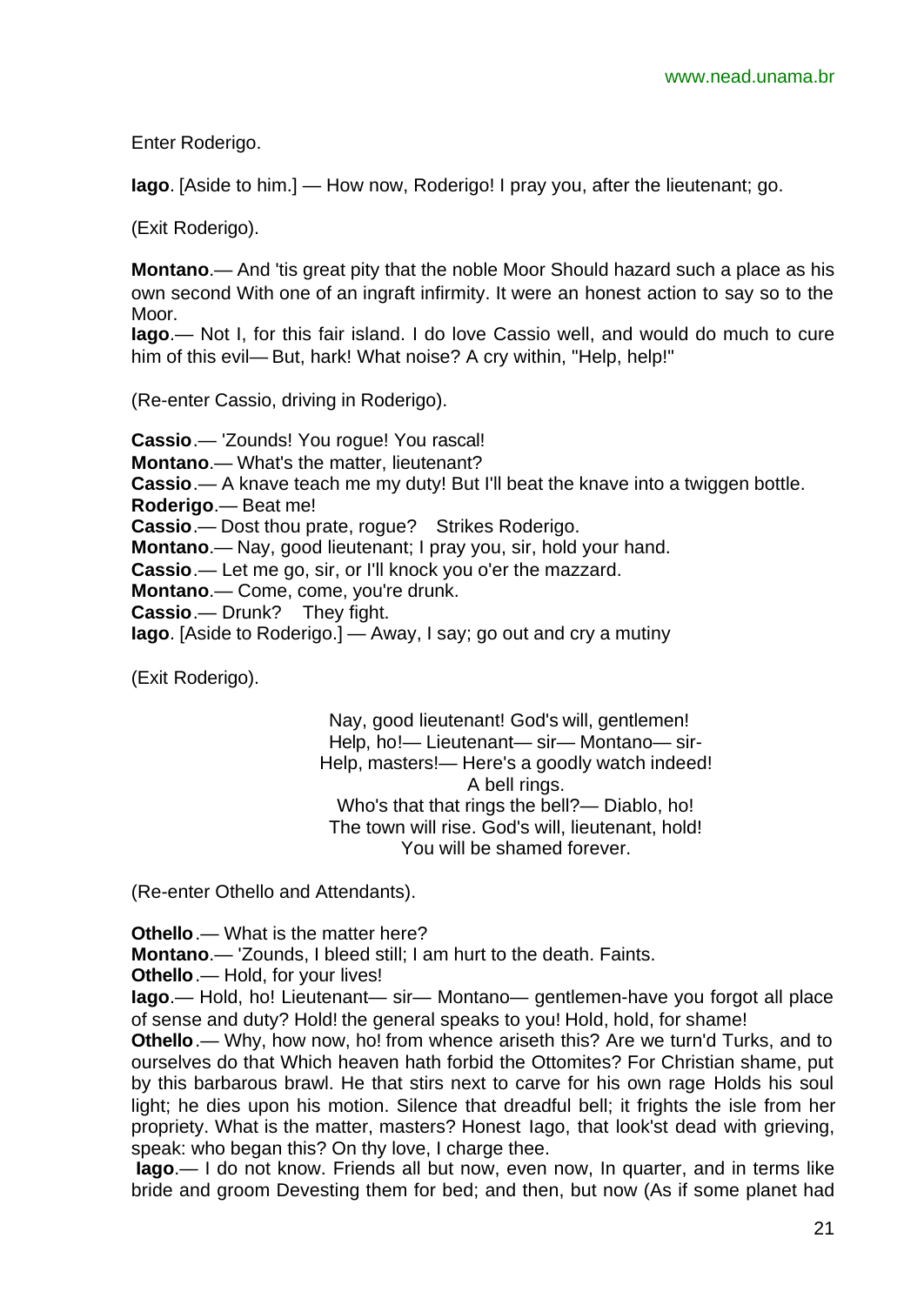unwitted men), Swords out, and tilting one at other's breast, In opposition bloody. I cannot speak Any beginning to this peevish odds; and would in action glorious I had lost those legs that brought me to a part of it!

**Othello**.— How comes it, Michael, you are thus forgot?

**Cassio**.— I pray you, pardon me; I cannot speak.

**Othello**.— Worthy Montano, you were wont be civil; the gravity and stillness of your youth the world hath noted, and your name is great in mouths of wisest censure. What's the matter, that you unlace your reputation thus, and spend your rich opinion for the name of a night-brawler? Give me answer to it.

**Montano**.— Worthy Othello, I am hurt to danger. Your officer, Iago, can inform youwhile I spare speech, which something now offends me-of all that I do know. Nor know I aught by me that's said or done amiss this night, unless self-charity be sometimes a vice, and to defend ourselves it be a sin when violence assails us.

**Othello**.— Now, by heaven, my blood begins my safer guides to rule, and passion, having my best judgement collied, Assays to lead the way. If I once stir, or do but lift this arm, the best of you Shall sink in my rebuke. Give me to know how this foul rout began, who set it on, and he that is approved in this offense, though he had twinn'd with me, both at a birth, Shall lose me. What! in a town of war, Yet wild, the people's hearts brimful of fear, to manage private and domestic quarrel, In night, and on the court and guard of safety! 'Tis monstrous. Iago, who began't?

**Montano**.— If partially affined, or leagued in office, thou dost deliver more or less than truth, thou art no soldier.

**Iago**.— Touch me not so near: I had rather have this tongue cut from my mouth than it should do offense to Michael Cassio; Yet, I persuade myself, to speak the truth Shall nothing wrong him. Thus it is, general. Montano and myself being in speech, there comes a fellow crying out for help, and Cassio following him with determined sword, to execute upon him. Sir, this gentleman steps in to Cassio and entreats his pause. Myself the crying fellow did pursue, Lest by his clamor— as it so fell out-the town might fall in fright. He, swift of foot, Outran my purpose; and I return'd the rather

for that I heard the clink and fall of swords, and Cassio high in oath, which till tonight I ne'er might say before. When I came back-for this was brief— I found them close together, at blow and thrust, even as again they were when you yourself did part them. More of this matter cannot I report. But men are men; the best sometimes forget. Though Cassio did some little wrong to him, as men in rage strike those that wish them best, Yet surely Cassio, I believe, received from him that fled some strange indignity, Which patience could not pass.

**Othello**.— I know, lago, Thy honesty and love doth mince this matter, making it light to Cassio. Cassio, I love thee, but never more be officer of mine.

(Re-enter Desdemona, attended).

Look, if my gentle love be not raised up! I'll make thee an example.

#### **Desdemona**.— What's the matter?

**Othello**.— All's well now, sweeting; come away to bed. Sir, for your hurts, myself will be your surgeon. Lead him off.

(Exit Montano, attended).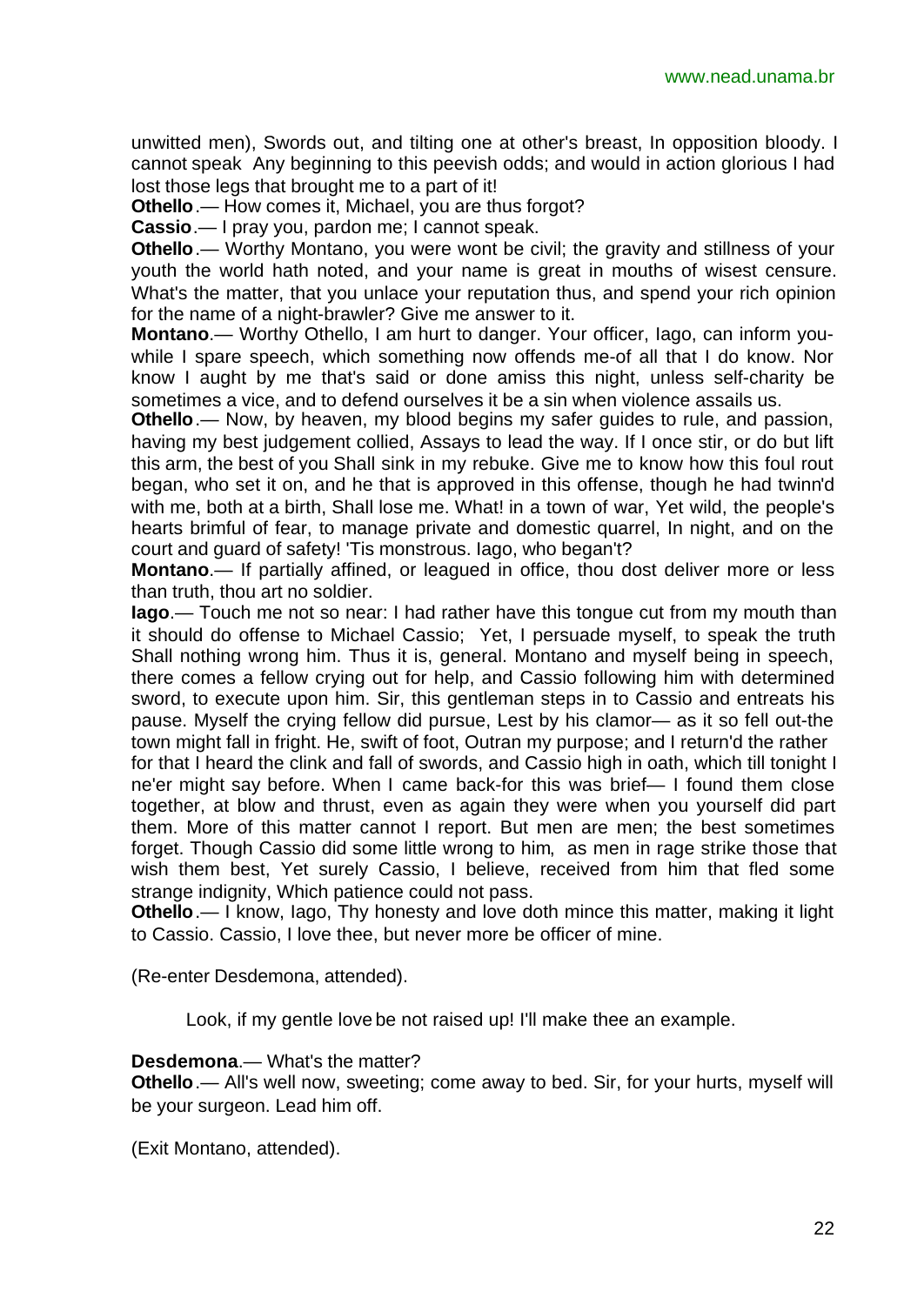**Iago**,— look with care about the town, and silence those whom this vile brawl distracted. Come, Desdemona, 'tis the soldiers' life. To have their balmy slumbers waked with strife.

(Exeunt all but Iago and Cassio).

**Iago**.— What, are you hurt, lieutenant?

**Cassio**.— Ay, past all surgery.

**Iago**.— Marry, heaven forbid!

**Cassio**.— Reputation, reputation, reputation! O, I have lost my reputation! I have lost the immortal part of myself, and what remains is bestial. My reputation, Iago, my reputation!

**Iago**.— As I am an honest man, I thought you had received some bodily wound; there is more sense in that than in reputation. Reputation is an idle and most false imposition; oft got without merit and lost without deserving. You have lost no reputation at all, unless you repute yourself such a loser. What, man! there are ways to recover the general again. You are but now cast in his mood, a punishment more in policy than in malice; even so as one would beat his offenseless dog to affright an imperious lion. Sue to him again, and he's yours.

**Cassio**.— I will rather sue to be despised than to deceive so good a commander with so slight, so drunken, and so indiscreet na officer. Drunk? and speak parrot? and squabble? swagger? swear? And discourse fustian with one's own shadow? O thou invisible spirit of wine, if thou hast no name to be known by, let us call thee devil! **Iago**.— What was he that you followed with your sword? What had he done to you? **Cassio**.— I know not.

**Iago**.— Is't possible?

**Cassio**.— I remember a mass of things, but nothing distinctly; a quarrel, but nothing wherefore. O God, that men should put na enemy in their mouths to steal away their brains! that we should, with joy, pleasance, revel, and applause, transform ourselves into beasts!

**Iago**.— Why, but you are now well enough. How came you thus recovered?

**Cassio**.— It hath pleased the devil drunkenness to give place to the devil wrath: one unperfectness shows me another, to make me frankly despise myself.

**Iago**.— Come, you are too severe a moraler. As the time, the place, and the condition of this country stands, I could heartily wish this had not befallen; but since it is as it is, mend it for your own good.

**Cassio**.— I will ask him for my place again; he shall tell me I am a drunkard! Had I as many mouths as Hydra, such an answer would stop them all. To be now a sensible man, by and by a fool, and presently a beast! O strange! Every inordinate cup is unblest, and the ingredient is a devil.

**Iago**.— Come, come, good wine is a good familiar creature, if it be well used. Exclaim no more against it. And, good lieutenant, I think you think I love you.

**Cassio**.— I have well approved it, sir. I drunk!

**Iago**.— You or any man living may be drunk at some time, man. I'll tell you what you shall do. Our general's wife is now the general. I may say so in this respect, for that he hath devoted and given up himself to the contemplation, mark, and denotement of her parts and graces. Confess yourself freely to her; importune her help to put you in your place again. She is of so free, so kind, so apt, so blessed a disposition, she holds it a vice in her goodness not to do more than she is requested. This broken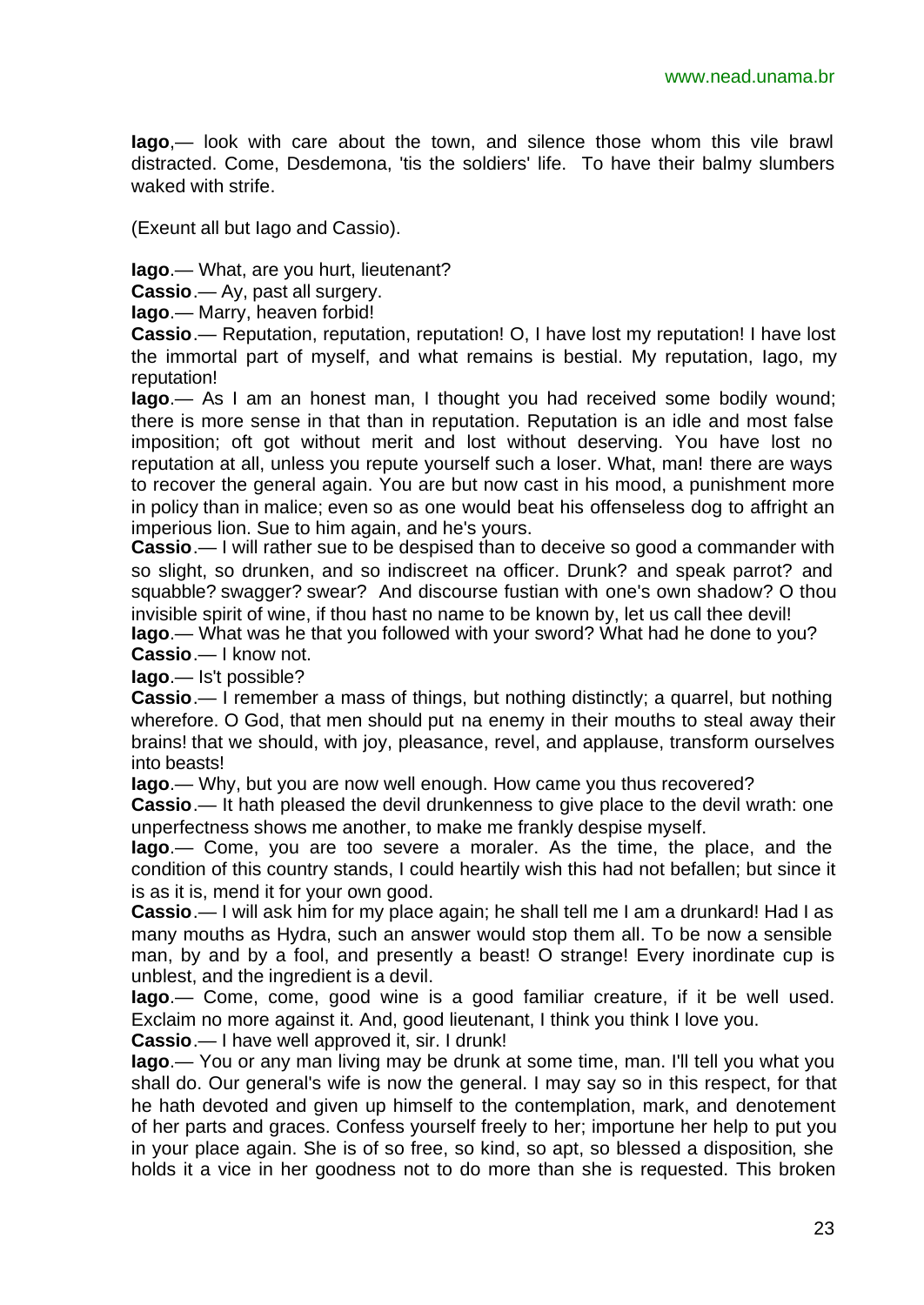joint between you and her husband entreat her to splinter; and, my fortunes against any lay worth naming, this crack of your love shall grow stronger than it was before. **Cassio**.— You advise me well.

**Iago**.— I protest, in the sincerity of love and honest kindness.

**Cassio.**— I think it freely; and betimes in the morning I will beseech the virtuous Desdemona to undertake for me. I am desperate of my fortunes if they check me here.

**Iago**.— You are in the right. Good night, lieutenant, I must to the watch.

**Cassio**.— Good night, honest Iago.

(Exit).

**Iago**.— And what's he then that says I play the villain? When this advice is free I give and honest, Probal to thinking, and indeed the course to win the Moor again? For 'tis most easy the inclining Desdemona to subdue In any honest suit. She's framed as fruitful as the free elements. And then for her to win the Moor, were't to renounce his baptism, all seals and symbols of redeemed sin, his soul is so enfetter'd to her love, that she may make, unmake, do what she list, Even as her appetite shall play the god With his weak function. How am I then a villain to counsel Cassio to this parallel course, directly to his good? Divinity of hell! When devils will the blackest sins put on, they do suggest at first with heavenly shows, as I do now. For whiles this honest fool Plies Desdemona to repair his fortune, and she for him pleads strongly to the Moor, I'll pour this pestilence into his ear, that she repeals him for her body's lust; and by how much she strives to do him good, she shall undo her credit with the Moor. So will I turn her virtue into pitch, and out of her own goodness make the net that shall enmesh them all.

(Enter Roderigo).

How now, Roderigo!

**Roderigo**.— I do follow here in the chase, not like a hound that hunts, but one that fills up the cry. My money is almost spent; I have been tonight exceedingly well cudgeled; and I think the issue will be, I shall have so much experience for my pains; and so, with no money at all and a little more wit, return again to Venice.

**Iago**.— How poor are they that have not patience! What wound did ever heal but by degrees? Thou know'st we work by wit and not by witchcraft, and wit depends on dilatory time.does't not go well? Cassio hath beaten thee, and thou by that small hurt hast cashier'd Cassio. Though other things grow fair against the sun, Yet fruits that blossom first will first be ripe. Content thyself awhile. By the mass, 'tis morning; pleasure and action make the hours seem short.retire thee; go where thou art billeted. away, I say. Thou shalt know more hereafter.Nay, get thee gone. [Exit Roderigo.] Two things are to be done: My wife must move for Cassio to her mistress I'll set her on; myself the while to draw the Moor apart, and bring him jump when he may Cassio find soliciting his wife. Ay, that's the way; dull not device by coldness and delay.

(Exit).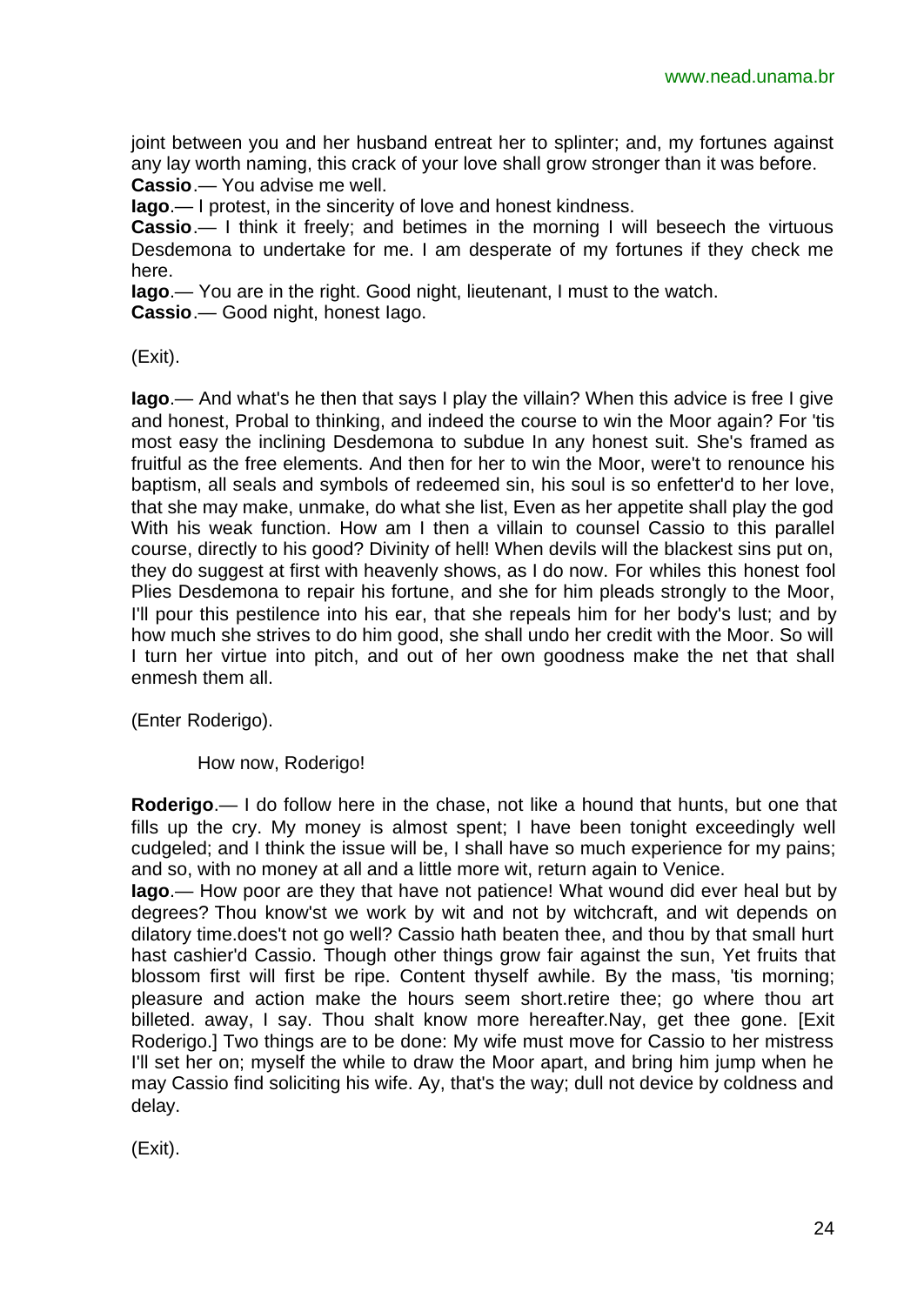ACT III. SCENE I. Before the castle.

(Enter Cassio and some Musicians).

**Cassio**.— Masters, play here, I will content your pains; Something that's brief; and bid "Good morrow, general." Music.

(Enter Clown).

**Clown**.— Why, masters, have your instruments been in Naples, that they speak i' the nose thus?

**First Musician**.— How, sir, how?

**Clown**.— Are these, I pray you, wind instruments?

**First Musician**.— Ay, marry, are they, sir.

**Clown**.— O, thereby hangs a tail.

**First Musician**.— Whereby hangs a tale, sir?

**Clown**.— Marry, sir, by many a wind instrument that I know. But, masters, here's money for you; and the general so likes your music, that he desires you, for love's sake, to make no more noise with it.

**First Musician**.— Well, sir, we will not.

**Clown**.— If you have any music that may not be heard, to't again; but, as they say, to hear music the general does not greatly care.

**First Musician**.— We have none such, sir.

**Clown**.— Then put up your pipes in your bag, for I'll away. Go, vanish into air, away!

(Exeunt Musicians).

**Cassio**.— Dost thou hear, my honest friend?

**Clown**.— No, I hear not your honest friend; I hear you.

**Cassio**.— Prithee, keep up thy quillets. There's a poor piece of gold for thee. If the gentlewoman that attends the general's wife be stirring, tell her there's one Cassio entreats her a little favor of speech. Wilt thou do this?

**Clown**.— She is stirring, sir. If she will stir hither, I shall seem to notify unto her. **Cassio**.— Do, good my friend.

(Exit Clown).

(Enter Iago).

In happy time, Iago.

**Iago**.— You have not been abed, then?

**Cassio**.— Why, no; the day had broke before we parted. I have made bold, Iago, to send in to your wife. My suit to her Is that she will to virtuous Desdemona procure me some access.

**Iago**.— I'll send her to you presently; And I'll devise a mean to draw the Moor out of the way, that your converse and business May be more free.

**Cassio**.— I humbly thank you for't. [Exit Iago.] I never knew a Florentine more kind and honest.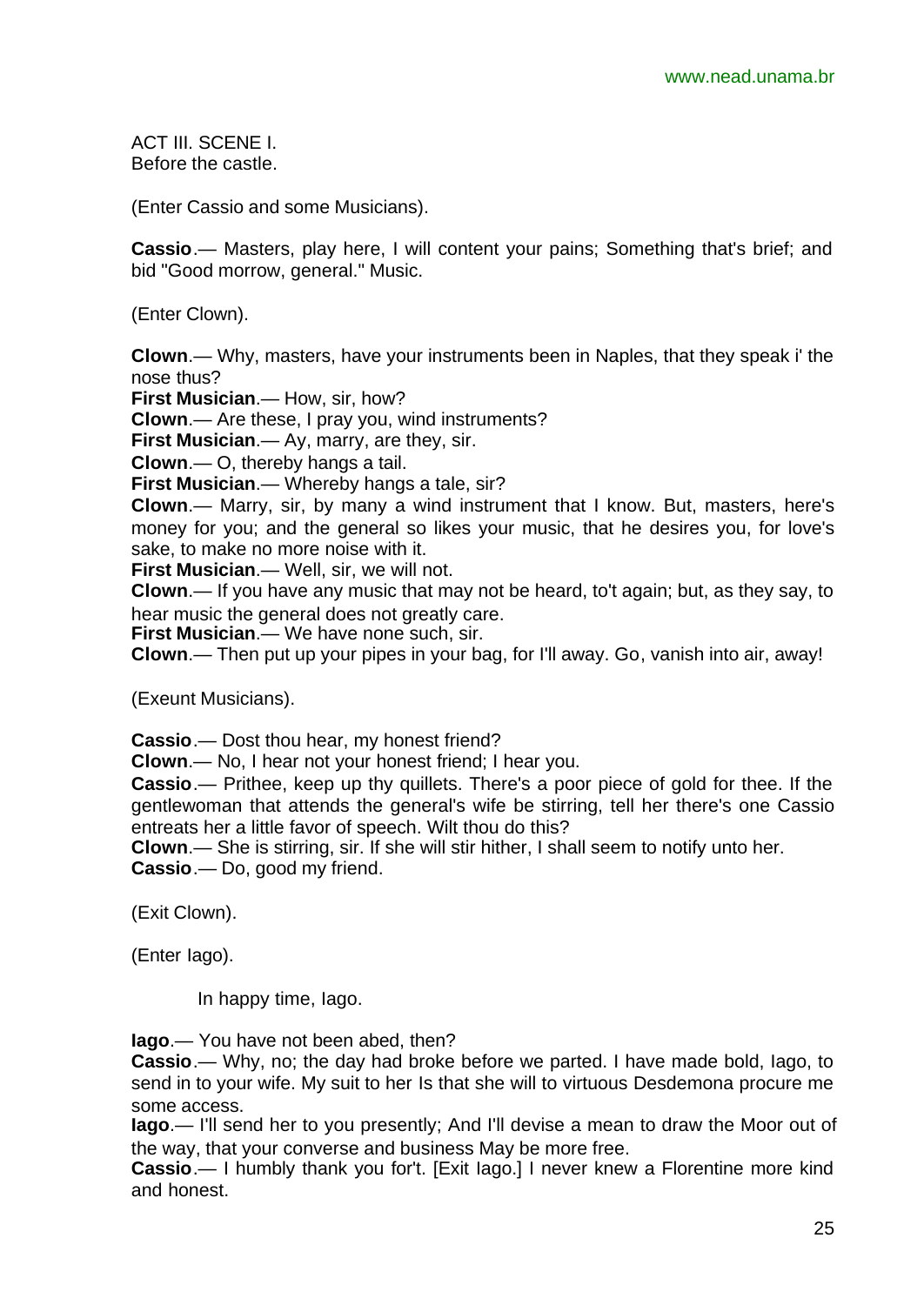(Enter Emilia).

**Emília**.— Good morrow, good lieutenant. I am sorry for your displeasure, but all will sure be well. The general and his wife are talking of it, and she speaks for you stoutly. The Moor replies that he you hurt is of great fame in Cyprus and great affinity and that in wholesome wisdom he might not but refuse you; but he protests he loves you and needs no other suitor but his likings to take the safest occasion by the front to bring you in again.

**Cassio**.— Yet, I beseech you, If you think fit, or that it may be done, give me advantage of some brief discourse With Desdemona alone.

**Emília**.— Pray you, come in. I will bestow you where you shall have time to speak your bosom freely.

**Cassio**.— I am much bound to you.

(Exeunt).

SCENE II. A room in the castle.

(Enter Othello, Iago, and Gentlemen).

**Othello**.— These letters give, Iago, to the pilot, and by him do my duties to the Senate. That done, I will be walking on the works; repair there to me. **Iago**.— Well, my good lord, I'll do't. **Othello**.— This fortification, gentlemen, shall we see't? **Gentleman**.— We'll wait upon your lordship.

(Exeunt).

SCENE III. The garden of the castle.

(Enter Desdemona, Cassio, and Emilia).

**Desdemona**.— Be thou assured, good Cassio, I will do all my abilities in thy behalf.

**Emília**.— Good madam, do. I warrant it grieves my husband as if the cause were his. **Desdemona**.— O, that's an honest fellow. Do not doubt, Cassio, but I will have my

lord and you again as friendly as you were.

**Cassio**.— Bounteous madam, Whatever shall become of Michael Cassio, he's never anything but your true servant.

**Desdemona**.— I know't: I thank you. You do love my lord:you have known him long; and be you well assured he shall in strangeness stand no farther off than in a politic distance.

**Cassio**.— Ay, but, lady, that policy may either last so long, or feed upon such nice and waterish diet, or breed itself so out of circumstances, that I being absent and my place supplied, my general will forget my love and service.

**Desdemona**.— Do not doubt that. Before Emilia here I give thee warrant of thy place, assure thee, If I do vow a friendship, I'll perform it to the last article. My lord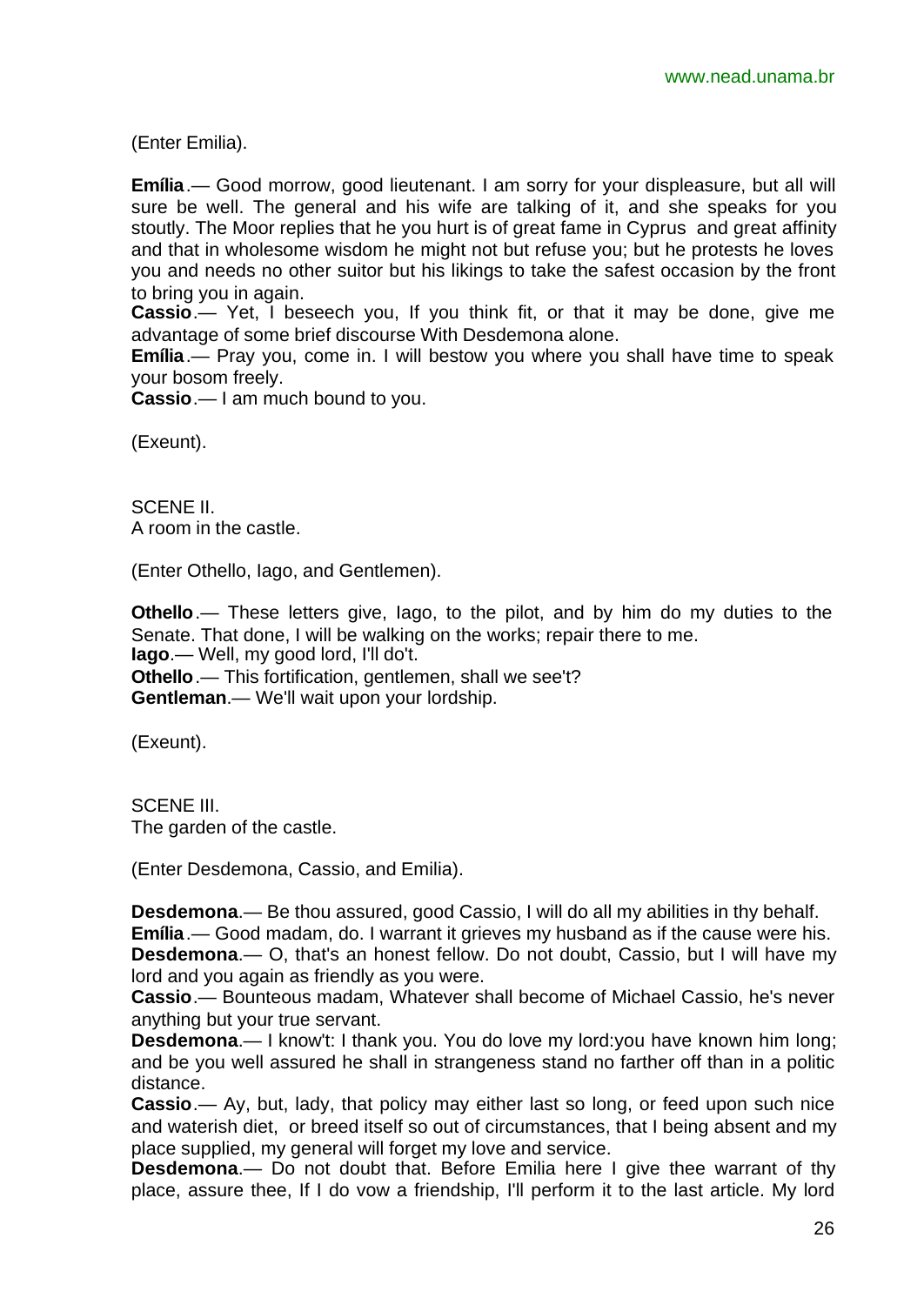shall never rest; I'll watch him tame and talk him out of patience; his bed shall seem a school, his board a shrift; I'll intermingle everything he does With Cassio's suit. Therefore be merry, Cassio, for thy solicitor shall rather die than give thy cause away.

(Enter Othello and Iago, at a distance).

**Emília**.— Madam, here comes my lord. **Cassio**.— Madam, I'll take my leave. **Desdemona**.— Nay, stay and hear me speak. **Cassio**.— Madam, not now. I am very ill at ease, unfit for mine own purposes. **Desdemona**.— Well, do your discretion.

(Exit Cassio).

**Iago**.— Ha! I like not that.

**Othello**.— What dost thou say?

**Iago**.– Nothing, my lord; or if— I know not what.

**Othello**. — Was not that Cassio parted from my wife?

**Iago**.— Cassio, my lord! No, sure, I cannot think it, that he would steal away so guilty-like, seeing you coming.

**Othello**.— I do believe 'twas he.

**Desdemona**.— How now, my lord! I have been talking with a suitor here, a man that languishes in your displeasure.

**Othello**.— Who is't you mean?

**Desdemona**.— Why, your lieutenant, Cassio. Good my lord, If I have any grace or power to move you, his present reconciliation take; for if he be not one that truly loves you, that errs in ignorance and not in cunning, I have no judgement in an honest face. I prithee, call him back.

**Othello**.— Went he hence now?

**Desdemona**.— Ay, sooth; so humbled that he hath left part of his grief with me to suffer with him. Good love, call him back.

**Othello**.— Not now, sweet Desdemona; some other time.

**Desdemona**.— But shall't be shortly?

**Othello**.— The sooner, sweet, for you.

**Desdemona**.— Shall't be tonight at supper?

**Othello**.— No, not tonight.

**Desdemona**.— Tomorrow dinner then?

**Othello**.— I shall not dine at home; I meet the captains at the citadel.

**Desdemona**.— Why then tomorrow night, or Tuesday morn, on Tuesday noon, or night, on Wednesday morn. I prithee, name the time, but let it not exceed three days. In faith, he's penitent; and yet his trespass, in our common reason-save that, they say, the wars must make example out of their best— is not almost a fault to incur a private check. When shall he come? Tell me, Othello. I wonder in my soul, what you would ask me, that I should deny, or stand so mammering on. What? Michael Cassio, that came awooing with you, and so many a time when I have spoke of you dispraisingly Hath ta'en your part— to have so much to do to bring him in! Trust me, I could do much.

**Othello**.— Prithee, no more. Let him come when he will; I will deny thee nothing.

**Desdemona**.— Why, this is not a boon; 'Tis as I should entreat you wear your gloves, or feed on nourishing dishes, or keep you warm, or sue to you to do a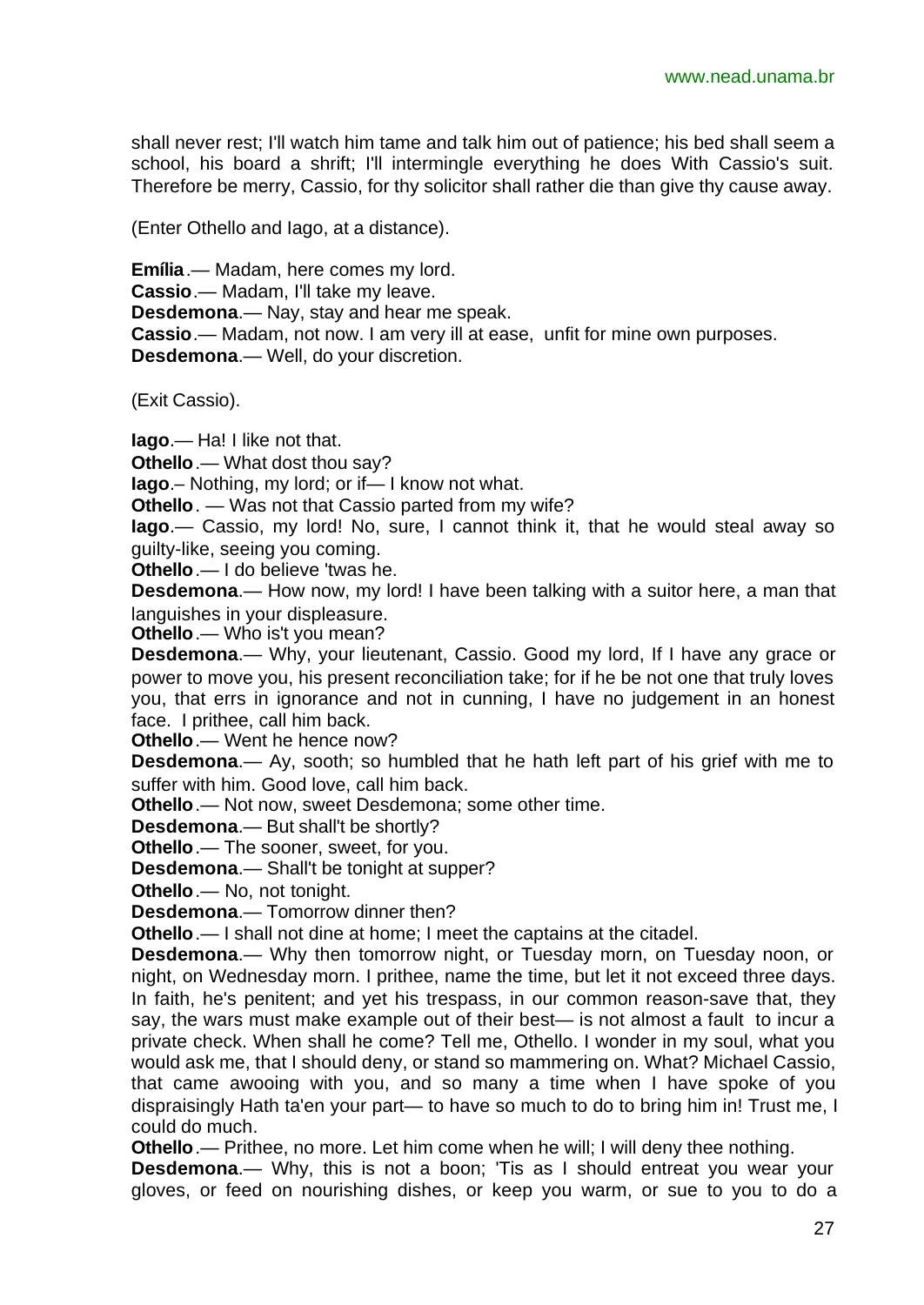peculiar profit to your own person. Nay, when I have a suit wherein I mean to touch your love indeed, It shall be full of poise and difficult weight, and fearful to be granted. **Othello**.— I will deny thee nothing, whereon, I do beseech thee, grant me this, to leave me but a little to myself.

**Desdemona**.— Shall I deny you? No. Farewell, my lord.

**Othello**.— Farewell, my Desdemona; I'll come to thee straight.

**Desdemona**.— Emilia, come. Be as your fancies teach you; Whate'er you be, I am obedient.

(Exeunt Desdemona and Emilia).

**Othello**.— Excellent wretch! Perdition catch my soul, but I do love thee! and when I love thee not, Chaos is come again.

**Iago**.— My noble lord-

**Othello**.— What dost thou say, Iago?

**Iago**.— Did Michael Cassio, when you woo'd my lady, know of your love?

**Othello**.— He did, from first to last. Why dost thou ask?

**Iago**.— But for a satisfaction of my thought; no further harm.

**Othello** — Why of thy thought, Iago?

**Iago**.— I did not think he had been acquainted with her.

**Othello**.— O, yes, and went between us very oft.

**Iago**.— Indeed!

**Othello**.— Indeed? ay, indeed. Discern'st thou aught in that? Is he not honest?

**Iago**.— Honest, my lord?

**Othello**.— Honest? Ay, honest.

**Iago**.— My lord, for aught I know.

**Othello**.— What dost thou think?

**Iago**.— Think, my lord?

**Othello**.— Think, my lord? By heaven, he echoes me, as if there were some monster in his thought too hideous to be shown. Thou dost mean something. I heard thee say even now, thou like'st not that, when Cassio left my wife. What didst not like? And when I told thee he was of my counsel In my whole course of wooing, thou criedst, "Indeed!" and didst contract and purse thy brow together, as if thou then hadst shut up in thy brain some horrible conceit. If thou dost love me, show me thy thought. **Iago**.— My lord, you know I love you.

**Othello**.— I think thou dost; and for I know thou'rt full of love and honesty and weigh'st thy words before thou givest them breath, therefore these stops of thine fright me the more; for such things in a false disloyal knave are tricks of custom; but in a man that's just they're close dilations, working from the heart, that passion cannot rule.

**Iago**.— For Michael Cassio, I dare be sworn I think that he is honest.

**Othello**.— I think so too.

**Iago**.— Men should be what they seem; or those that be not, would they might seem none!

**Othello**.— Certain, men should be what they seem.

**Iago**.— Why then I think Cassio's an honest man.

**Othello**.— Nay, yet there's more in this. I prithee, speak to me as to thy thinkings, as thou dost ruminate, and give thy worst of thoughts the worst of words.

**Iago**.— Good my lord, pardon me; though I am bound to every act of duty, I am not bound to that all slaves are free to. Utter my thoughts? Why, say they are vile and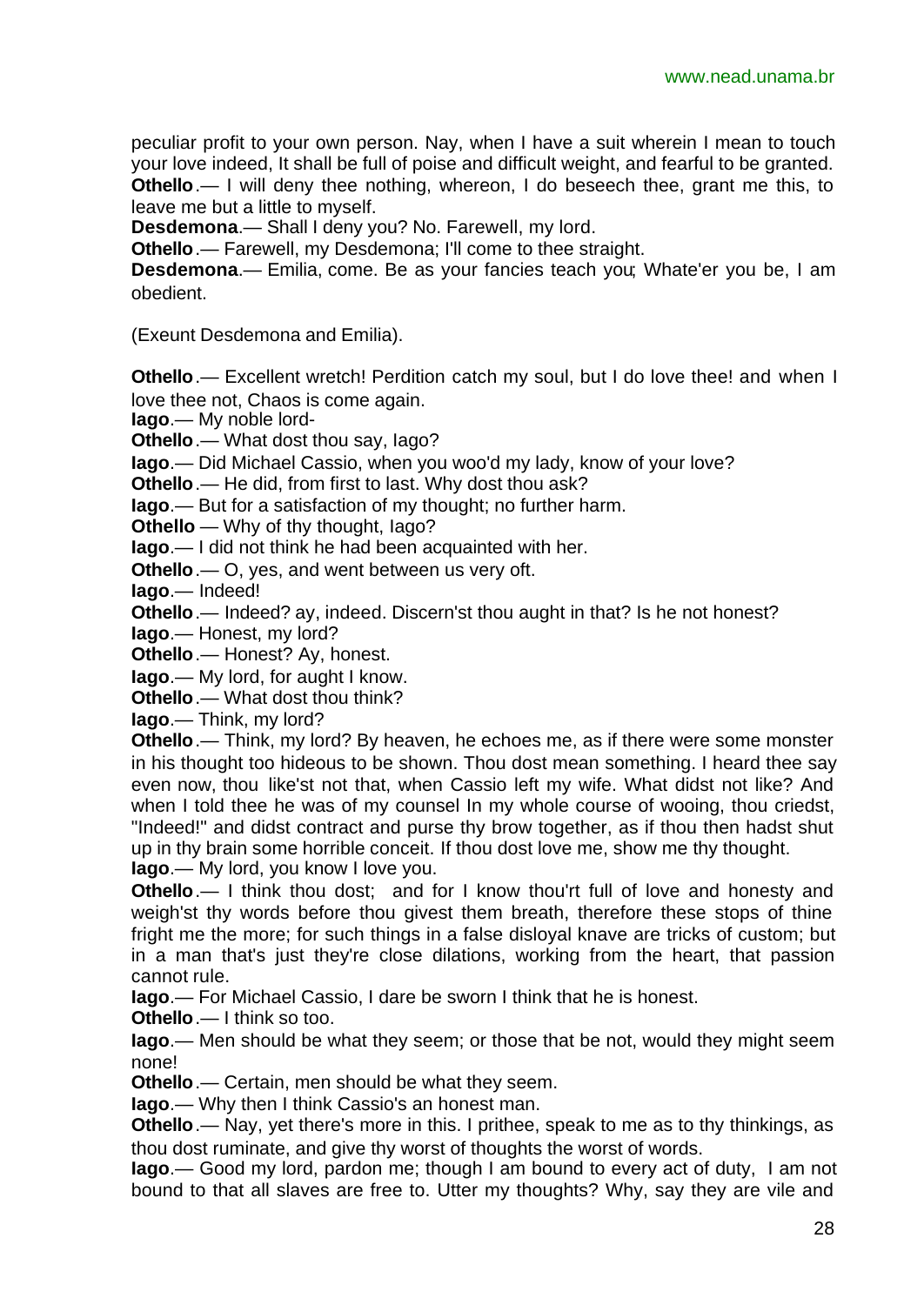false; as where's that palace whereinto foul things sometimes intrude not? Who has a breast so pure, but some uncleanly apprehensions keep leets and law-days, and in session sit with meditations lawful?

**Othello**.— Thou dost conspire against thy friend, lago, If thou but think'st him wrong'd and makest his ear a stranger to thy thoughts.

**Iago**.— I do beseech you-though I perchance am vicious in my guess, as, I confess, it is my nature's plague to spy into abuses, and oft my jealousy Shapes faults that are not— that your wisdom yet, from one that so imperfectly conceits, would take no notice, nor build yourself a trouble out of his scattering and unsure observance. It were not for your quiet nor your good, nor for my manhood, honesty, or wisdom, to let you know my thoughts.

**Othello**.— What dost thou mean?

**Iago**.— Good name in man and woman, dear my lord, Is the immediate jewel of their souls. Who steals my purse steals trash; 'tis something, nothing; 'Twas mine, 'tis his, and has been slave to thousands; but he that filches from me my good name Robs me of that which not enriches him and makes me poor indeed.

**Othello**.— By heaven, I'll know thy thoughts.

**Iago**.— You cannot, if my heart were in your hand; nor shall not, whilst 'tis in my custody.

**Othello**.— Ha!

**Iago**.— O, beware, my lord, of jealousy! It is the green-eyed monster, which doth mock the meat it feeds on. That cuckold lives in bliss who, certain of his fate, loves not his wronger; but O, what damned minutes tells he o'er who dotes, yet doubts, suspects, yet strongly loves!

**Othello**.— O misery!

**Iago**.— Poor and content is rich, and rich enough; but riches fineless is as poor as winter to him that ever fears he shall be poor. Good heaven, the souls of all my tribe defend from jealousy!

**Othello**.— Why, why is this? Think'st thou I'ld make a life of jealousy, to follow still the changes of the moon With fresh suspicions? No! To be once in doubt Is once to be resolved. Exchange me for a goat when I shall turn the business of my soul to such exsufflicate and blown surmises, Matching thy inference. 'Tis not to make me jealous to say my wife is fair, feeds well, loves company, Is free of speech, sings, plays, and dances well; wWhere virtue is, these are more virtuous. Nor from mine own weak merits will I draw the smallest fear or doubt of her revolt; for she had eyes and chose me. No, Iago, I'll see before I doubt; when I doubt, prove; and on the proof, there is no more but this away at once with love or jealousy!

**Iago**.— I am glad of it, for now I shall have reason to show the love and duty that I bear you With franker spirit. Therefore, as I am bound, receive it from me. I speak not yet of proof. Look to your wife; observe her well with Cassio; wear your eye thus, not jealous nor secure. I would not have your free and noble nature out of self-bounty be abused. Look to't. I know our country disposition well; In Venice they do let heaven see the pranks they dare not show their husbands; their best conscience Is not to leave't undone, but keep't unknown.

**Othello**.— Dost thou say so?

**Iago**.— She did deceive her father, marrying you; and when she seem'd to shake and fear your looks, she loved them most.

**Othello**.— And so she did.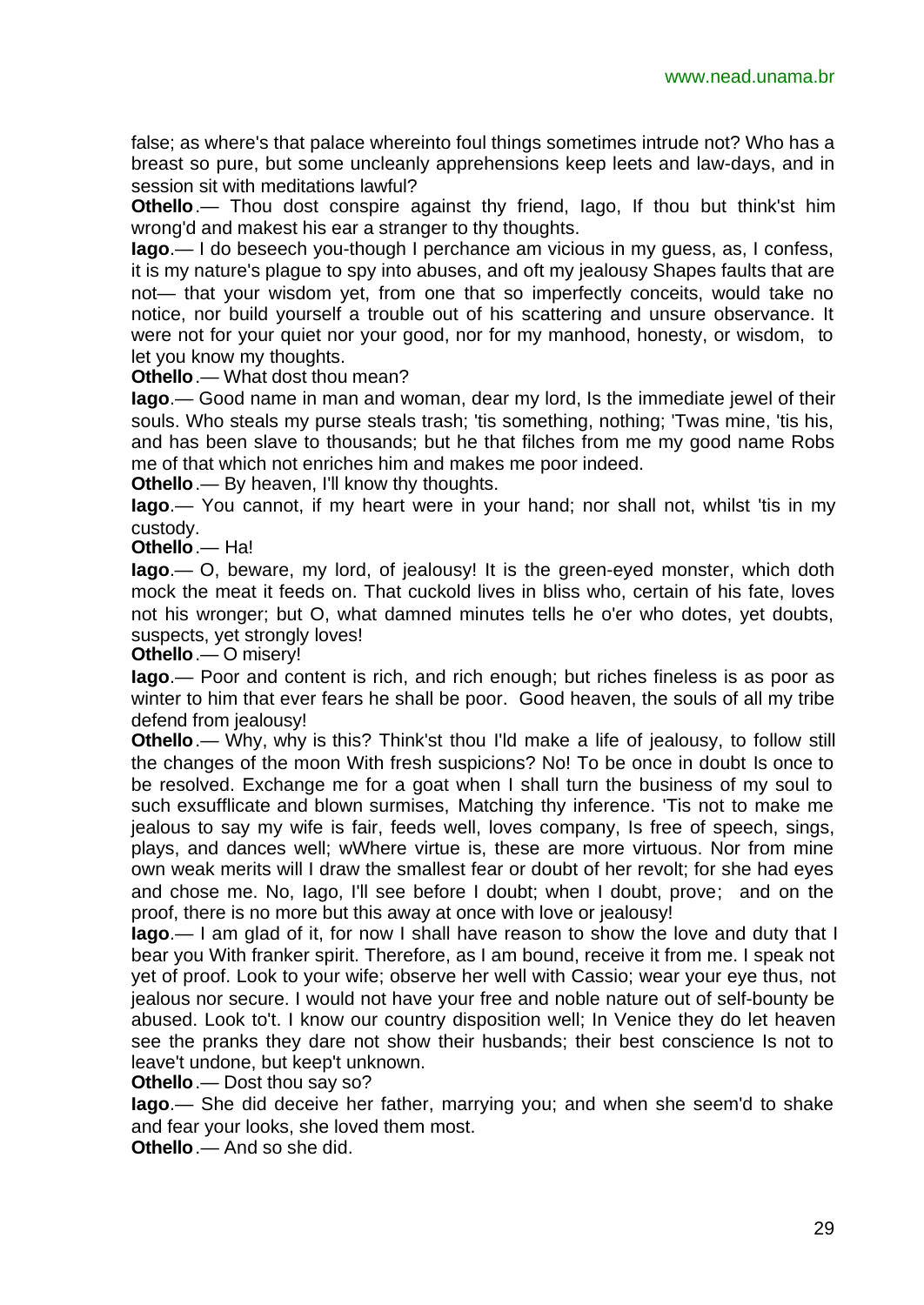**Iago**. — Why, go to then. She that so young could give out such a seeming, to seel her father's eyes up close as oak- he thought 'twas witchcraft— but I am much to blame; I humbly do beseech you of your pardon for too much loving you.

**Othello**.— I am bound to thee forever.

**Iago**.— I see this hath a little dash'd your spirits.

**Othello**.— Not a jot, not a jot.

**Iago**.— I'faith, I fear it has. I hope you will consider what is spoke comes from my love. But I do see you're moved; I am to pray you not to strain my speech to grosser issues nor to larger reach than to suspicion.

**Othello**.— I will not.

**Iago**.— Should you do so, my lord, my speech should fall into such vile success Which my thoughts aim not at. Cassio's my worthy friend my lord, I see you're moved.

**Othello**.— No, not much moved. I do not think but Desdemona's honest.

**Iago**.— Long live she so! and long live you to think so!

**Othello**.— And yet, how nature erring from itself-

**Iago.**— Ay, there's the point, as— to be bold with you not to affect many proposed matches of her own clime, complexion, and degree, Whereto we see in all things nature tends Foh, one may smell in such a will most rank, Foul disproportion, thoughts unnatural. But pardon me. I do not in position distinctly speak of her; though I may fear, her will, recoiling to her better judgement, May fall to match you with her country forms, and happily repent.

**Othello**.— Farewell, farewell. If more thou dost perceive, let me know more; set on thy wife to observe. Leave me, Iago.

**Iago**.— [Going.] My lord, I take my leave.

**Othello**.— Why did I marry? This honest creature doubtless sees and knows more, much more, than he unfolds.

**Iago**. [Returning.] — My lord, I would I might entreat your honor to scan this thing no further; leave it to time. Though it be fit that Cassio have his place, for sure he fills it up with great ability, Yet, if you please to hold him off awhile, you shall by that perceive him and his means. Note if your lady strain his entertainment with any strong or vehement importunity; much will be seen in that. In the meantime, let me be thought too busy in my fears as worthy cause I have to fear I am and hold her free, I do beseech your honor.

**Othello**.— Fear not my government.

**Iago**.— I once more take my leave.

(Exit).

**Othello**.— This fellow's of exceeding honesty, and knows all qualities, with a learned spirit, of human dealings. If I do prove her haggard, though that her jesses were my dear heartstrings, I'ld whistle her off and let her down the wind to prey at fortune. Haply, for I am black and have not those soft parts of conversation that chamberers have, or for I am declined into the vale of years— yet that's not much she's gone. I am abused, and my relief must be to loathe her. O curse of marriage, that we can call these delicate creatures ours, and not their appetites! I had rather be a toad, and live upon the vapor of a dungeon, than keep a corner in the thing I love for others' uses. Yet, 'tis the plague of great ones: Prerogatived are they less than the base; 'Tis destiny unshunnable, like death. Even then this forked plague is fated to us when we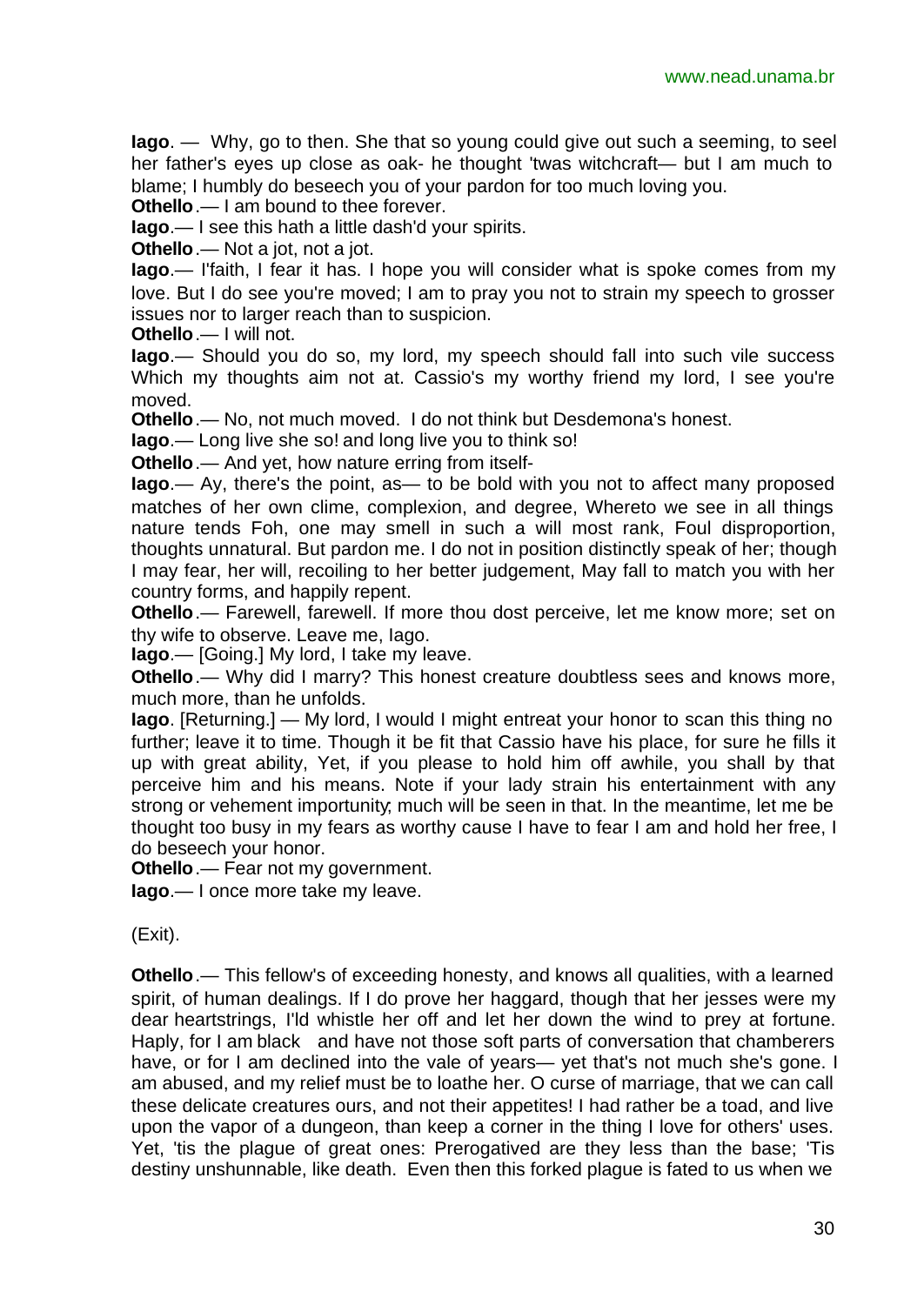do quicken. Desdemona comes: Re-enter Desdemona and Emilia. If she be false, O, then heaven mocks itself! I'll not believe't.

**Desdemona**.— How now, my dear Othello! Your dinner, and the generous islanders by you invited, do attend your presence.

**Othello**.— I am to blame.

**Desdemona**.— Why do you speak so faintly? Are you not well?

**Othello**.— I have a pain upon my forehead here.

**Desdemona**.— Faith, that's with watching; 'twill away again. Let me but bind it hard, within this hour It will be well.

**Othello**.— Your napkin is too little; he puts the handkerchief from him, and she drops it. Let it alone. Come, I'll go in with you.

**Desdemona**.— I am very sorry that you are not well.

(Exeunt Othello and Desdemona).

**Emília**.— I am glad I have found this napkin; this was her first remembrance from the Moor. My wayward husband hath a hundred times Woo'd me to steal it; but she so loves the token, for he conjured her she should ever keep it, that she reserves it evermore about her to kiss and talk to. I'll have the work ta'en out, and give't Iago. What he will do with it heaven knows, not I; I nothing but to please his fantasy.

(Re-enter Iago).

**Iago**.— How now, what do you here alone?

**Emília**.— Do not you chide; I have a thing for you.

**Iago**.— A thing for me? It is a common thing-

**Emília**.— Ha!

**Iago**.— To have a foolish wife.

**Emília**.— O, is that all? What will you give me now for that same handkerchief?

**Iago**.— What handkerchief?

**Emília**.— What handkerchief? Why, that the Moor first gave to Desdemona, that which so often you did bid me steal.

**Iago**.— Hast stol'n it from her?

**Emília**.— No, faith; she let it drop by negligence, and, to the advantage, I being here took't up. Look, here it is.

**Iago**.— A good wench; give it me.

**Emília**.— What will you do with't, that you have been so earnest to have me filch it? **Iago**. [Snatching it.] — Why, what is that to you?

**Emília**.— If't be not for some purpose of import, Give't me again. Poor lady, she'll run mad when she shall lack it.

**Iago**.— Be not acknown on't; I have use for it. Go, leave me.

(Exit Emilia).

I will in Cassio's lodging lose this napkin, and let him find it. Trifles light as air are to the jealous confirmations strong as proofs of holy writ; this may do something. The Moor already changes with my poison: Dangerous conceits are in their natures poisons, Which at the first are scarce found to distaste, but with a little act upon the blood Burn like the mines of sulphur. I did say so. Look, where he comes!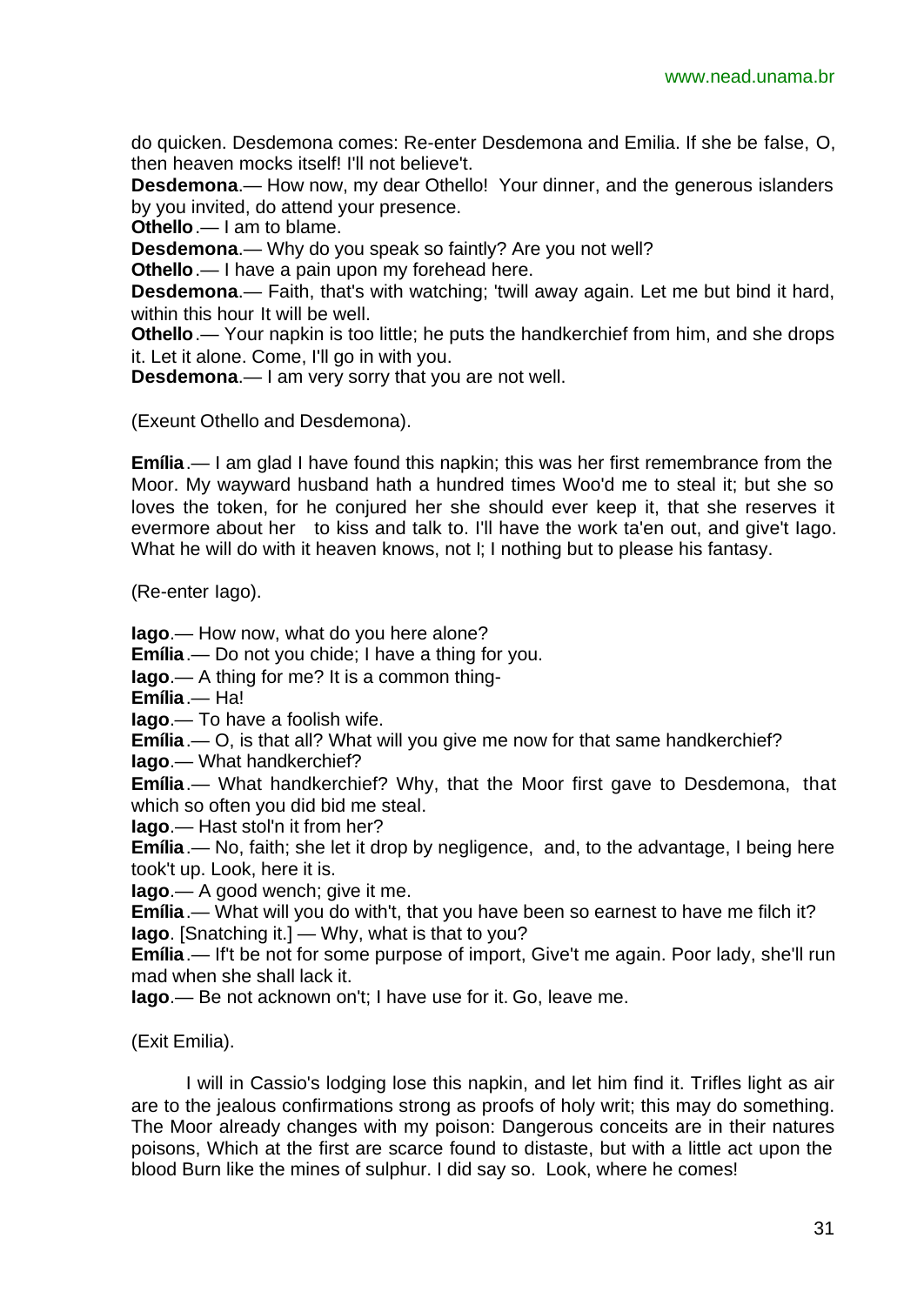(Re-enter Othello).

Not poppy, nor mandragora, nor all the drowsy syrups of the world, Shall ever medicine thee to that sweet sleep Which thou owedst yesterday.

**Othello**.— Ha, ha, false to me?

**Iago**.— Why, how now, general! No more of that.

**Othello**.— Avaunt! be gone! Thou hast set me on the rack. I swear 'tis better to be much abused than but to know't a little.

**Iago**.— How now, my lord?

**Othello**.— What sense had I of her stol'n hours of lust? I saw't not, thought it not, it harm'd not me; I slept the next night well, was free and merry; I found not Cassio's kisses on her lips. He that is robb'd, not wanting what is stol'n, let him not know't and he's not robb'd at all.

**Iago**.— I am sorry to hear this.

**Othello**.— I had been happy if the general camp, Pioners and all, had tasted her sweet body, so I had nothing known. O, now forever Farewell the tranquil mind! Farewell content! Farewell the plumed troop and the big wars that make ambition virtue! O, farewell, Farewell the neighing steed and the shrill trump, the spirit-stirring drum, the ear-piercing fife, the royal banner, and all quality, Pride, pomp, and circumstance of glorious war! And O you mortal engines, whose rude throats the immortal Jove's dread clamors counterfeit, Farewell! Othello's occupation's gone! **Iago**.— Is't possible, my lord?

**Othello**.— Villain, be sure thou prove my love a whore; Be sure of it. Give me the ocular proof; or, by the worth of man's eternal soul, thou hadst been better have been born a dog than answer my waked wrath!

**Iago**.— Is't come to this?

**Othello**.— Make me to see't; or at the least so prove it, that the probation bear no hinge nor loop to hang a doubt on; or woe upon thy life!

**Iago**.— My noble lord-

**Othello**.— If thou dost slander her and torture me, never pray more; abandon all remorse; on horror's head horrors accumulate; do deeds to make heaven weep, all earth amazed; for nothing canst thou to damnation add Greater than that.

**Iago**.— O grace! O heaven defend me! Are you a man? have you a soul or sense? God be wi' you; take mine office. O wretched fool, that livest to make thine honesty a vice! O monstrous world! Take note, take note, O world, to be direct and honest is not safe. I thank you for this profit, and from hence I'll love no friend sith love breeds such offense.

**Othello**.— Nay, stay; thou shouldst be honest.

**Iago**.— I should be wise; for honesty's a fool, and loses that it works for.

**Othello**. — By the world, I think my wife be honest, and think she is not; I think that thou art just, and think thou art not. I'll have some proof. Her name, that was as fresh as Dian's visage, is now begrimed and black as mine own face. If there be cords or knives, Poison or fire, or suffocating streams, I'll not endure it. Would I were satisfied! **Iago**.— I see, sir, you are eaten up with passion; I do repent me that I put it to you. You would be satisfied?

**Othello**.— Would? Nay, I will.

**Iago**.— And may. But, how? how satisfied, my lord? Would you, the supervisor, grossly gape on? Behold her topp'd?

**Othello**.— Death and damnation! O!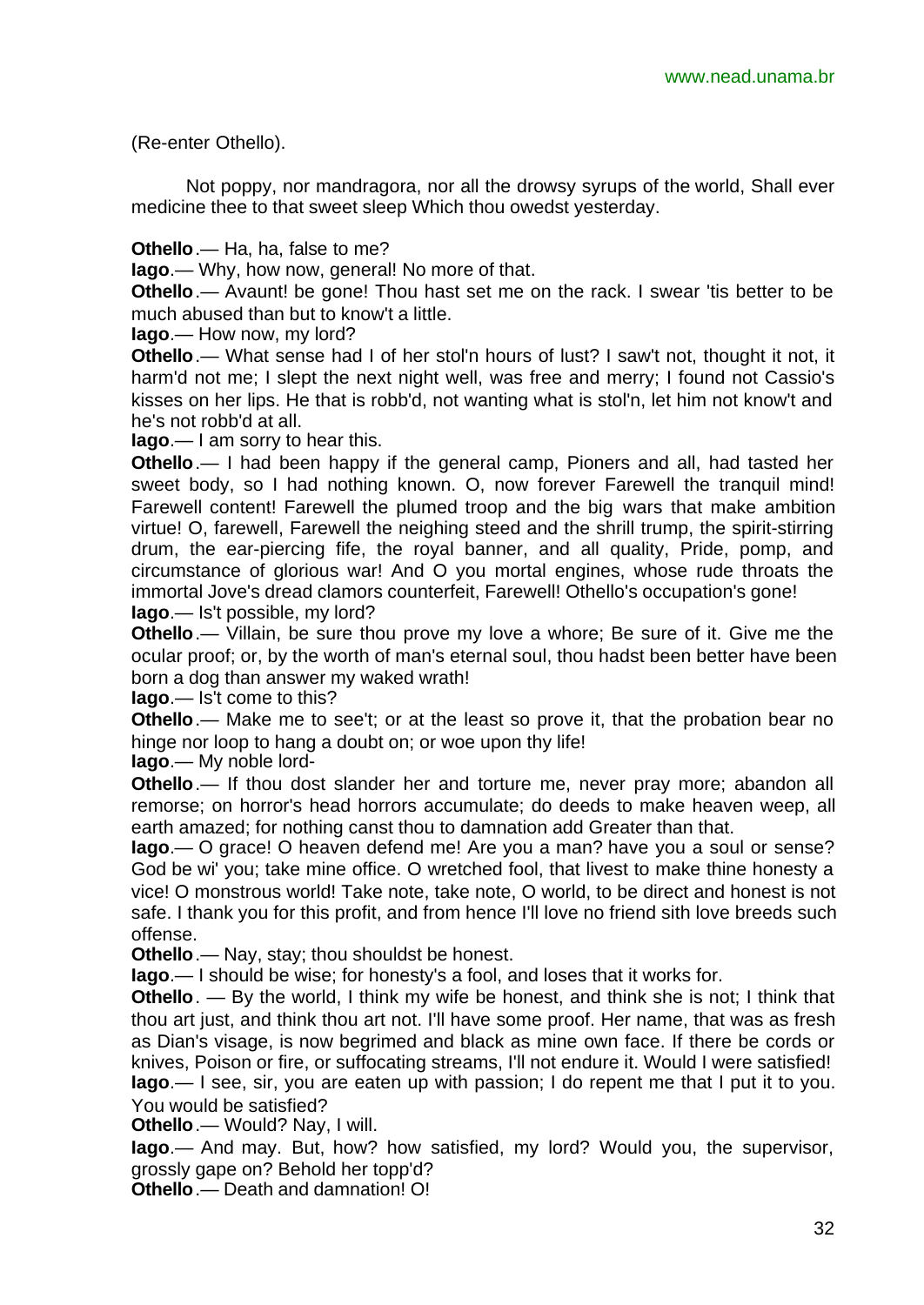**Iago**.— It were a tedious difficulty, I think, to bring them to that prospect. Damn them then, If ever mortal eyes do see them bolster more than their own! What then? how then? What shall I say? Where's satisfaction? It is impossible you should see this were they as prime as goats, as hot as monkeys, as salt as wolves in pride, and fools as gross as ignorance made drunk. But yet, I say, If imputation and strong circumstances, Which lead directly to the door of truth, Will give you satisfaction, you may have't.

**Othello**.— Give me a living reason she's disloyal.

**Iago**.— I do not like the office; but sith I am enter'd in this cause so far, Prick'd to't by foolish honesty and love, I will go on. I lay with Cassio lately and, being troubled with a raging tooth, I could not sleep. There are a kind of men so loose of soul, that in their sleeps will mutter their affairs; one of this kind is Cassio. In sleep I heard him say, "Sweet Desdemona, let us be wary, let us hide our loves"; and then, sir, would he gripe and wring my hand, Cry, "O sweet creature!" and then kiss me hard, as if he pluck'd up kisses by the roots, that grew upon my lips; then laid his leg over my thigh, and sigh'd and kiss'd; and then Cried, "Cursed fate that gave thee to the Moor!"

**Othello**.— O monstrous! monstrous!

**Iago**.— Nay, this was but his dream.

**Othello**.— But this denoted a foregone conclusion. 'Tis a shrewd doubt, though it be but a dream.

**Iago**.— And this may help to thicken other proofs that do demonstrate thinly.

**Othello**.— I'll tear her all to pieces.

**Iago**.— Nay, but be wise; yet we see nothing done; she may be honest yet. Tell me but this; have you not sometimes seen a handkerchief Spotted with strawberries in your wife's hand?

**Othello**.— I gave her such a one; 'twas my first gift.

**Iago**.— I know not that; but such a handkerchief I am sure it was your wife's— did I today see Cassio wipe his beard with.

**Othello**.— If it be that-

**Iago**.— If it be that, or any that was hers, It speaks against her with the other proofs.

**Othello**.— O, that the slave had forty thousand lives! One is too poor, too weak for my revenge. Now do I see 'tis true. Look here, Iago, all my fond love thus do I blow to heaven. 'Tis gone. Arise, black vengeance, from thy hollow hell! Yield up, O love, thy crown and hearted throne to tyrannous hate! Swell, bosom, with thy fraught, for 'tis of aspics' tongues!

**Iago**.— Yet be content.

**Othello**. — O, blood, blood, blood!

**Iago**.— Patience, I say; your mind perhaps may change.

**Othello**.— Never, Iago. Like to the Pontic Sea, whose icy current and compulsive course Ne'er feels retiring ebb, but keeps due on to the Propontic and the Hellespont, Even so my bloody thoughts, with violent pace, Shall ne'er look back, ne'er ebb to humble love, Till that a capable and wide revenge Swallow them up. Now, by yond marble heaven, In the due reverence of a sacred vow Kneels. I here engage my words.

**Iago.**— Do not rise yet. Kneels.

Witness, you ever-burning lights above, you elements that clip us round about, Witness that here Iago doth give up the execution of his wit, hands, heart, to wrong'd Othello's service! Let him command, and to obey shall be in me remorse, what bloody business ever. They rise.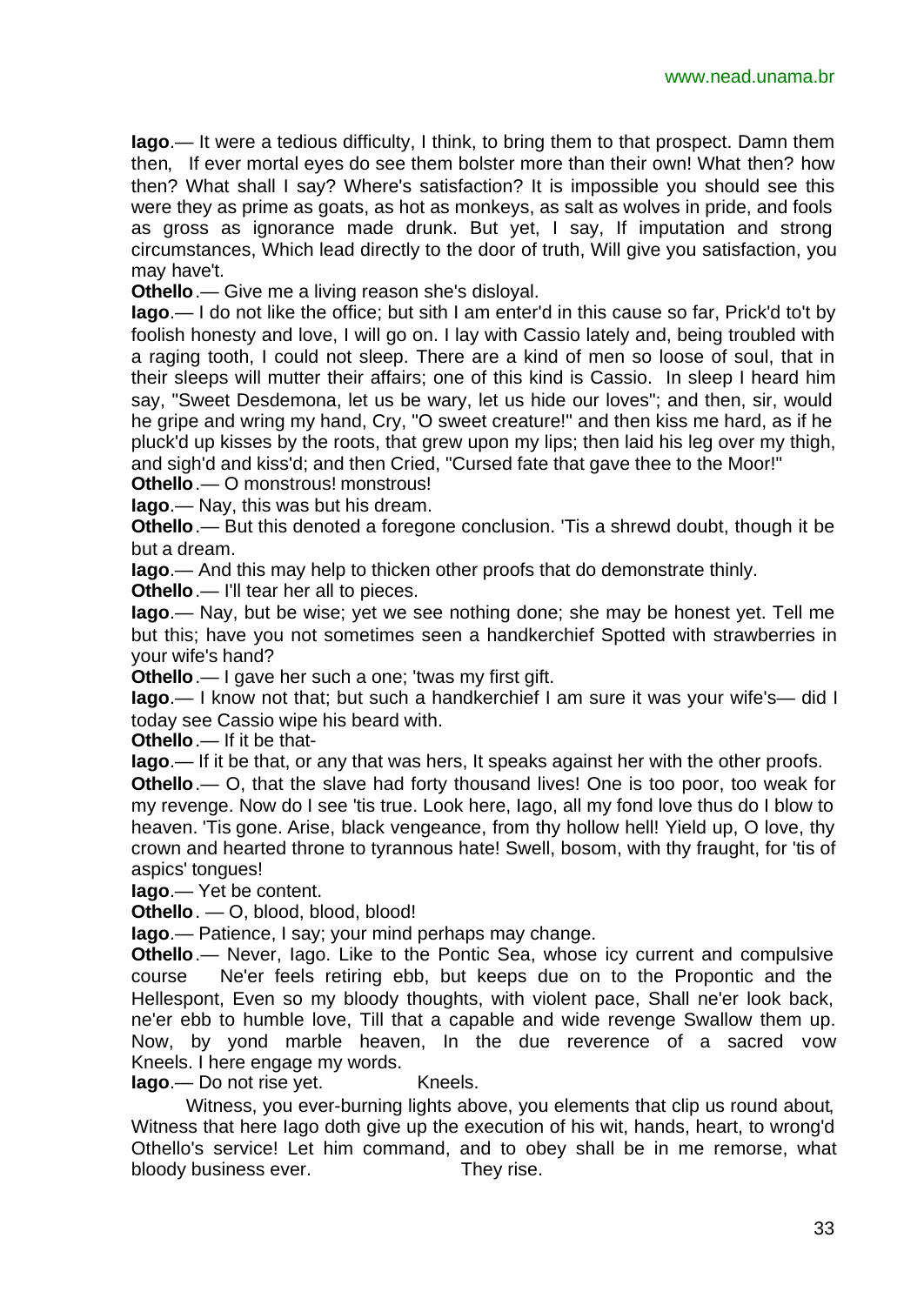**Othello**.— I greet thy love, not with vain thanks, but with acceptance bounteous, and will upon the instant put thee to't: Within these three days let me hear thee say that Cassio's not alive.

**Iago**.— My friend is dead, 'tis done at your request; bBut let her live.

**Othello**.— Damn her, lewd minx! O, damn her! Come, go with me apart; I will withdraw, to furnish me with some swift means of death for the fair devil. Now art thou my lieutenant.

**Iago**.— I am your own forever.

(Exeunt).

SCENE IV. Before the castle.

(Enter Desdemona, Emilia, and Clown).

**Desdemona**.— Do you know, sirrah, where Lieutenant Cassio lies?

**Clown**.— I dare not say he lies anywhere.

**Desdemona**.— Why, man?

**Clown**.— He's a soldier; and for one to say a soldier lies, is stabbing.

**Desdemona**.— Go to! Where lodges he?

**Clown**.— To tell you where he lodges, is to tell you where I lie.

**Desdemona**.— Can anything be made of this?

**Clown**.— I know not where he lodges, and for me to devise a lodging, and say he lies here or he lies there, were to lie in mine own throat.

**Desdemona**.— Can you inquire him out and be edified by report?

**Clown**.— I will catechize the world for him; that is, make questions and by them answer.

**Desdemona**.— Seek him, bid him come hither. Tell him I have moved my lord on his behalf and hope all will be well.

**Clown**.— To do this is within the compass of man's wit, and therefore I will attempt the doing it.

(Exit).

**Desdemona**.— Where should I lose that handkerchief, Emilia?

**Emília**.— I know not, madam.

**Desdemona**.— Believe me, I had rather have lost my purse Full of crusadoes; and, but my noble Moor Is true of mind and made of no such baseness as jealous creatures are, it were enough to put him to ill thinking.

**Emília**.— Is he not jealous?

**Desdemona**.— Who, he? I think the sun where he was born Drew all such humors from him.

**Emília**.— Look, where he comes.

**Desdemona**.— I will not leave him now till Cassio bBe call'd to him.

(Enter Othello).

How is't with you, my lord?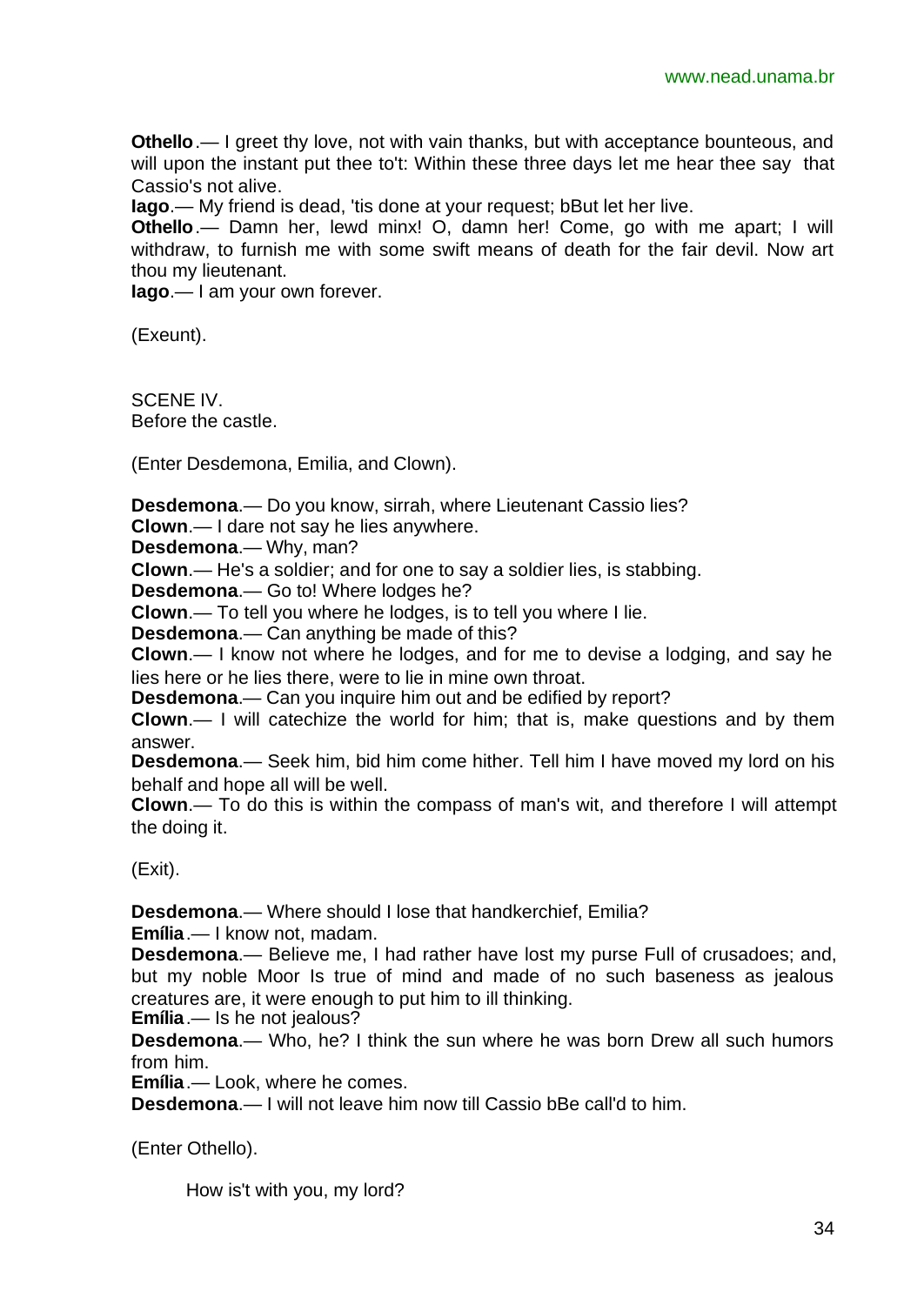**Othello**.— Well, my good lady. [Aside.] O, hardness to dissemble! How do you, Desdemona?

**Desdemona**.— Well, my good lord.

**Othello**.— Give me your hand. This hand is moist, my lady.

**Desdemona**.— It yet has felt no age nor known no sorrow.

**Othello**.— This argues fruitfulness and liberal heart; Hot, hot, and moist. This hand of yours requires a sequester from liberty, fasting, and prayer, much castigation, exercise devout, for here's a young and sweating devil here that commonly rebels. 'Tis a good hand, a frank one.

**Desdemona**.— You may, indeed, say so; for 'twas that hand that gave away my heart.

**Othello** .— A liberal hand. The hearts of old gave hands; but our new heraldry is hands, not hearts.

**Desdemona**.— I cannot speak of this. Come now, your promise.

**Othello**.— What promise, chuck?

**Desdemona**.— I have sent to bid Cassio come speak with you.

**Othello**.— I have a salt and sorry rheum offends me; Lend me thy handkerchief.

**Desdemona**.— Here, my lord.

**Othello**.— That which I gave you.

**Desdemona**.— I have it not about me.

**Othello**.— Not?

**Desdemona**.— No, faith, my lord.

**Othello**.— That's a fault. That handkerchief did an Egyptian to my mother give; she was a charmer, and could almost read the thoughts of people. She told her, while she kept it, 'Twould make her amiable and subdue my father Entirely to her love, but if she lost it or made a gift of it, my father's eye should hold her loathed and his spirits should hunt after new fancies. She dying gave it me, and bid me, when my fate would have me wive, to give it her. I did so, and take heed on't; make it a darling like your precious eye; to lose't or give't away were such perdition as nothing else could match.

**Desdemona**.— Is't possible?

**Othello**.— 'Tis true; there's magic in the web of it. A sibyl, that had number'd in the world the sun to course two hundred compasses, In her prophetic fury sew'd the work; the worms were hallow'd that did breed the silk, and it was dyed in mummy which the skillful conserved of maiden's hearts.

**Desdemona.**— Indeed! is't true?

**Othello**.— Most veritable; therefore look to't well.

**Desdemona**.— Then would to God that I had never seen't!

**Othello**.— Ha! wherefore?

**Desdemona**.— Why do you speak so startingly and rash?

**Othello** .— Is't lost? is't gone? speak, is it out o' the way?

**Desdemona**.— Heaven bless us!

**Othello**.— Say you?

**Desdemona**.— It is not lost; but what an if it were?

**Othello**.— How?

**Desdemona**.— I say, it is not lost.

**Othello**.— Fetch't, let me see it.

**Desdemona**.— Why, so I can, sir, but I will not now. This is a trick to put me from my suit. Pray you, let Cassio be received again.

**Othello**.— Fetch me the handkerchief, my mind misgives.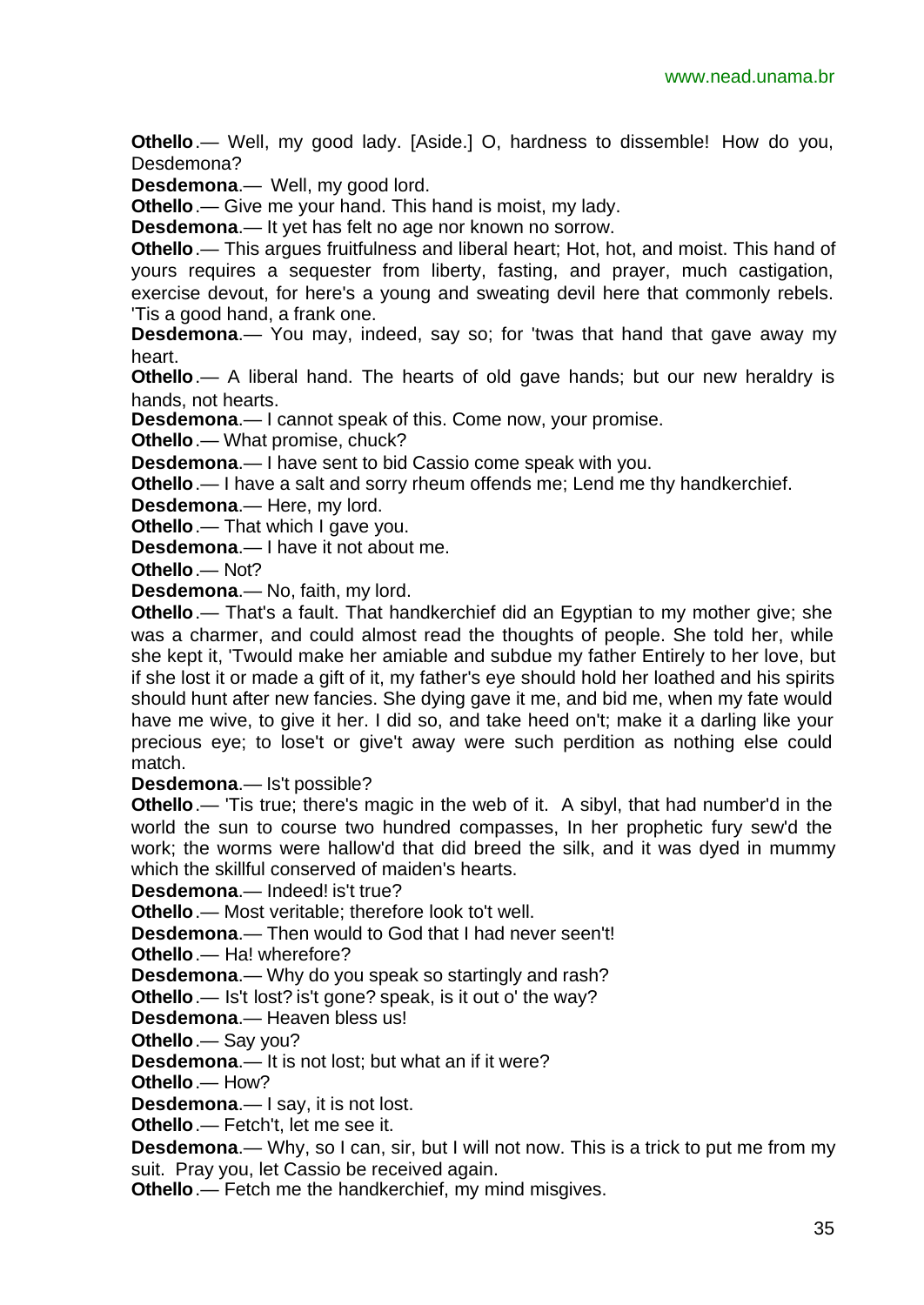**Desdemona**.— Come, come, you'll never meet a more sufficient man. **Othello**.— The handkerchief! **Desdemona**.— I pray, talk me of Cassio. **Othello**.— The handkerchief! **Desdemona**.— A man that all his time Hath founded his good fortunes on your love, Shared dangers with you-**Othello**.— The handkerchief! **Desdemona**.— In sooth, you are to blame. **Othello**.— Away!

(Exit).

**Emília**.— Is not this man jealous?

**Desdemona**.— I ne'er saw this before. Sure there's some wonder in this handkerchief; I am most unhappy in the loss of it.

**Emília**.— 'Tis not a year or two shows us a man. They are all but stomachs and we all but food; they eat us hungerly, and when they are full they belch us. Look you! Cassio and my husband.

(Enter Cassio and Iago).

**Iago**.—There is no other way; 'tis she must do't. And, lo, the happiness! Go and importune her.

**Desdemona**.— How now, good Cassio! What's the news with you?

**Cassio**.— Madam, my former suit: I do beseech you that by your virtuous means I may again exist and be a member of his love whom I with all the office of my heart Entirely honor. I would not be delay'd. If my offense be of such mortal kind that nor my service past nor present sorrows nor purposed merit in futurity can ransom me into his love again, but to know so must be my benefit; so shall I clothe me in a forced content and shut myself up in some other course to Fortune's alms.

**Desdemona**.— Alas, thrice-gentle Cassio! My advocation is not now in tune; my lord is not my lord, nor should I know him were he in favor as in humor alter'd. So help me every spirit sanctified, as I have spoken for you all my best and stood within the blank of his displeasure for my free speech! You must awhile be patient. What I can do I will; and more I will than for myself I dare. Let that suffice you.

**Iago**.— Is my lord angry?

**Emília**.— He went hence but now, and certainly in strange unquietness.

**Iago**.— Can he be angry? I have seen the cannon, when it hath blown his ranks into the air and, like the devil, from his very arm Puff'd his own brother. And can he be angry? Something of moment then. I will go meet him. There's matter in't indeed if he be angry.

**Desdemona**.— I prithee, do so.

(Exit Iago).

Something sure of state, Either from Venice or some unhatch'd practice made demonstrable here in Cyprus to him, Hath puddled his clear spirit; and in such cases men's natures wrangle with inferior things, though great ones are their object. 'Tis even so; for let our finger ache, and it indues our other healthful members even to that sense of pain. Nay, we must think men are not gods, nor of them look for such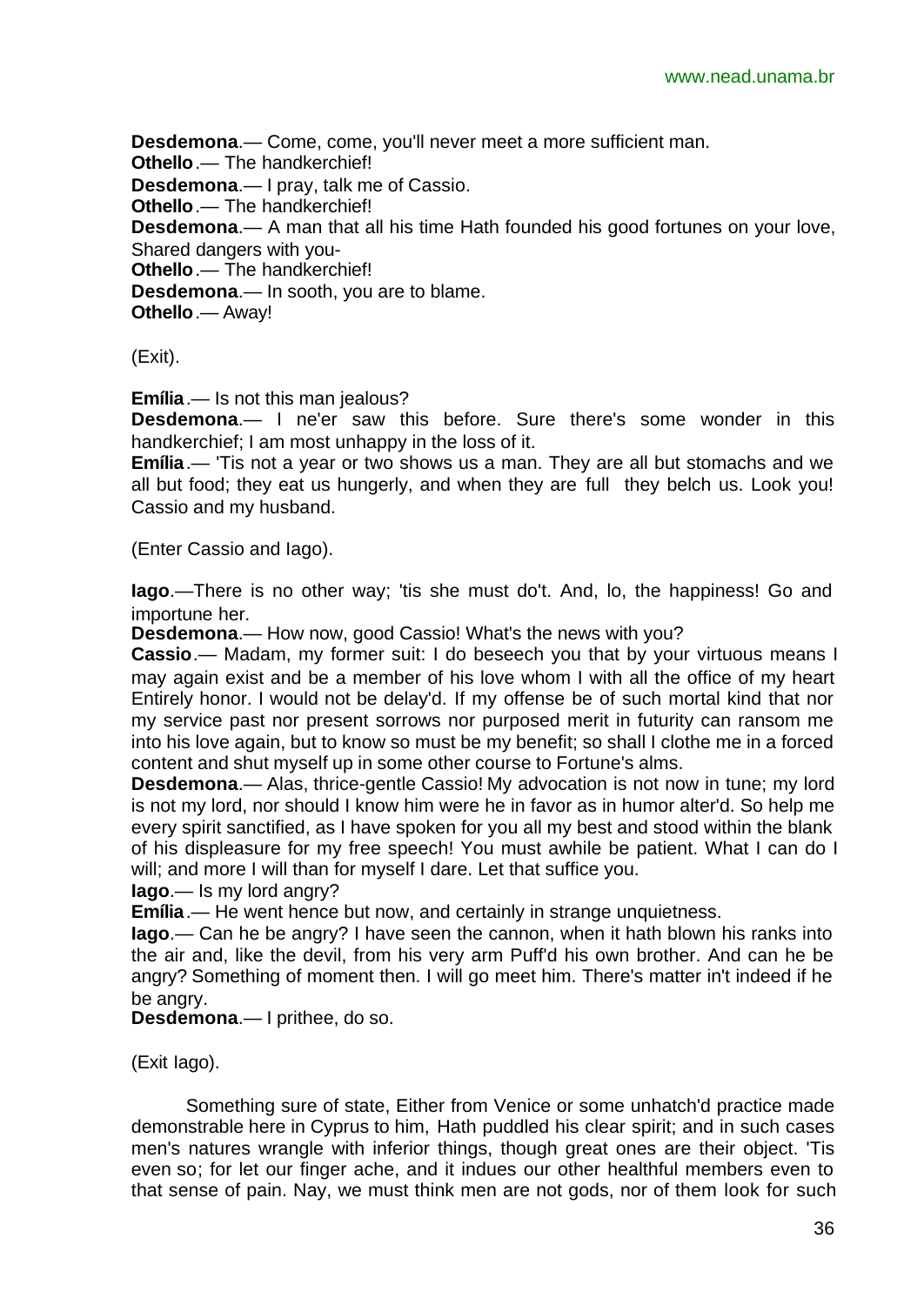observancy as fits the bridal. Beshrew me much, Emilia, I was, unhandsome warrior as I am, arraigning his unkindness with my soul; but now I find I had suborn'd the witness, and he's indicted falsely.

**Emília**.— Pray heaven it be state matters, as you think, and no conception nor no jealous toy concerning you.

**Desdemona**.— Alas the day, I never gave him cause!

**Emília**.— But jealous souls will not be answer'd so; they are not ever jealous for the cause, but jealous for they are jealous. 'Tis a monster Begot upon itself, born on itself.

**Desdemona**.— Heaven keep that monster from Othello's mind!

**Emília**.— Lady, amen.

**Desdemona**.— I will go seek him. Cassio, walk hereabout. If I do find him fit, I'll move your suit, and seek to effect it to my uttermost.

**Cassio**.— I humbly thank your ladyship.

(Exeunt Desdemona and Emilia). (Enter Bianca).

**Bianca**.— Save you, friend Cassio!

**Cassio**.— What make you from home? How is it with you, my most fair Bianca? I'faith, sweet love, I was coming to your house.

**Bianca**.— And I was going to your lodging, Cassio. What, keep a week away? seven days and nights? Eight score eight hours? and lovers' absent hours, more tedious than the dial eight score times? O weary reckoning!

**Cassio**.— Pardon me, Bianca. I have this while with leaden thoughts been press'd; but I shall in a more continuate time Strike off this score of absence. Sweet Bianca, gives her Desdemona's handkerchief. Take me this work out.

**Bianca**.— O Cassio, whence came this? This is some token from a newer friend. To the felt absence now I feel a cause. Is't come to this? Well, well.

**Cassio**.— Go to, woman! Throw your vile guesses in the devil's teeth, from whence you have them. You are jealous now that this is from some mistress, some remembrance. No, by my faith, Bianca.

**Bianca**.— Why, whose is it?

**Cassio**.— I know not, sweet. I found it in my chamber. I like the work well. Ere it be demanded as like enough it will— I'ld have it copied. Take it, and do't; and leave me for this time.

**Bianca**.— Leave you! wherefore?

**Cassio**.— I do attend here on the general; and think it no addition, nor my wish, to have him see me woman'd.

**Bianca**.— Why, I pray you?

**Cassio**.— Not that I love you not.

**Bianca**.— But that you do not love me. I pray you, bring me on the way a little, and say if I shall see you soon at night.

**Cassio**.— 'Tis but a little way that I can bring you, for I attend here, but I'll see you soon.

**Bianca**.— 'Tis very good; I must be circumstanced.

(Exeunt).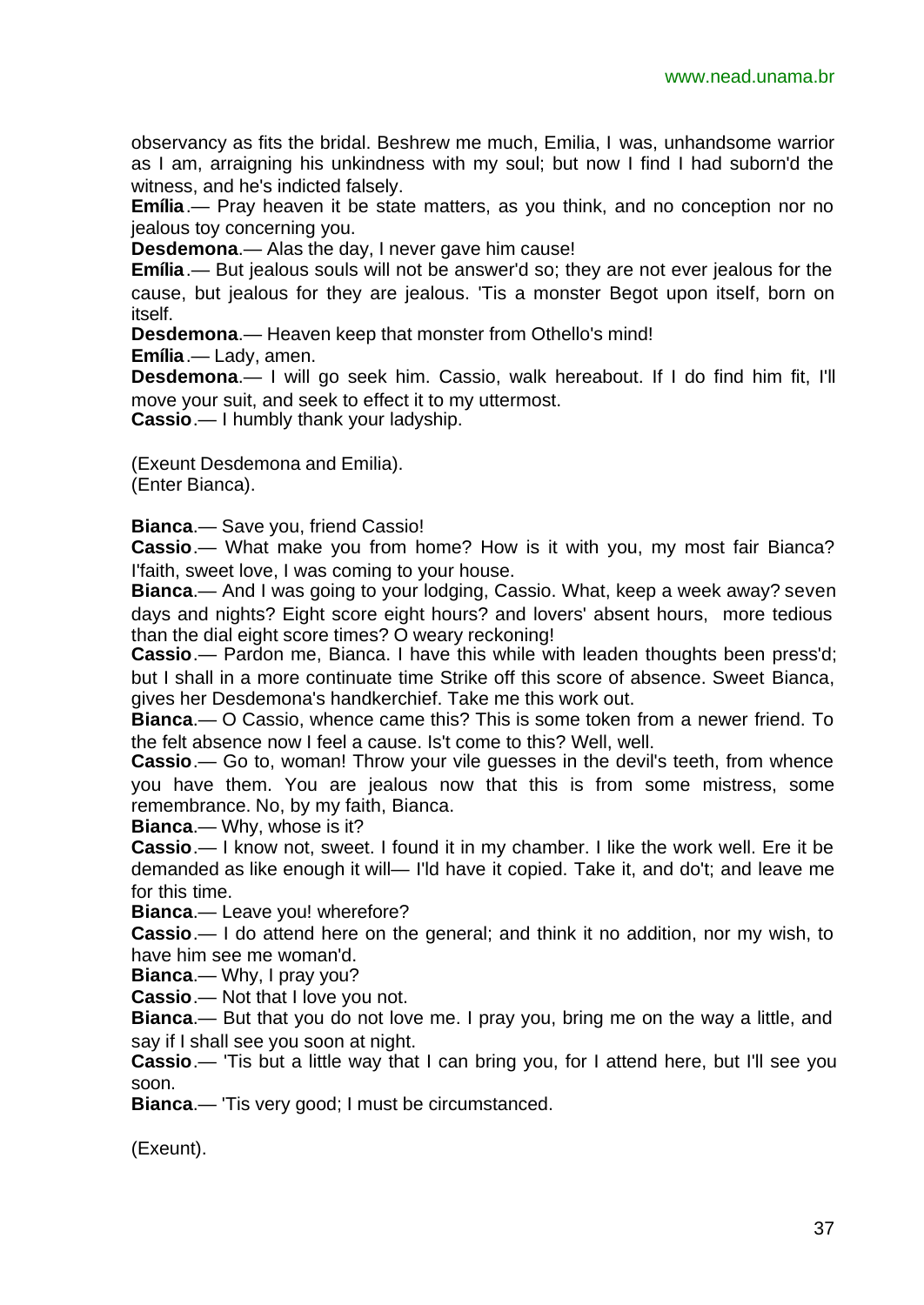ACT IV. SCENE I. Cyprus. Before the castle.

(Enter Othello and Iago).

**Iago**.— Will you think so?

**Othello**.— Think so, Iago?

**Iago**.— What, to kiss in private?

**Othello**.— An unauthorized kiss.

**Iago**.— Or to be naked with her friend in bed an hour or more, not meaning any harm?

**Othello**.— Naked in bed, Iago, and not mean harm! It is hypocrisy against the devil. They that mean virtuously and yet do so, the devil their virtue tempts and they tempt heaven.

**Iago**.— So they do nothing, 'tis a venial slip. But if I give my wife a handkerchief-**Othello**.— What then?

**Iago.**— Why, then, 'tis hers, my lord, and being hers, she may, I think, bestow't on any man.

**Othello**.— She is protectress of her honor too. May she give that?

**Iago**.— Her honor is an essence that's not seen; they have it very oft that have it not. But for the handkerchief-

**Othello**.— By heaven, I would most gladly have forgot it. Thou said'st— O, it comes o'er my memory, As doth the raven o'er the infected house, boding to all— he had my handkerchief.

**Iago**.— Ay, what of that?

**Othello**.— That's not so good now.

**Iago**.— What, If I had said I had seen him do you wrong? Or heard him say— as knaves be such abroad, who having, by their own importunate suit, or voluntary dotage of some mistress, convinced or supplied them, cannot choose but they must blab-

**Othello**.— Hath he said anything?

**Iago**.— He hath, my lord; but be you well assured, no more than he'll unswear.

**Othello**.— What hath he said?

**Iago**.— Faith, that he did— I know not what he did.

**Othello**.— What? what?

**Iago**.— Lie.

**Othello**.— With her?

**Iago**.— With her, on her, what you will.

**Othello**.— Lie with her! lie on her! We say lie on her, when they belie her. Lie with her! 'Zounds, that's fulsome! Handkerchief confessions— handkerchief! To confess and be hanged for his labor-first, to be hanged, and then to confess. I tremble at it. Nature would not invest herself in such shadowing passion without some instruction. It is not words that shakes me thus. Pish! Noses, ears, and lips. Is't possible? Confess? Handkerchief? O devil! Falls in a trance.

**Iago**.— Work on, my medicine, work! Thus credulous fools are caught, and many worthy and chaste dames even thus, all guiltless, meet reproach. What, ho! My lord! My lord, I say! Othello!

(Enter Cassio).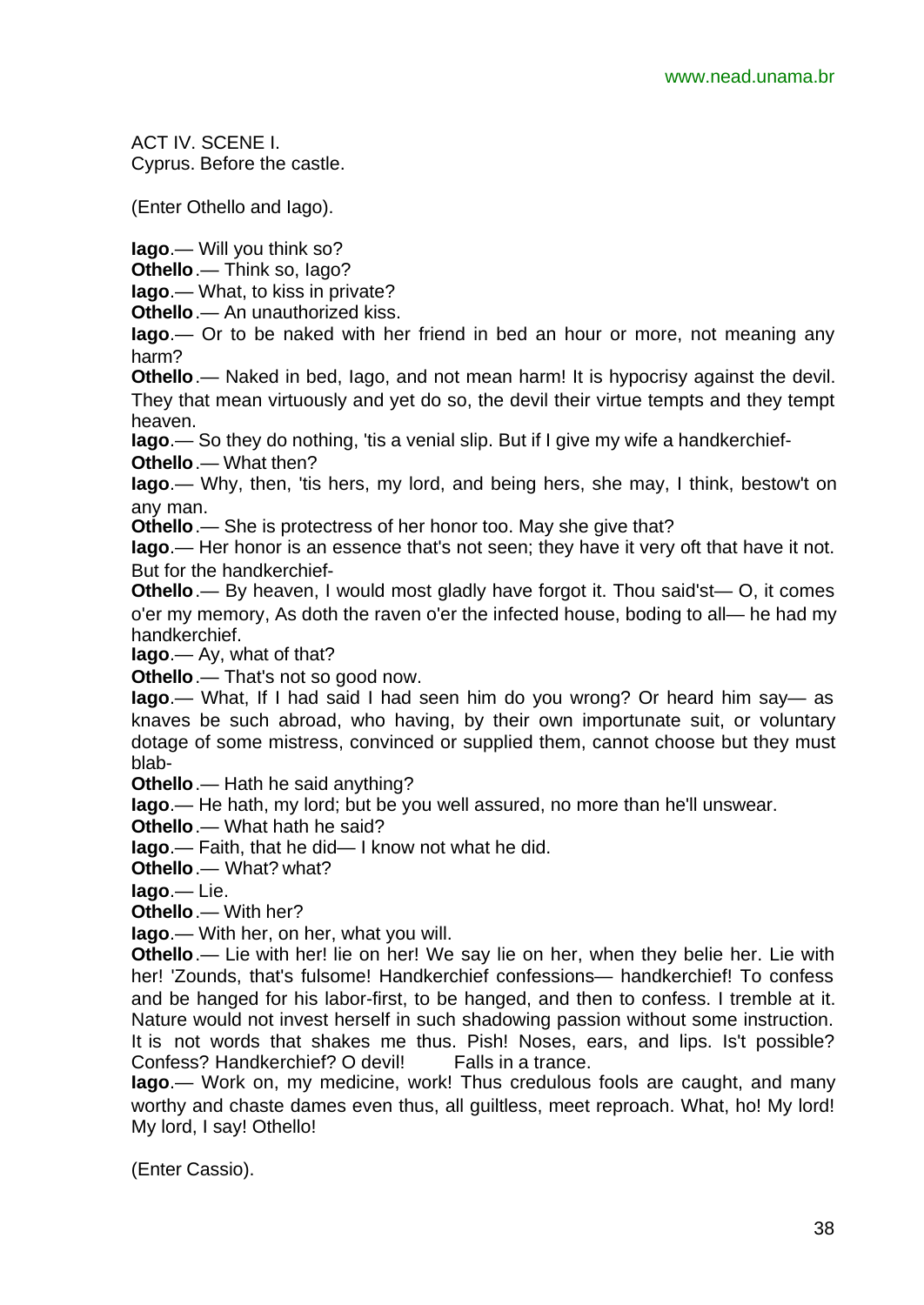How now, Cassio!

**Cassio**.— What's the matter?

**Iago**.— My lord is fall'n into an epilepsy. This is his second fit; he had one yesterday. **Cassio**.— Rub him about the temples.

**Iago**.— No, forbear; the lethargy must have his quiet course. If not, he foams at mouth, and by and by breaks out to savage madness. Look, he stirs. Do you withdraw yourself a little while, he will recover straight. When he is gone, I would on great occasion speak with you.

(Exit Cassio).

How is it, general? Have you not hurt your head?

**Othello**.— Dost thou mock me?

**Iago**.– I mock you? No, by heaven. Would you would bear your fortune like a man! **Othello**.— A horned man's a monster and a beast.

**Iago**.— There's many a beast then in a populous city, and many a civil monster.

**Othello**.— Did he confess it?

**Iago**.— Good sir, be a man; think every bearded fellow that's but yoked May draw with you. There's millions now alive that nightly lie in those unproper beds Which they dare swear peculiar. Your case is better. O, 'tis the spite of hell, the fiend's archmock, to lip a wanton in a secure couch, and to suppose her chaste! No, let me know, and knowing what I am, I know what she shall be.

**Othello**.— O, thou art wise; 'tis certain.

**Iago**.— Stand you awhile apart, confine yourself but in a patient list. Whilst you were here o'erwhelmed with your grief a passion most unsuiting such a man Cassio came hither. I shifted him away, and laid good 'scuse upon your ecstasy; Bade him anon return and here speak with me the which he promised. Do but encave yourself and mark the fleers, the gibes, and notable scorns, that dwell in every region of his face; for I will make him tell the tale anew, where, how, how oft, how long ago, and when he hath and is again to cope your wife. I say, but mark his gesture. Marry, patience, or I shall say you are all in all in spleen, and nothing of a man.

**Othello** .— Dost thou hear, lago? I will be found most cunning in my patience; but (dost thou hear?) most bloody.

**Iago**.— That's not amiss; But yet keep time in all. Will you withdraw?

(Othello retires).

Now will I question Cassio of Bianca, a housewife that by selling her desires buys herself bread and clothes. It is a creature that dotes on Cassio, as 'tis the strumpet's plague to beguile many and be beguiled by one. He, when he hears of her, cannot refrain from the excess of laughter. Here he comes.

#### (Re-enter Cassio).

As he shall smile, Othello shall go mad; and his unbookish jealousy must construe Poor Cassio's smiles, gestures, and light behavior quite in the wrong. How do you now, lieutenant?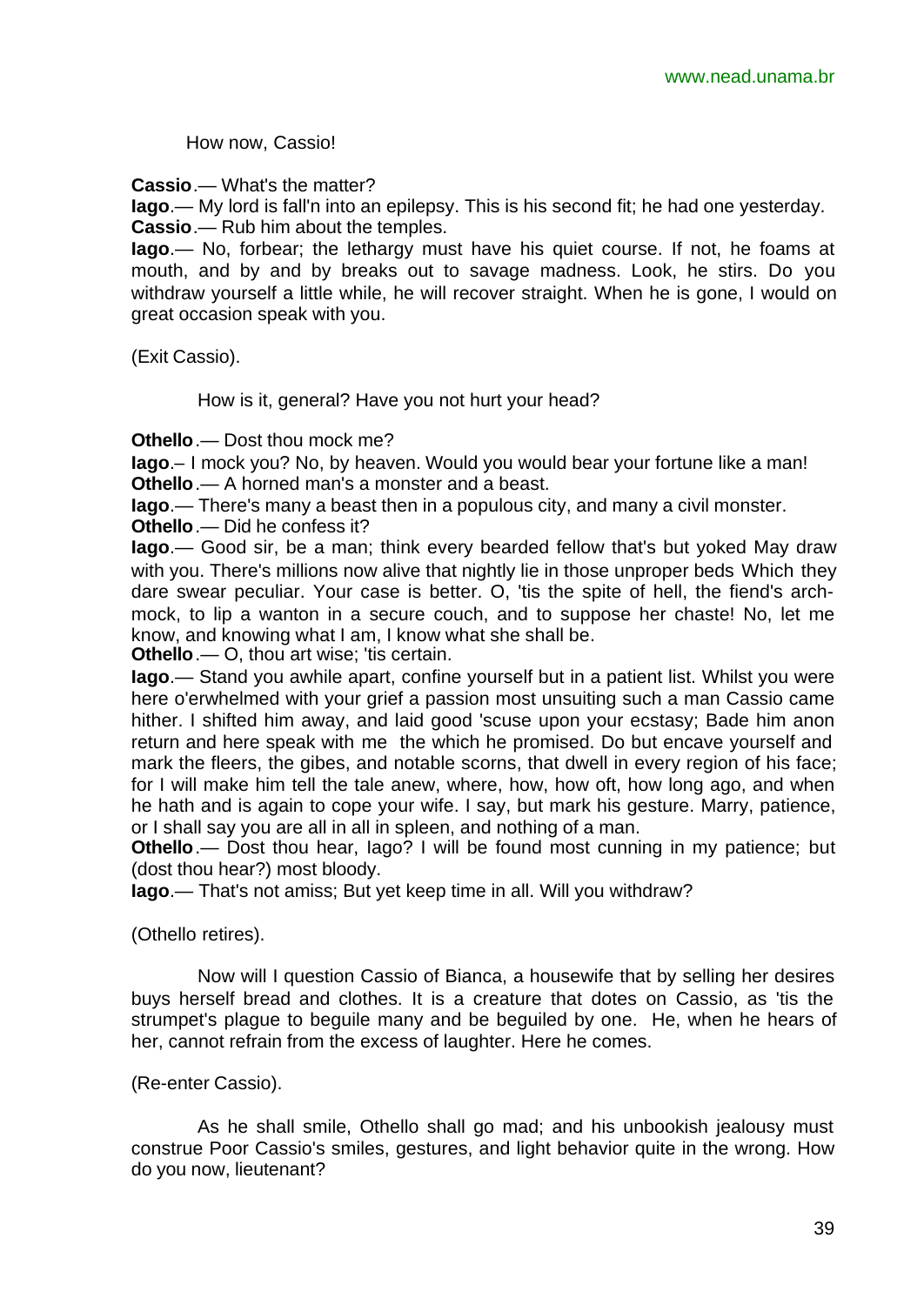**Cassio**.— The worser that you give me the addition whose want even kills me.

**Iago**.— Ply Desdemona well, and you are sure on't. Now, if this suit lay in Bianco's power, how quickly should you speed!

**Cassio**.— Alas, poor caitiff!

**Othello**.— Look, how he laughs already!

**Iago**.— I never knew a woman love man so.

**Cassio**.— Alas, poor rogue! I think, i'faith, she loves me.

**Othello**.— Now he denies it faintly and laughs it out.

**Iago**.— Do you hear, Cassio?

**Othello**.— Now he importunes him to tell it o'er. Go to; well said, well said.

**Iago**.— She gives it out that you shall marry her. Do you intend it?

**Cassio**.— Ha, ha, ha!

**Othello**.— Do you triumph, Roman? Do you triumph?

**Cassio**.— I marry her! What? A customer! I prithee, bear some charity to my wit; do not think it so unwholesome. Ha, ha, ha!

**Othello**.— So, so, so, so. They laugh that win.

**Iago**.— Faith, the cry goes that you shall marry her.

**Cassio**.— Prithee, say true.

**Iago**.— I am a very villain else.

**Othello**.— Have you scored me? Well.

**Cassio**.— This is the monkey's own giving out. She is persuaded I will marry her, out of her own love and flattery, not out of my promise.

**Othello**.— Iago beckons me; now he begins the story.

**Cassio**.— She was here even now; she haunts me in every place. I was the other day talking on the sea bank with certain Venetians, and thither comes the bauble, and, by this hand, she falls me thus about my neck-

**Othello**.— Crying, "O dear Cassio!" as it were; his gesture imports it.

**Cassio**.— So hangs and lolls and weeps upon me; so hales and pulls me. Ha, ha, ha!

**Othello**.— Now he tells how she plucked him to my chamber. O, I see that nose of yours, but not that dog I shall throw it to.

**Cassio**.— Well, I must leave her company.

**Iago**.— Before me! look where she comes.

**Cassio**.— 'Tis such another fitchew! marry, a perfumed one.

(Enter Bianca).

What do you mean by this haunting of me?

**Bianca**.— Let the devil and his dam haunt you! What did you mean by that same handkerchief you gave me even now? I was a fine fool to take it. I must take out the work? A likely piece of work that you should find it in your chamber and not know who left it there! This is some minx's token, and I must take out the work? There, give it your hobbyhorse. Wheresoever you had it, I'll take out no work on't.

**Cassio**.— How now, my sweet Bianca! how now! how now!

**Othello**.— By heaven, that should be my handkerchief!

**Bianca**.— An you'll come to supper tonight, you may; an you will not, come when you are next prepared for.

(Exit).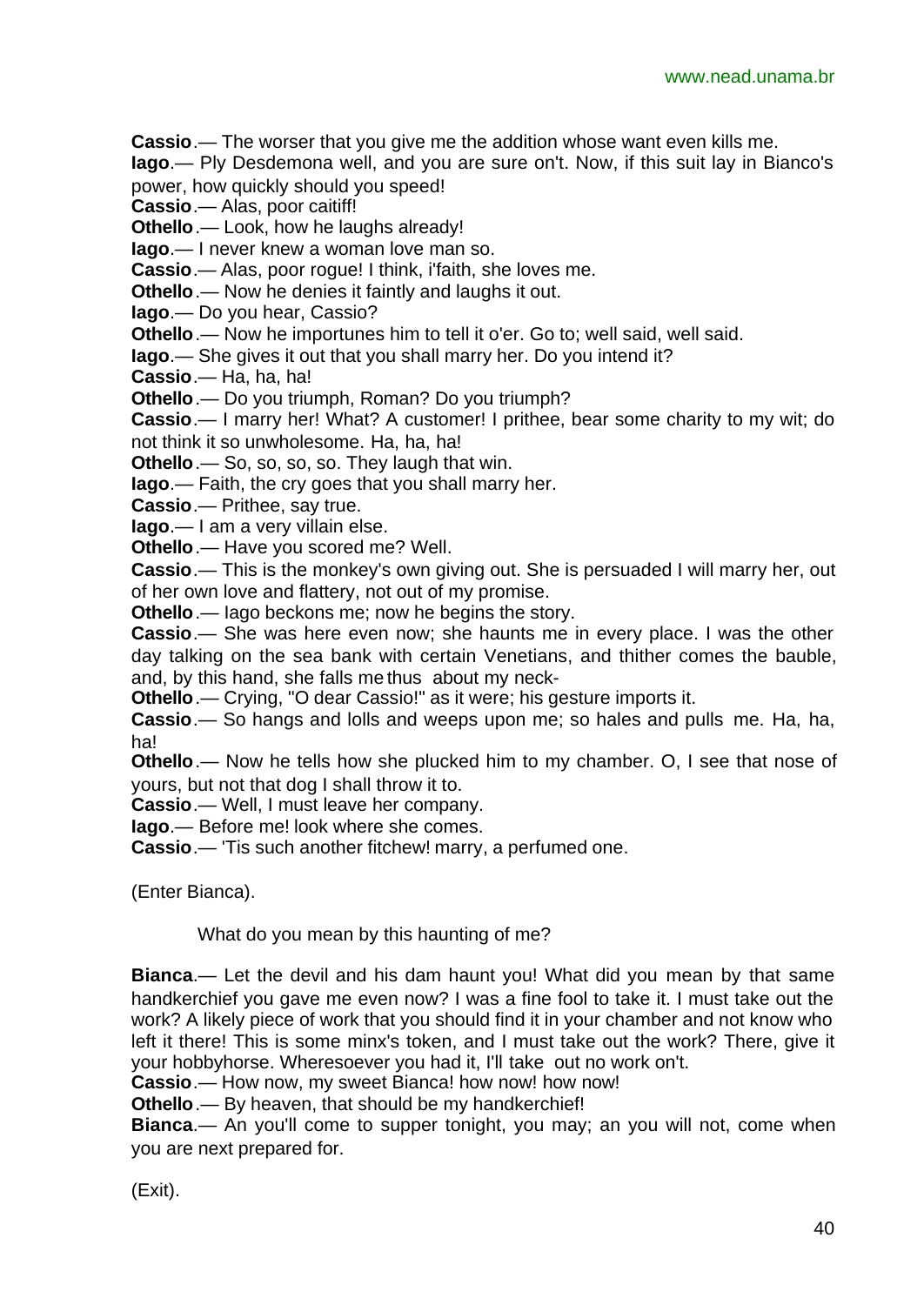**Iago**.— After her, after her.

**Cassio**.— Faith, I must; she'll rail i' the street else.

**Iago**.— Will you sup there?

**Cassio**.— Faith, I intend so.

**Iago**.— Well, I may chance to see you, for I would very fain speak with you.

**Cassio**.— Prithee, come; will you?

**Iago**.— Go to; say no more.

(Exit Cassio).

**Othello**. [Advancing.] — How shall I murther him, Iago?

**Iago**.— Did you perceive how he laughed at his vice?

**Othello**.— O Iago!

**Iago**.— And did you see the handkerchief?

**Othello**.— Was that mine?

**Iago**.— Yours, by this hand. And to see how he prizes the foolish woman your wife! She gave it him, and he hath given it his whore.

**Othello**.— I would have him nine years akilling. A fine woman! a fair woman! a sweet woman!

**Iago**.— Nay, you must forget that.

**Othello**.— Ay, let her rot, and perish, and be damned tonight, for she shall not live. No, my heart is turned to stone; I strike it, and it hurts my hand. O, the world hath not a sweeter creature. She might lie by an emperor's side, and command him tasks. **Iago**.— Nay, that's not your way.

**Othello**.— Hang her! I do but say what she is. So delicate with her needle, an admirable musician. O, she will sing the savageness out of a bear. Of so high and plenteous wit and invention.

**Iago**.— She's the worse for all this.

**Othello**.— O, a thousand, a thousand times. And then, of so gentle a condition! **Iago**.— Ay, too gentle.

**Othello**.— Nay, that's certain. But yet the pity of it, Iago! O Iago, the pity of it, Iago! **Iago**.— If you are so fond over her iniquity, give her patent to offend, for, if it touch not you, it comes near nobody.

**Othello**.— I will chop her into messes. Cuckold me!

**Iago**.— O, 'tis foul in her.

**Othello**.— With mine officer!

**Iago**.— That's fouler.

**Othello**.— Get me some poison, Iago, this night. I'll not expostulate with her, lest her body and beauty unprovide my mind again. This night, Iago.

**Iago**.— Do it not with poison, strangle her in her bed, even the bed she hath contaminated.

**Othello**.— Good, good, the justice of it pleases, very good.

**Iago**.— And for Cassio, let me be his undertaker. You shall hear more by midnight.

**Othello**. Excellent good. [A trumpet within.] What trumpet is that same?

**Iago**. Something from Venice, sure. 'Tis Lodovico come from the Duke. And, see your wife is with him.

(Enter Lodovico, Desdemona, and Attendants).

**Lodovico**.— God save the worthy general!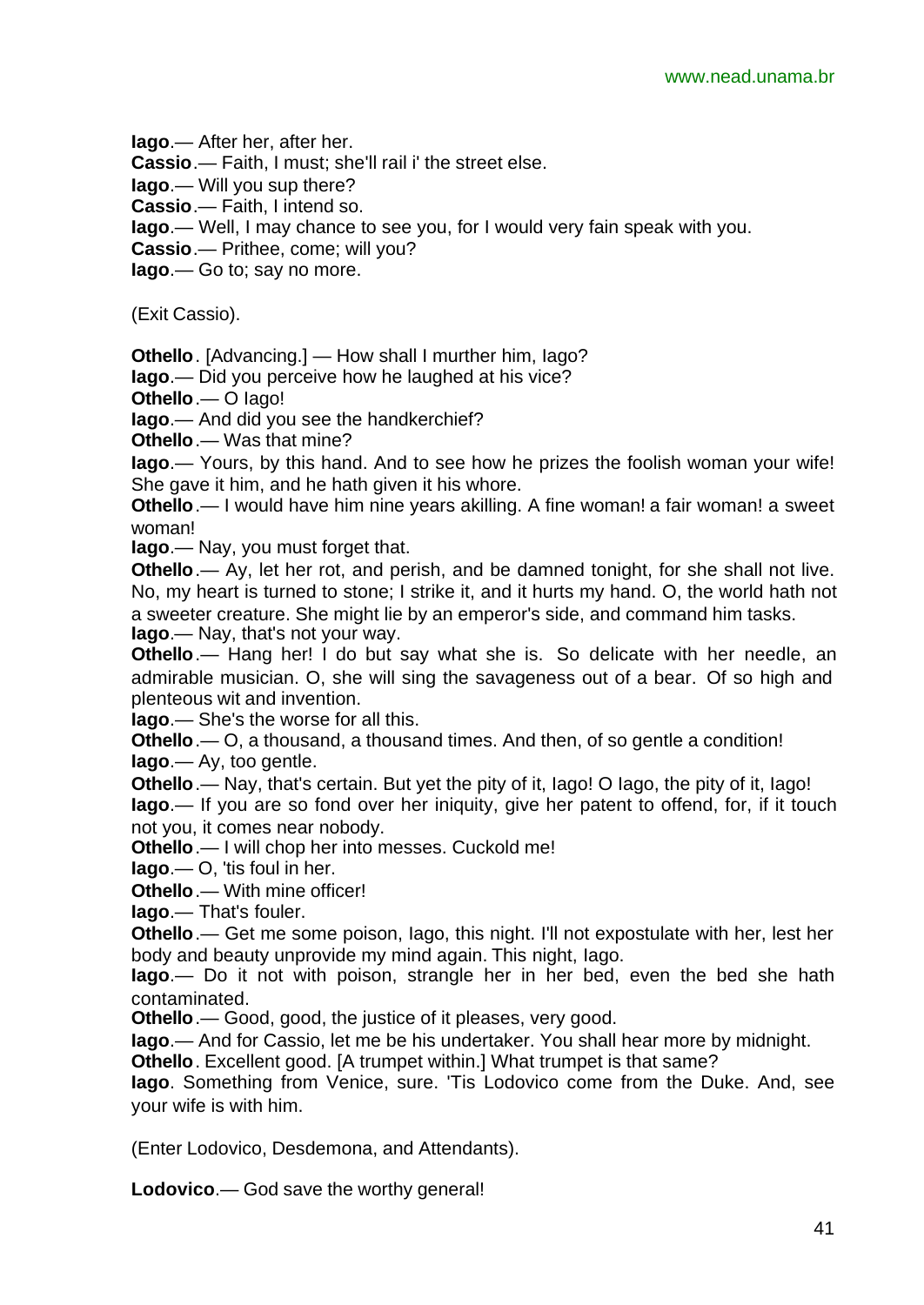**Othello** .— With all my heart, sir.

**Lodovico**.— The Duke and Senators of Venice greet you. Gives him a letter.

**Othello**.— I kiss the instrument of their pleasures. Opens the letter, and reads.

**Desdemona**.— And what's the news, good cousin Lodovico?

**Iago**.— I am very glad to see you, signior; welcome to Cyprus.

**Lodovico**.— I thank you. How does Lieutenant Cassio?

**Iago**.— Lives, sir.

**Desdemona**.— Cousin, there's fall'n between him and my lord an unkind breech; but you shall make all well.

**Othello**.— Are you sure of that?

**Desdemona**.— My lord?

**Othello**. [Reads.] — "This fail you not to do, as you will-"

**Lodovico**.— He did not call; he's busy in the paper. Is there division 'twixt my lord and Cassio?

**Desdemona**.— A most unhappy one. I would do much to atone them, for the love I bear to Cassio.

**Othello**.— Fire and brimstone!

**Desdemona**.— My lord?

**Othello**.— Are you wise?

**Desdemona**.— What, is he angry?

**Lodovico**.— May be the letter moved him; for, as I think, they do command him home, Deputing Cassio in his government.

**Desdemona**.— By my troth, I am glad on't.

**Othello**.— Indeed!

**Desdemona**.— My lord?

**Othello**.— I am glad to see you mad.

**Desdemona**.— Why, sweet Othello?

**Othello**.— Devil! Strikes her.

**Desdemona**.— I have not deserved this.

**Lodovico**.— My lord, this would not be believed in Venice, though I should swear I saw't. 'Tis very much. Make her amends; she weeps.

**Othello** .— O devil, devil! If that the earth could teem with woman's tears, each drop she falls would prove a crocodile. Out of my sight!

**Desdemona**. [Going.] — I will not stay to offend you.

**Lodovico**.— Truly, an obedient lady. I do beseech your lordship, call her back.

**Othello**.— Mistress!

**Desdemona**.— My lord?

**Othello**.— What would you with her, sir?

**Lodovico**.— Who, I, my lord?

**Othello**.— Ay, you did wish that I would make her turn. Sir, she can turn and turn, and yet go on, and turn again; and she can weep, sir, weep; and she's obedient, as you say, obedient, very obedient. Proceed you in your tears. Concerning this, sir— O well-painted passion! I am commanded home. Get you away; I'll send for you anon. Sir, I obey the mandate, and will return to Venice. Hence, avaunt!

(Exit Desdemona).

Cassio shall have my place. And, sir, tonight, I do entreat that we may sup together. You are welcome, sir, to Cyprus. Goats and monkeys!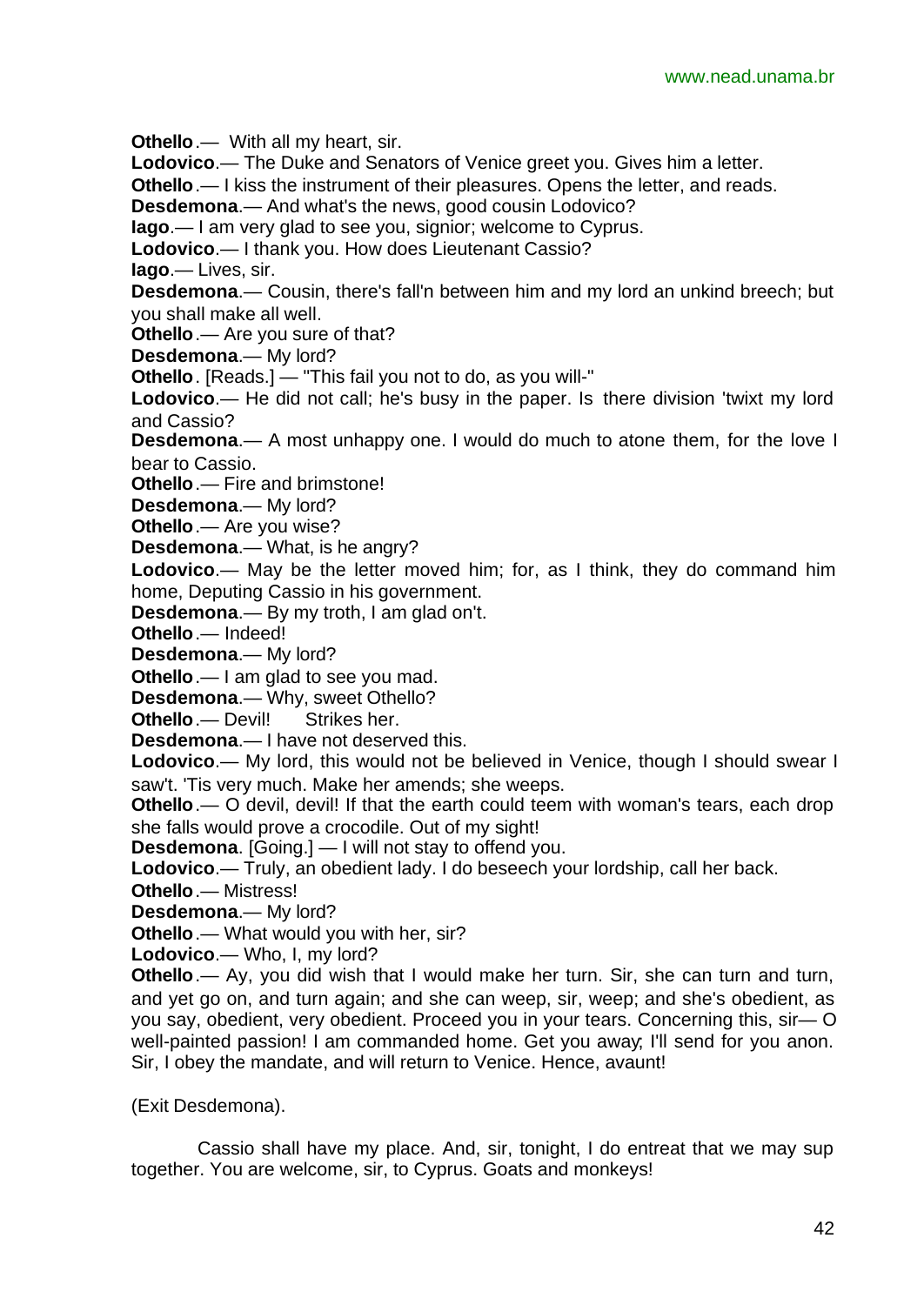(Exit).

**Lodovico**.— Is this the noble Moor whom our full Senate Call all in all sufficient? This the nature whom passion could not shake? whose solid virtue the shot of accident nor dart of chance could neither graze nor pierce?

**Iago**.— He is much changed.

**Lodovico**. Are his wits safe? Is he not light of brain?

**Iago**. He's that he is. I may not breathe my censure what he might be: if what he might he is not, I would to heaven he were!

**Lodovico**.— What, strike his wife!

**Iago**. Faith, that was not so well; yet would I knew that stroke would prove the worst! **Lodovico**.— Is it his use? Or did the letters work upon his blood, and new create this fault?

**Iago**.— Alas, alas! It is not honesty in me to speak what I have seen and known. You shall observe him, and his own courses will denote him so that I may save my speech. Do but go after, and mark how he continues.

**Lodovico**.— I am sorry that I am deceived in him.

(Exeunt).

SCENE II.

A room in the castle.

(Enter Othello and Emilia).

**Othello**.— You have seen nothing, then?

**Emília**.— Nor ever heard, nor ever did suspect.

**Othello**.— Yes, you have seen Cassio and she together.

**Emília**.— But then I saw no harm, and then I heard each syllable that breath made up between them.

**Othello**.— What, did they never whisper?

**Emília**.— Never, my lord.

**Othello**.— Nor send you out o' the way?

**Emília**.— Never.

**Othello**.— To fetch her fan, her gloves, her mask, nor nothing?

**Emília**.— Never, my lord.

**Othello**.— That's strange.

**Emília**.— I durst, my lord, to wager she is honest, Lay down my soul at stake. If you think other, remove your thought; it doth abuse your bosom. If any wretch have put this in your head, let heaven requite it with the serpent's curse! For if she be not honest, chaste, and true, there's no man happy; the purest of their wives Is foul as slander.

**Othello**.— Bid her come hither; go.

(Exit Emilia).

She says enough; yet she's a simple bawd that cannot say as much. This is a subtle whore, a closet lock and key of villainous secrets. And yet she'll kneel and pray; I have seen her do't.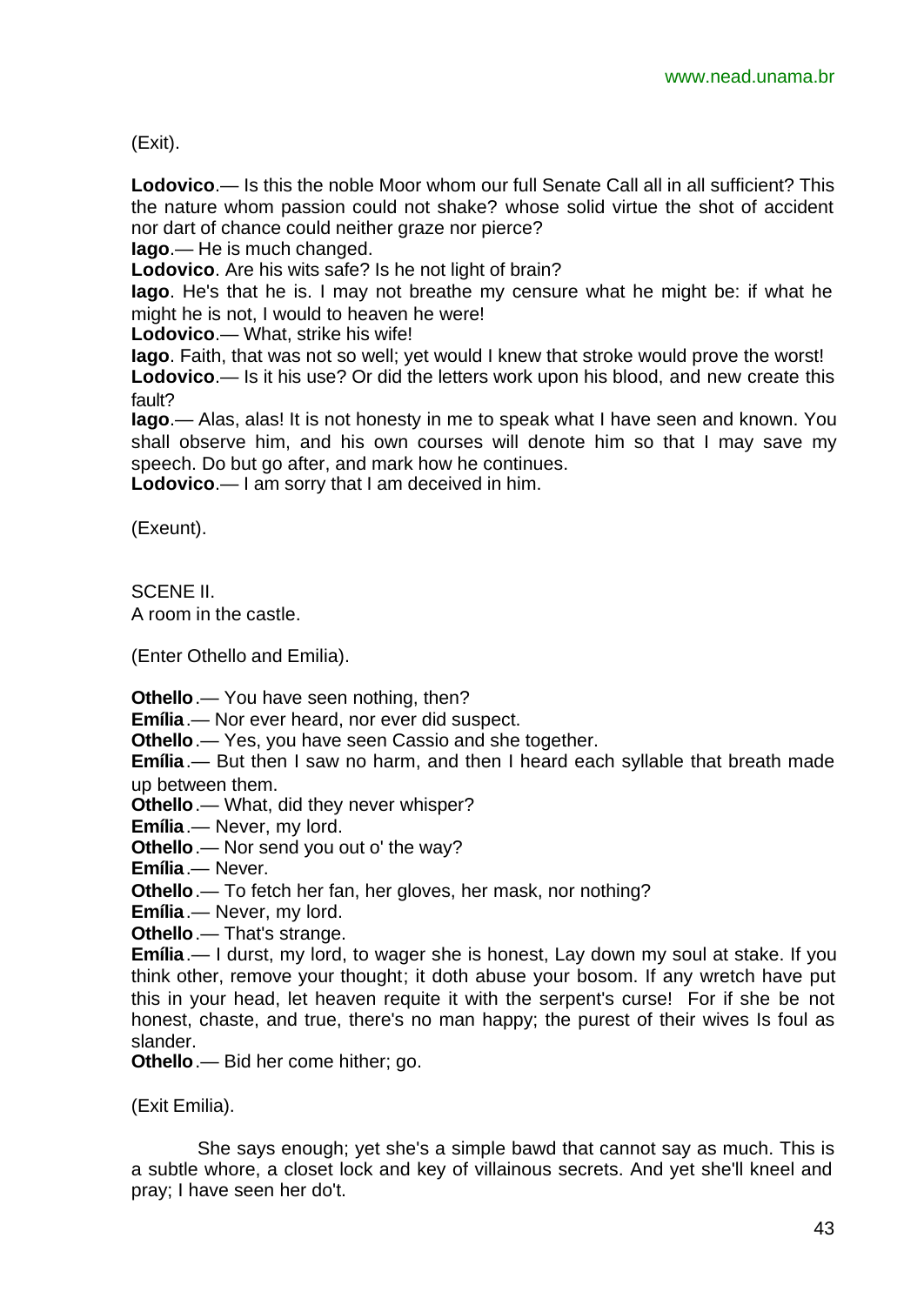(Enter Desdemona with Emilia).

**Desdemona**.— My lord, what is your will? **Othello**.— Pray, chuck, come hither.

**Desdemona**. What is your pleasure?

**Othello**.— Let me see your eyes; look in my face.

**Desdemona**.— What horrible fancy's this?

**Othello**. [To Emilia.] — Some of your function, mistress, leave procreants alone and shut the door; Cough, or cry "hem," if anybody come. Your mystery, your mystery; nay, dispatch.

(Exit Emilia).

**Desdemona.**— Upon my knees, what doth your speech import? I understand a fury in your words, but not the words.

**Othello**.— Why, what art thou?

**Desdemona**.— Your wife, my lord, your true and loyal wife.

**Othello**.— Come, swear it, damn thyself; lest, being like one of heaven, the devils themselves should fear to seize thee. Therefore be double-damn'd; swear thou art honest.

**Desdemona**.— Heaven doth truly know it.

**Othello**.— Heaven truly knows that thou art false as hell.

**Desdemona**.— To whom, my lord? with whom? how am I false?

**Othello**.— O Desdemona! Away! away! away!

**Desdemona**.— Alas the heavy day! Why do you weep? Am I the motive of these tears, my lord? If haply you my father do suspect an instrument of this your calling back, Lay not your blame on me. If you have lost him, why, I have lost him too.

**Othello**.— Had it pleased heaven to try me with affliction, had they rain'd all kinds of sores and shames on my bare head, steep'd me in poverty to the very lips, given to captivity me and my utmost hopes, I should have found in some place of my soul a drop of patience; but, alas, to make me a fixed figure for the time of scorn to point his slow unmoving finger at! Yet could I bear that too, well, very well; but there, where I have garner'd up my heart, where either I must live or bear no life; the fountain from the which my current runs, or else dries up; to be discarded thence! Or keep it as a cistern for foul toads to knot and gender in! Turn thy complexion there, Patience, thou young and rose-lipp'd cherubin, ay, there, look grim as hell!

**Desdemona**.— I hope my noble lord esteems me honest.

**Othello**.— O, ay, as summer flies are in the shambles, that quicken even with blowing. O thou weed, who art so lovely fair and smell'st so sweet that the sense aches at thee, would thou hadst ne'er been born!

**Desdemona**.— Alas, what ignorant sin have I committed?

**Othello**.— Was this fair paper, this most goodly book, made to write "whore" upon? What committed? Committed? O thou public commoner! I should make very forges of my cheeks, that would to cinders burn up modesty, did I but speak thy deeds. What committed! Heaven stops the nose at it, and the moon winks; the bawdy wind, that kisses all it meets, Is hush'd within the hollow mine of earth, and will not hear it. What committed? Impudent strumpet!

**Desdemona**.— By heaven, you do me wrong.

**Othello**.— Are not you a strumpet?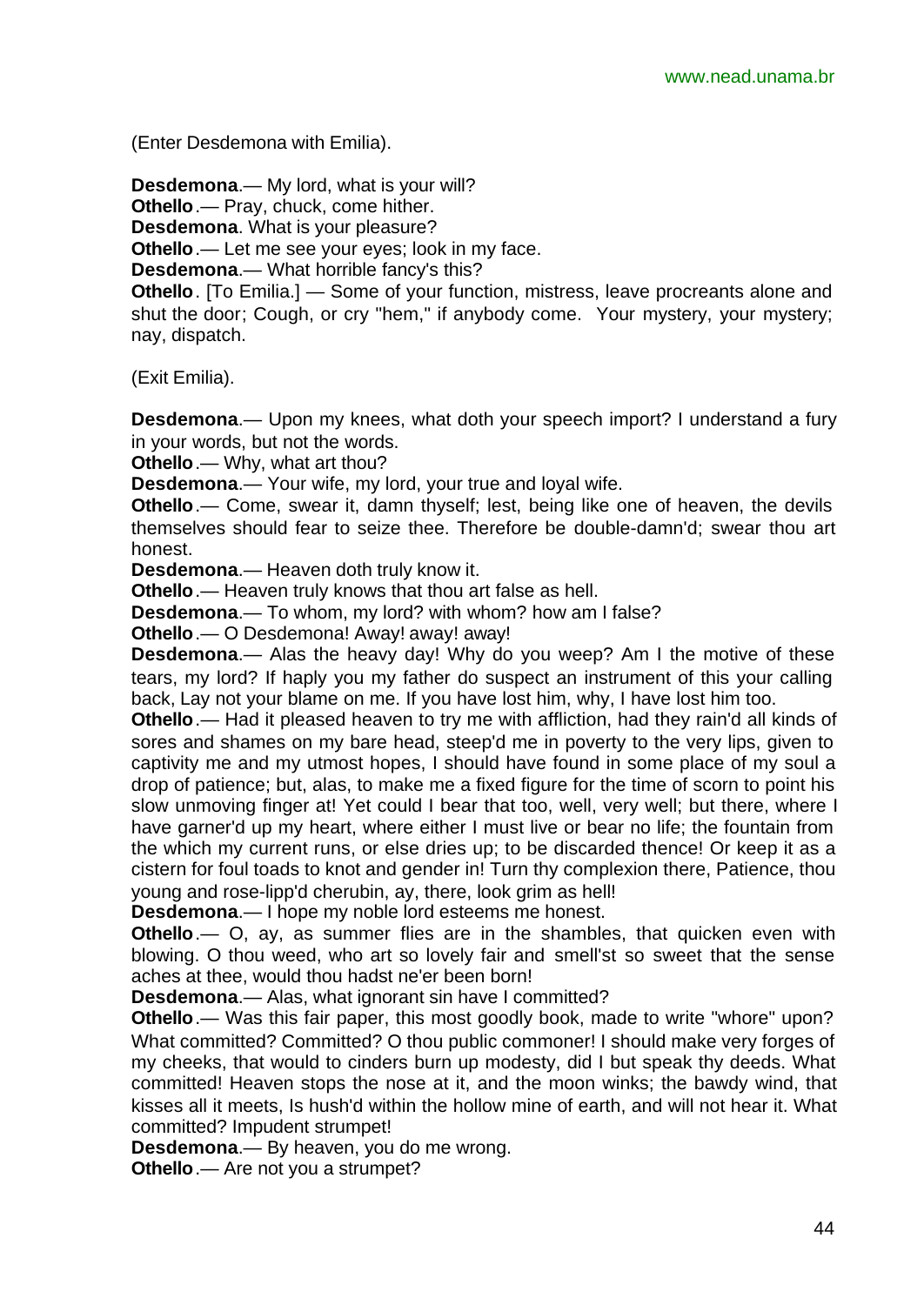**Desdemona**.— No, as I am a Christian. If to preserve this vessel for my lord from any other foul unlawful touch be not to be a strumpet, I am none.

**Othello**.— What, not a whore?

**Desdemona**. — No, as I shall be saved.

**Othello**.— Is't possible?

**Desdemona**.— O, heaven forgive us!

**Othello**.— I cry you mercy then; I took you for that cunning whore of Venice that married with Othello. [Raises his voice.] You, mistress, that have the office opposite to Saint Peter, and keep the gate of hell!

(Re-enter Emilia).

You, you, ay, you! We have done our course; there's money for your pains. I pray you, turn the key, and keep our counsel.

(Exit).

**Emília**.— Alas, what does this gentleman conceive? How do you, madam? How do you, my good lady?

**Desdemona**.— Faith, half asleep.

**Emília**.— Good madam, what's the matter with my lord?

**Desdemona**.— With who?

**Emília**.— Why, with my lord, madam.

**Desdemona**.— Who is thy lord?

**Emília**.— He that is yours, sweet lady.

**Desdemona**.— I have none. Do not talk to me, Emilia; I cannot weep, nor answer have I none but what should go by water. Prithee, tonight Lay on my bed my wedding sheets. Remember, and call thy husband hither.

**Emília**.— Here's a change indeed!

(Exit).

**Desdemona**.— 'Tis meet I should be used so, very meet. How have I been behaved, that he might stick the small'st opinion on my least misuse?

(Re-enter Emilia with Iago).

**Iago**.— What is your pleasure, madam? How is't with you?

**Desdemona**.— I cannot tell. Those that do teach young babes do it with gentle means and easy tasks. He might have chid me so, for in good faith, I am a child to chiding.

**Iago**.— What's the matter, lady?

**Emília**.— Alas, Iago, my lord hath so bewhored her, thrown such despite and heavy terms upon her, as true hearts cannot bear.

**Desdemona**— Am I that name, Iago?

**Iago**.— What name, fair lady?

**Desdemona**.— Such as she says my lord did say I was.

**Emília**.— He call'd her whore; a beggar in his drink could not have laid such terms upon his callet.

**Iago**.— Why did he so?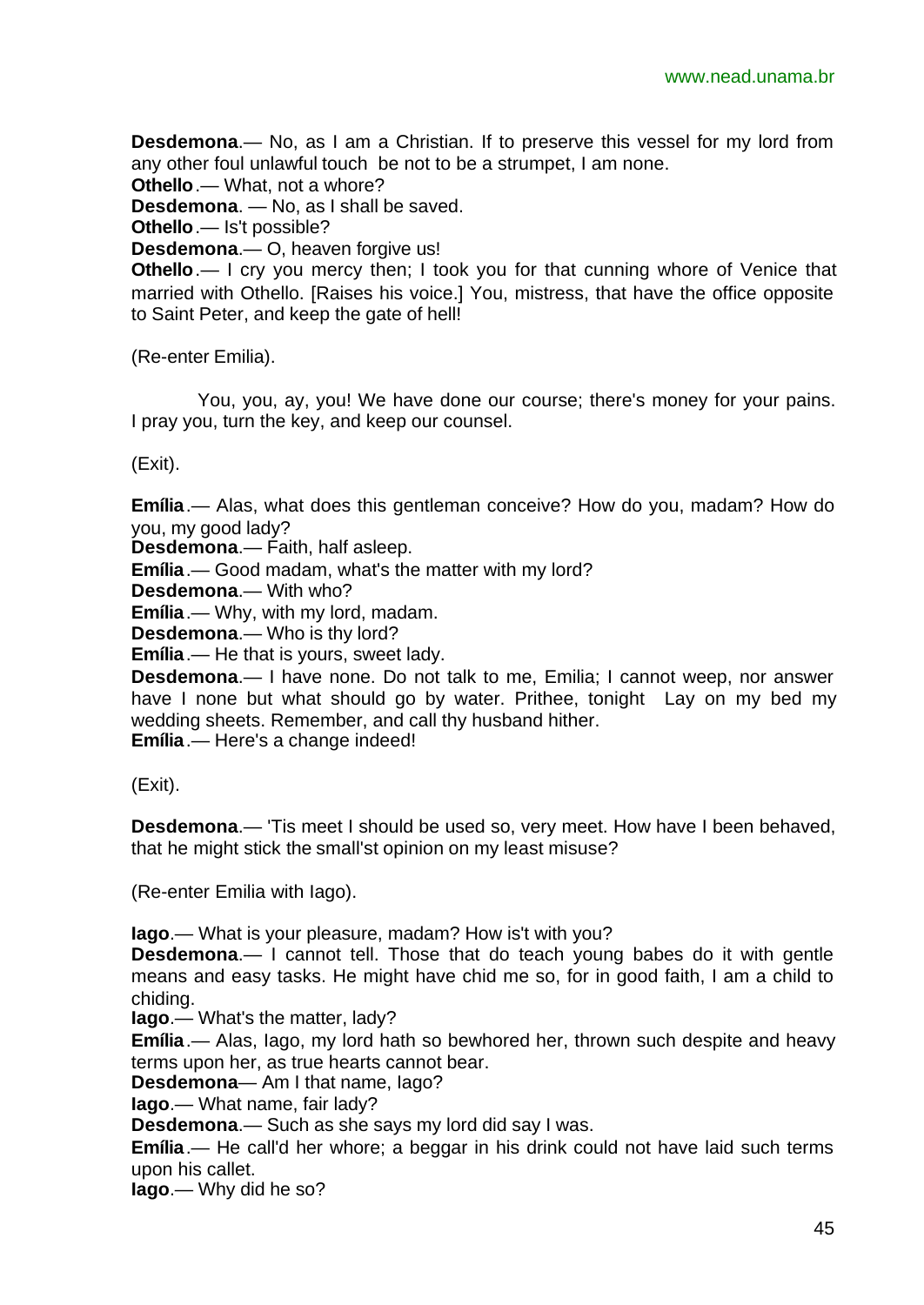**Desdemona**.— I do not know; I am sure I am none such.

**Iago**.— Do not weep, do not weep. Alas the day!

**Emília**.— Hath she forsook so many noble matches, her father and her country and her friends, to be call'd whore? Would it not make one weep?

**Desdemona**.— It is my wretched fortune.

**Iago**.— Beshrew him for't! How comes this trick upon him?

**Desdemona**.— Nay, heaven doth know.

**Emília**.— I will be hang'd, if some eternal villain, some busy and insinuating rogue, some cogging, cozening slave, to get some office, have not devised this slander; I'll be hang'd else.

**Iago**.— Fie, there is no such man; it is impossible.

**Desdemona**.— If any such there be, heaven pardon him!

**Emília**.— A halter pardon him! And hell gnaw his bones! Why should he call her whore? Who keeps her company? What place? What time? What form? What likelihood? The Moor's abused by some most villainous knave, some base notorious knave, some scurvy fellow. O heaven, that such companions thou'ldst unfold, and put in every honest hand a whip to lash the rascals naked through the world Even from the east to the west!

**Iago**.— Speak within door.

**Emília**.— O, fie upon them! Some such squire he was that turn'd your wit the seamy side without, and made you to suspect me with the Moor.

**Iago**.— You are a fool; go to.

**Desdemona**.— O good Iago, what shall I do to win my lord again? Good friend, go to him, for by this light of heaven, I know not how I lost him. Here I kneel: If e'er my will did trespass 'gainst his love Either in discourse of thought or actual deed, or that mine eyes, mine ears, or any sense, Delighted them in any other form, or that I do not yet, and ever did, and ever will, though he do shake me off to beggarly divorcement, love him dearly, Comfort forswear me! Unkindness may do much, and his unkindness may defeat my life, but never taint my love. I cannot say "whore." It doth abhor me now I speak the word; to do the act that might the addition earn not the world's mass of vanity could make me.

**Iago**.— I pray you, be content; 'tis but his humor: The business of the state does him offense, and he does chide with you.

**Desdemona**.— If 'twere no other-

**Iago**.— 'Tis but so, I warrant. Trumpets within. Hark, how these instruments summon to supper! The messengers of Venice stay the meat. Go in, and weep not; all things shall be well.

(Exeunt Desdemona and Emilia). (Enter Roderigo).

How now, Roderigo!

**Roderigo**.— I do not find that thou dealest justly with me.

**Iago**.— What in the contrary?

**Roderigo**.— Every day thou daffest me with some device, Iago; and rather, as it seems to me now, keepest from me all conveniency than suppliest me with the least advantage of hope. I will indeed no longer endure it; nor am I yet persuaded to put up in peace what already I have foolishly suffered.

**Iago**.— Will you hear me, Roderigo?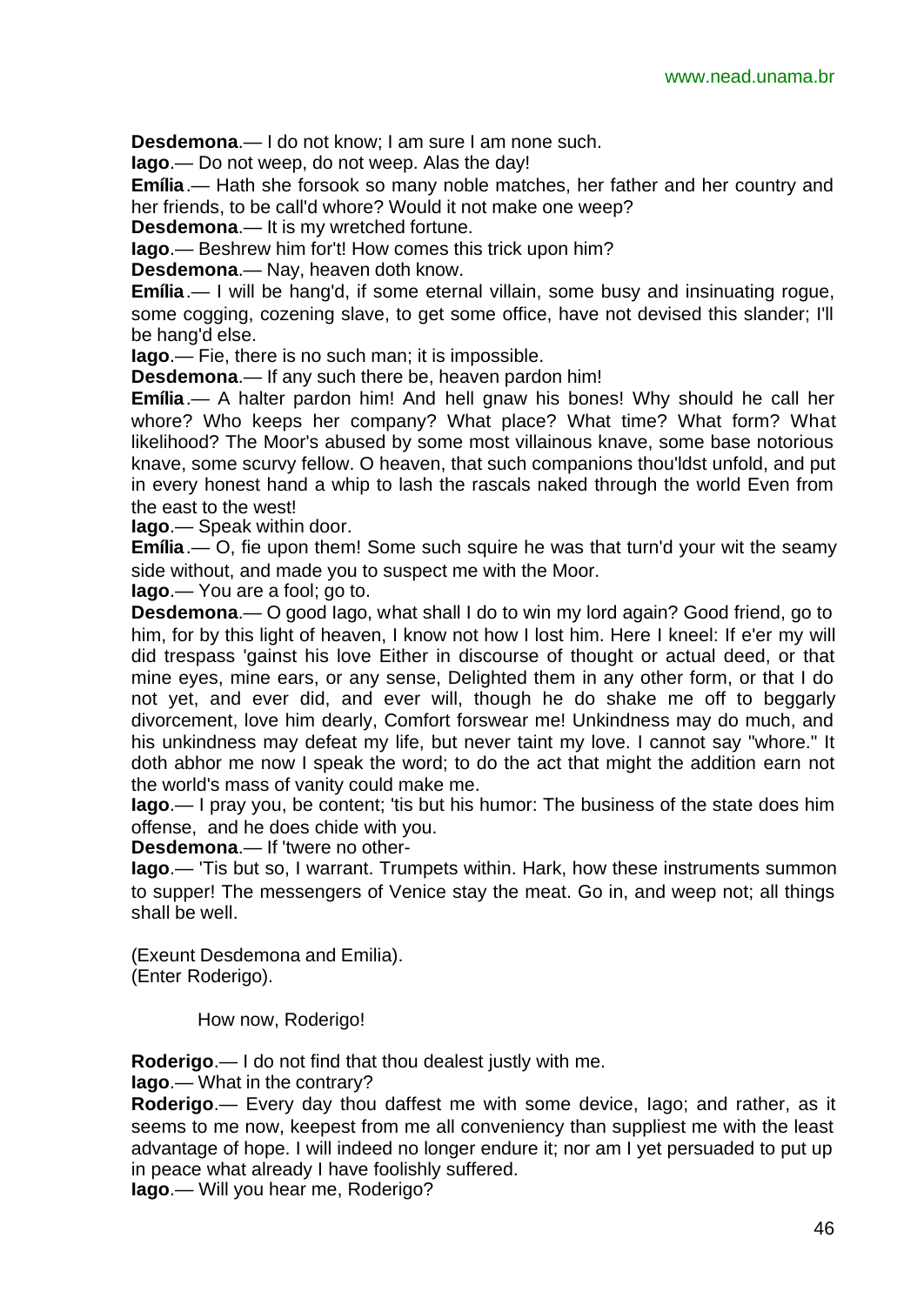**Roderigo**.— Faith, I have heard too much, for your words and performances are no kin together.

**Iago**.— You charge me most unjustly.

**Roderigo**.— With nought but truth. I have wasted myself out of my means. The jewels you have had from me to deliver to Desdemona would half have corrupted a votarist. You have told me she hath received them and returned me expectations and comforts of sudden respect and acquaintance; but I find none.

**Iago**.— Well, go to, very well.

**Roderigo**.— Very well! go to! I cannot go to, man; nor 'tis not very well. By this hand, I say 'tis very scurvy, and begin to find myself fopped in it.

**Iago**.— Very well.

**Roderigo.**— I tell you 'tis not very well. I will make myself known to Desdemona. If she will return me my jewels, I will give over my suit and repent my unlawful solicitation; if not, assure yourself I will seek satisfaction of you.

**Iago**.— You have said now.

**Roderigo**.— Ay, and said nothing but what I protest intendment of doing.

**Iago**.— Why, now I see there's mettle in thee; and even from this instant do build on thee a better opinion than ever before. Give me thy hand, Roderigo. Thou hast taken against me a most just exception; but yet, I protest, have dealt most directly in thy affair.

**Roderigo**.— It hath not appeared.

**Iago**.— I grant indeed it hath not appeared, and your suspicion is not without wit and judgement. But, Roderigo, if thou hast that in thee indeed, which I have greater reason to believe now than ever, I mean purpose, courage, and valor, this night show it; if thou the next night following enjoy not Desdemona, take me from this world with treachery and devise engines for my life.

**Roderigo**.— Well, what is it? Is it within reason and compass?

**Iago**.— Sir, there is especial commission come from Venice to depute Cassio in Othello's place.

**Roderigo**.— Is that true? Why then Othello and Desdemona return again to Venice.

**Iago**.— O, no; he goes into Mauritania, and takes away with him the fair Desdemona, unless his abode be lingered here by some accident; wherein none can be so determinate as the removing of Cassio.

**Roderigo**.— How do you mean, removing of him?

**Iago**.— Why, by making him uncapable of Othello's place; knocking out his brains.

**Roderigo**.— And that you would have me to do?

**Iago**.— Ay, if you dare do yourself a profit and a right. He sups tonight with a harlotry, and thither will I go to him. He knows not yet of his honorable fortune. If you will watch his going thence, which his will fashion to fall out between twelve and one, you may take him at your pleasure; I will be near to second your attempt, and he shall fall between us. Come, stand not amazed at it, but go along with me; I will show you such a necessity in his death that you shall think yourself bound to put it on him. It is now high supper-time, and the night grows to waste. About it.

**Roderigo**.— I will hear further reason for this.

**Iago**.— And you shall be satisfied.

(Exeunt).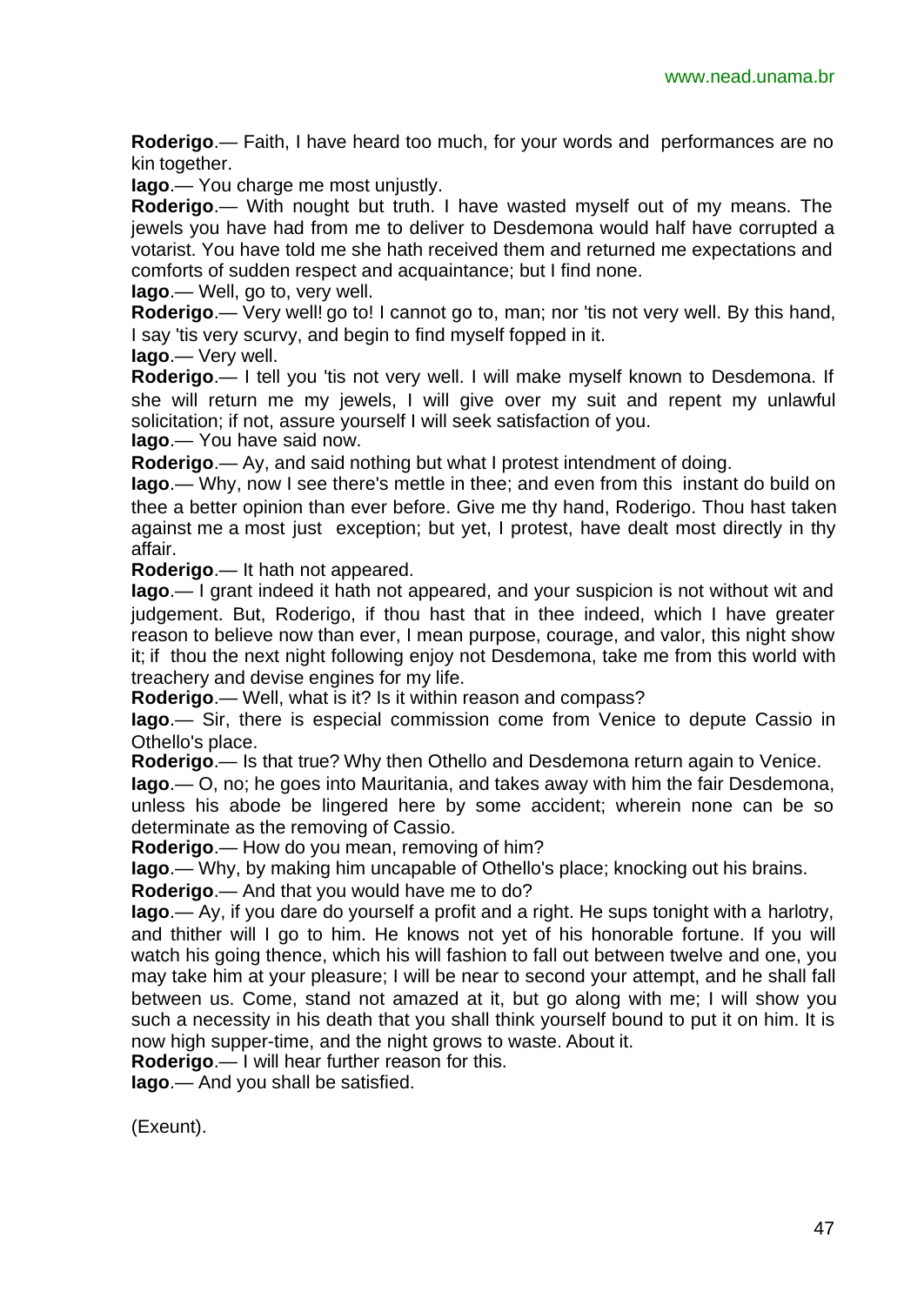SCENE III. Another room in the castle.

(Enter Othello, Lodovico, Desdemona, Emilia, and Attendants).

**Lodovico**.— I do beseech you, sir, trouble yourself no further. **Othello**.— O, pardon me; 'twill do me good to walk. **Lodovico**.— Madam, good night; I humbly thank your ladyship. **Desdemona**.— Your honor is most welcome. **Othello**.— Will you walk, sir? O— Desdemona. **Desdemona**.— My lord? **Othello**.— Get you to bed on the instant; I will be returned forthwith. Dismiss your attendant there; look it be done. **Desdemona**.— I will, my lord.

(Exeunt Othello, Lodovico, and Attendants).

**Emília**.— How goes it now? He looks gentler than he did.

**Desdemona**.— He says he will return incontinent. He hath commanded me to go to bed, and bade me to dismiss you.

**Emília**.— Dismiss me?

**Desdemona**.— It was his bidding; therefore, good Emilia, Give me my nightly wearing, and adieu. We must not now displease him.

**Emília**.— I would you had never seen him!

**Desdemona**.— So would not I. My love doth so approve him, that even his stubbornness, his checks, his frowns Prithee, unpin me— have grace and favor in them.

**Emília**.— I have laid those sheets you bade me on the bed.

**Desdemona**.— All's one. Good faith, how foolish are our minds! If I do die before thee, prithee shroud me In one of those same sheets.

**Emília**.— Come, come, you talk.

**Desdemona**.— My mother had a maid call'd Barbary; she was in love, and he she loved proved mad and did forsake her. She had a song of "willow"; an old thing 'twas, but it express'd her fortune, and she died singing it. That song tonight Will not go from my mind; I have much to do but to go hang my head all at one side and sing it like poor Barbary. Prithee, dispatch.

**Emília**.— Shall I go fetch your nightgown?

**Desdemona**.— No, unpin me here. This Lodovico is a proper man.

**Emília**.— A very handsome man.

**Desdemona**.— He speaks well.

**Emília**.— I know a lady in Venice would have walked barefoot to Palestine for a touch of his nether lip.

**Desdemona**. [Sings.]

"The poor soul sat sighing by a sycamore tree, Sing all a green willow; Her hand on her bosom, her head on her knee, Sing willow, willow, willow. The fresh streams ran by her, and murmur'd her moans, Sing willow, willow, willow; Her salt tears fell from her, and soften'd the stones-"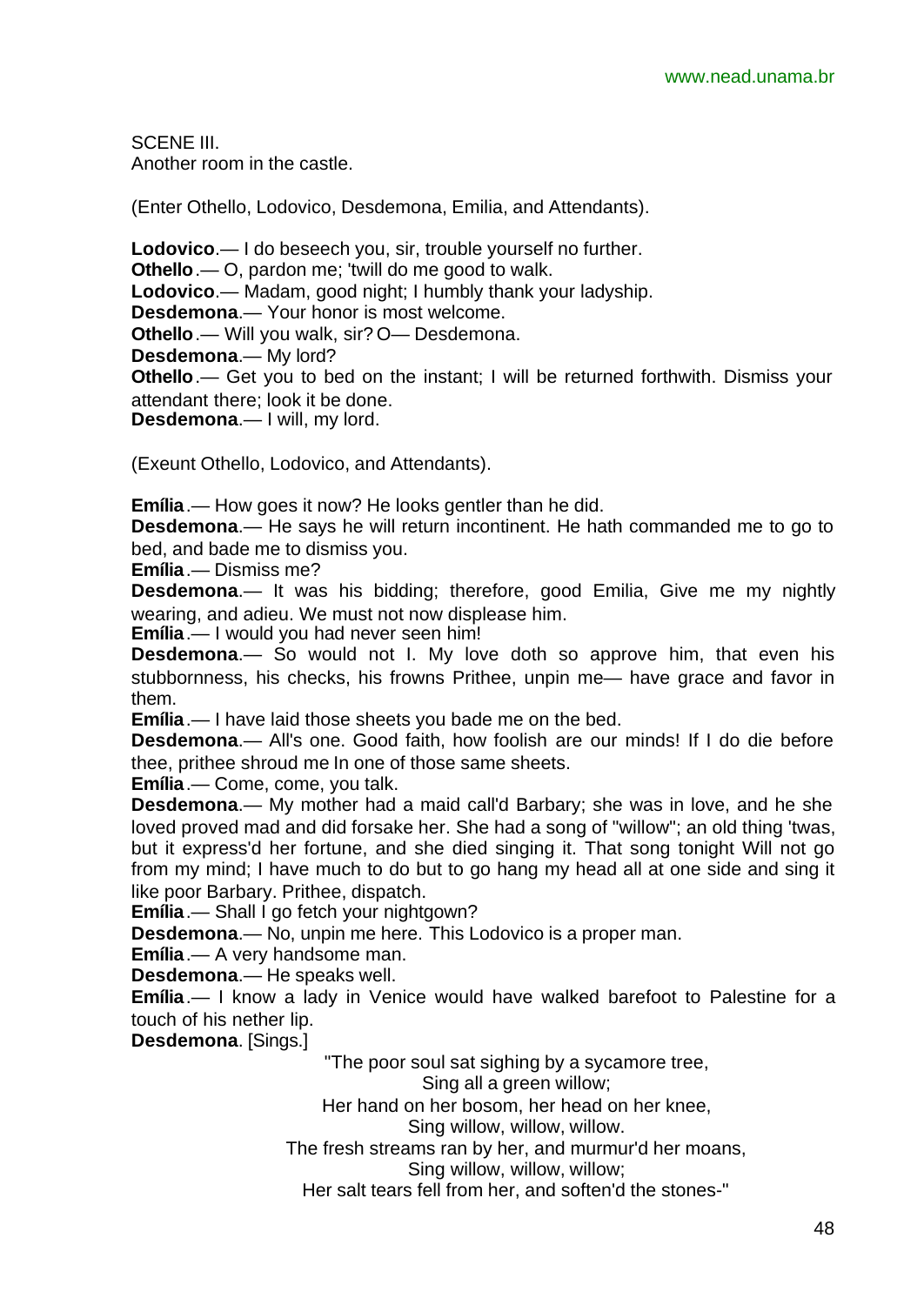Lay be these-

[Sings.] "Sing willow, willow, willow-" Prithee, hie thee; he'll come anon- [Sings.] "Sing all a green willow must be my garland. Let nobody blame him; his scorn I approve-" Nay, that's not next. Hark, who is't that knocks?

**Emília**.— It's the wind. **Desdemona**. [Sings.]

> "I call'd my love false love; but what said he then? Sing willow, willow, willow. If I court moe women, you'll couch with moe men-"

So get thee gone; good night. Mine eyes do itch; Doth that bode weeping?

**Emília**.— 'Tis neither here nor there.

**Desdemona**.— I have heard it said so. O, these men, these men! Dost thou in conscience think— tell me, Emilia that there be women do abuse their husbands In such gross kind?

**Emília**.— There be some such, no question.

**Desdemona**.— Wouldst thou do such a deed for all the world?

**Emília**.— Why, would not you?

**Desdemona**. – No, by this heavenly light!

**Emília**.— Nor I neither by this heavenly light; I might do't as well i' the dark.

**Desdemona**.— Wouldst thou do such a deed for all the world?

**Emília**.— The world's a huge thing; it is a great price for a small vice.

**Desdemona**.— In troth, I think thou wouldst not.

**Emília**.— In troth, I think I should, and undo't when I had done. Marry, I would not do such a thing for a joint-ring, nor for measures of lawn, nor for gowns, petticoats, nor caps, nor any petty exhibition; but, for the whole world— why, who would not make her husband a cuckold to make him a monarch? I should venture purgatory for't.

**Desdemona**.— Beshrew me, if I would do such a wrong for the whole world.

**Emília**.— Why, the wrong is but a wrong i' the world; and having the world for your labor, 'tis a wrong in your own world, and you might quickly make it right.

**Desdemona**.— I do not think there is any such woman.

**Emília**.— Yes, a dozen, and as many to the vantage as would store the world they played for. But I do think it is their husbands' faults If wives do fall; say that they slack their duties and pour our treasures into foreign laps, or else break out in peevish jealousies, throwing restraint upon us, or say they strike us, or scant our former having in despite, why, we have galls, and though we have some grace, Yet have we some revenge. Let husbands know their wives have sense like them; they see and smell And have their palates both for sweet and sour, as husbands have. What is it that they do when they change us for others? Is it sport? I think it is. And doth affection breed it? I think it doth. Is't frailty that thus errs? It is so too. And have not we affections, Desires for sport, and frailty, as men have? Then let them use us well; else let them know, the ills we do, their ills instruct us so.

**Desdemona**.— Good night, good night. Heaven me such uses send, not to pick bad from bad, but by bad mend!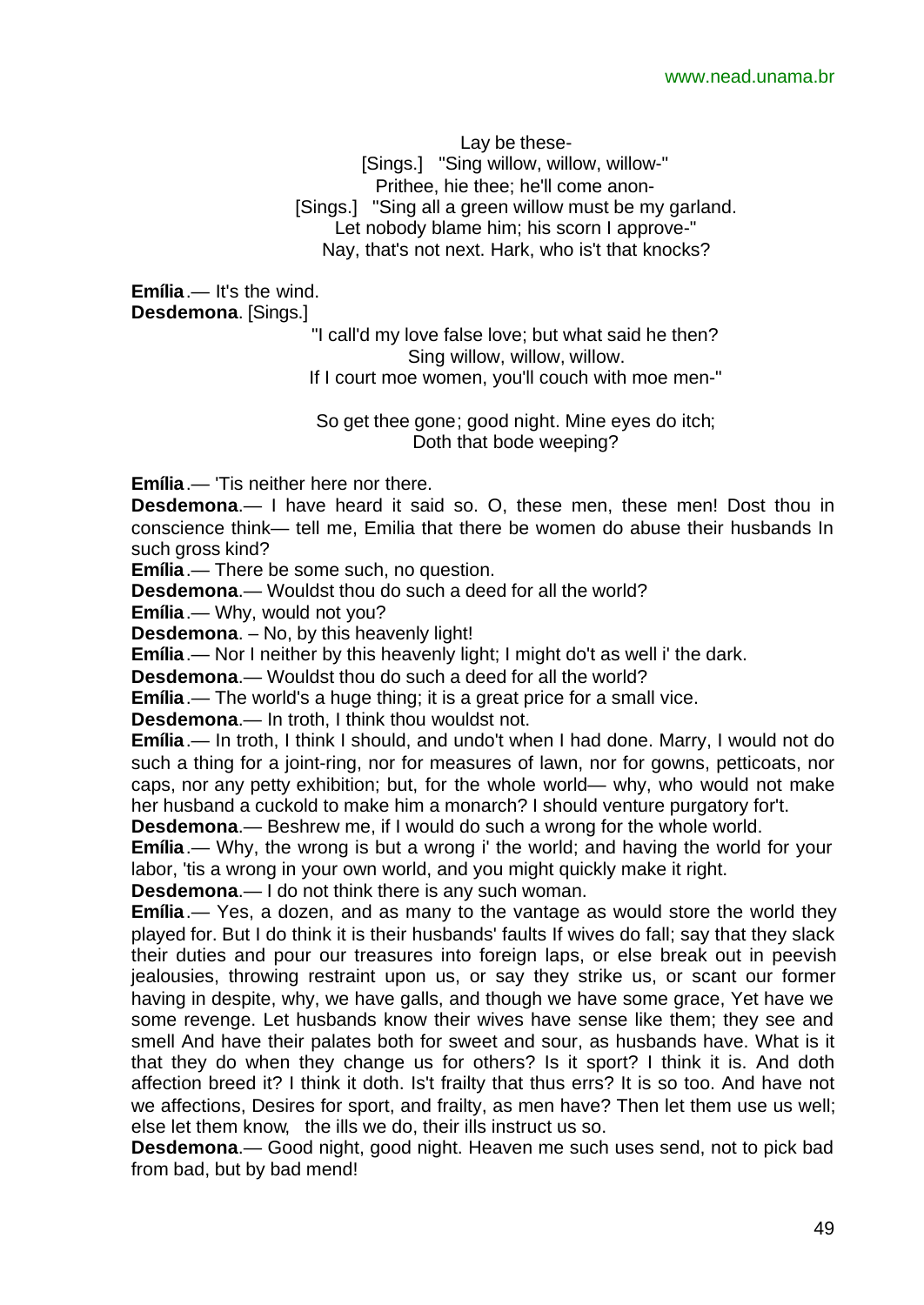(Exeunt).

ACT V. SCENE I. Cyprus. A street.

(Enter Iago and Roderigo):

**Iago**.— Here, stand behind this bulk; straight will he come.wear thy good rapier bare, and put it home. Quick, quick; fear nothing; I'll be at thy elbow. It makes us, or it mars us; think on that, and fix most firm thy resolution.

**Roderigo** — Be near at hand; I may miscarry in't.

**Iago**.— Here, at thy hand, be bold, and take thy stand. Retires.

**Roderigo**.— I have no great devotion to the deed; and yet he hath given me satisfying reasons. 'Tis but a man gone. Forth, my sword; he dies.

**Iago**.— I have rubb'd this young quat almost to the sense, and he grows angry. Now, whether he kill Cassio, or Cassio him, or each do kill the other, Every way makes my gain. Live Roderigo, he calls me to a restitution large of gold and jewels that I bobb'd from him, as gifts to Desdemona; It must not be. If Cassio do remain, he hath a daily beauty in his life that makes me ugly; and besides, the Moor May unfold me to him; there stand I in much peril. No, he must die. Be't so. I hear him coming.

(Enter Cassio).

**Roderigo**.— I know his gait; 'tis he. Villain, thou diest! Makes a pass at Cassio. **Cassio**. That thrust had been mine enemy indeed, but that my coat is better than thou know'st; I will make proof of thine.

Draws, and wounds Roderigo.

**Roderigo**.— O, I am slain! Iago from behind wounds Cassio in the leg, and exit. **Cassio**.— I am maim'd forever. Help, ho! Murther! Murther! Falls.

(Enter Othello).

**Othello**.— The voice of Cassio; Iago keeps his word.

**Roderigo**.— O, villain that I am!

**Othello**.— It is even so.

**Cassio**.— O, help, ho! Light! A surgeon!

**Othello**.— 'Tis he. O brave Iago, honest and just, that hast such noble sense of thy friend's wrong! Thou teachest me. Minion, your dear lies dead, and your unblest fate hies. Strumpet, I come! Forth of my heart those charms, thine eyes, are blotted; thy bed lust-stain'd shall with lust's blood be spotted.

(Exit).

(Enter Lodovico and Gratiano).

**Cassio**.— What, ho! No watch? No passage? Murther! Murther! **Gratiano**.— 'Tis some mischance; the cry is very direful. **Cassio**.— O, help!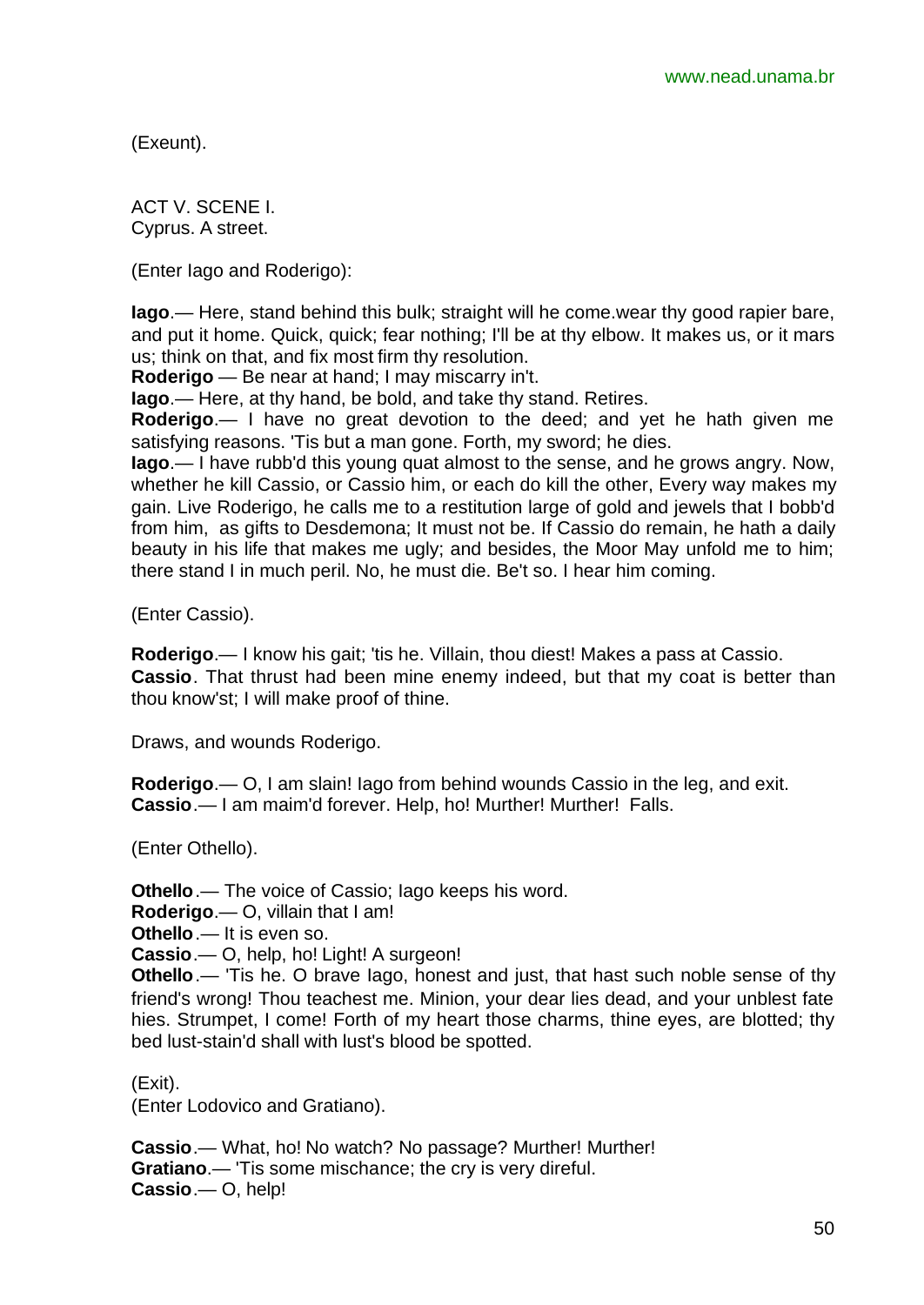**Lodovico**.— Hark! **Roderigo**.— O wretched villain! **Lodovico**.— Two or three groan; it is a heavy night. These may be counterfeits; let's think't unsafe to come in to the cry without more help. **Roderigo**.— Nobody come? Then shall I bleed to death. **Lodovico**.— Hark! (Re-enter Iago, with a light). **Gratiano**.— Here's one comes in his shirt, with light and weapons. **Iago**.— Who's there? Whose noise is this that cries on murther? **Lodovico**.— We do not know. **Iago**.— Did not you hear a cry? **Cassio**.— Here, here! for heaven's sake, help me! **Iago**.— What's the matter? **Gratiano**. —This is Othello's ancient, as I take it. **Lodovico**.— The same indeed; a very valiant fellow. **Iago**.— What are you here that cry so grievously? **Cassio**.— Iago? O, I am spoil'd, undone by villains! Give me some help. **Iago**.— O me, lieutenant! What villains have done this? **Cassio**.— I think that one of them is hereabout, and cannot make away. **Iago**.— O treacherous villains! [To Lodovico and Gratiano.] What are you there? Come in and give some help. **Roderigo**.— O, help me here! **Cassio**.— That's one of them. **Iago**.— O murtherous slave! O villain! Stabs Roderigo. **Roderigo**.— O damn'd Iago! O inhuman dog! **Iago**.— Kill men i' the dark! Where be these bloody thieves? How silent is this town! Ho! Murther! Murther! What may you be? Are you of good or evil? **Lodovico**.— As you shall prove us, praise us. **Iago**.— Signior Lodovico? **Lodovico**.— He, sir. **Iago**.— I cry you mercy. Here's Cassio hurt by villains. **Gratiano**.— Cassio? **Iago**.— How is't, brother? **Cassio**.— My leg is cut in two. **Iago**.— Marry, heaven forbid! Light, gentlemen; I'll bind it with my shirt. (Enter Bianca). **Bianca**.— What is the matter, ho? Who is't that cried? **Iago**.— Who is't that cried? **Bianca**.— O my dear Cassio, my sweet Cassio! O Cassio, Cassio, Cassio! **Iago**.— O notable strumpet! Cassio, may you suspect who they should be that have thus mangled you? **Cassio**.— No. **Gratiano**.— I am sorry to find you thus; I have been to seek you. **Iago**.— Lend me a garter. So. O, for a chair, to bear him easily hence!

**Bianca**.— Alas, he faints! O Cassio, Cassio, Cassio!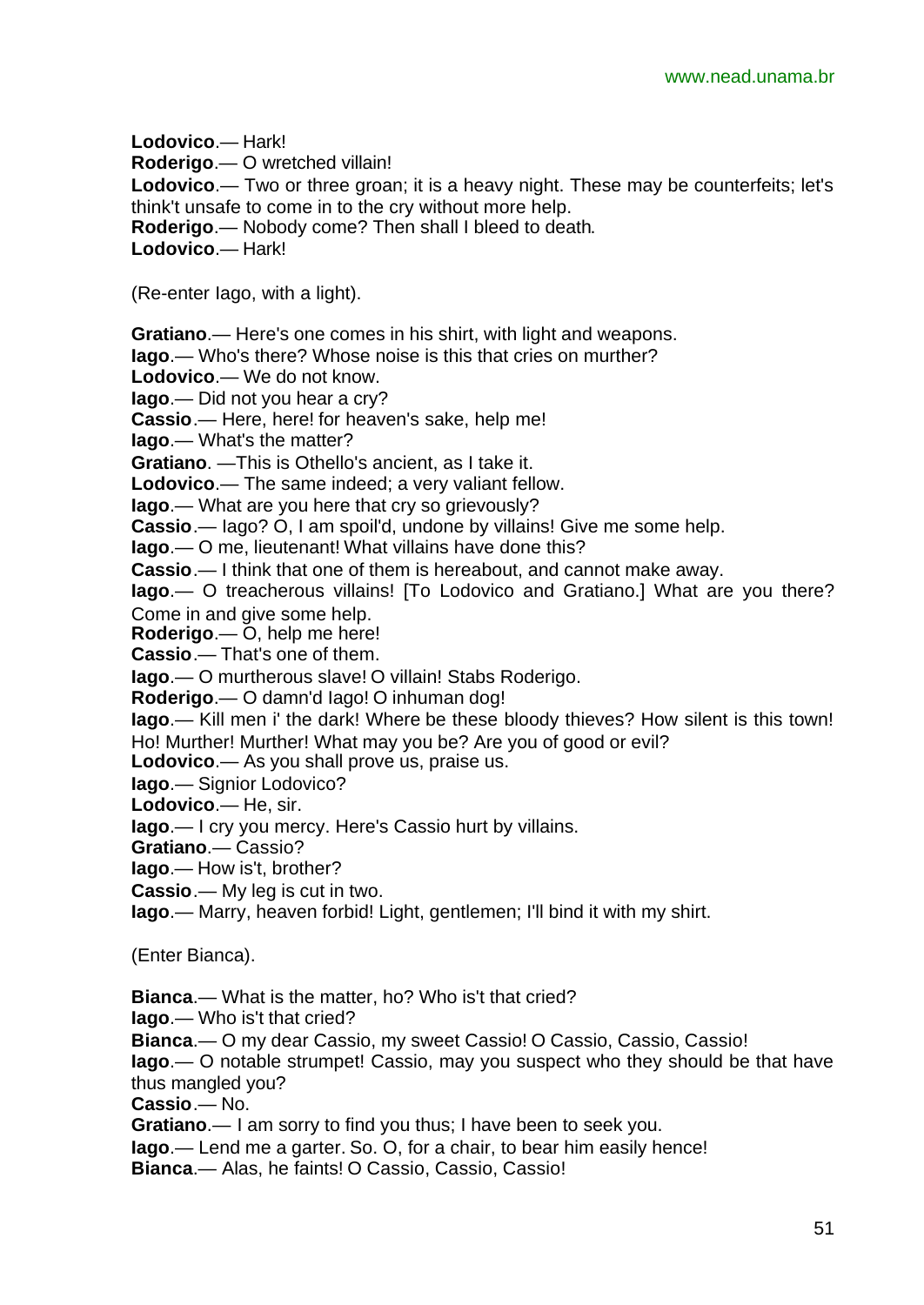**Iago**.— Gentlemen all, I do suspect this trash to be a party in this injury. Patience awhile, good Cassio. Come, come; lend me a light. Know we this face or no? Alas, my friend and my dear countryman Roderigo? No— yes, sure. O heaven! Roderigo. **Gratiano**.— What, of Venice?

**Iago**.— Even he, sir. Did you know him?

**Gratiano**.— Know him! ay.

**Iago**.— Signior Gratiano? I cry you gentle pardon; these bloody accidents must excuse my manners, that so neglected you.

**Gratiano**.— I am glad to see you.

**Iago**.— How do you, Cassio? O, a chair, a chair!

**Gratiano**.— Roderigo!

**Iago**.— He, he, 'tis he. [A chair brought in.] O, that's well said: the chair. Some good man bear him carefully from hence: I'll fetch the general's surgeon. [To Bianca.] For you, mistress, save you your labor. He that lies slain here, Cassio, was my dear friend; what malice was between you?

**Cassio**.— None in the world; nor do I know the man.

**Iago**. [To Bianca.] — What, look you pale? O, bear him out o' the air. Cassio and Roderigo are borne off. Stay you, good gentlemen. Look you pale, mistress? Do you perceive the gastness of her eye? Nay, if you stare, we shall hear more anon. Behold her well; I pray you, look upon her. Do you see, gentlemen? Nay, guiltiness will speak, though tongues were out of use.

(Enter Emilia).

**Emília**.— 'Las, what's the matter? What's the matter, husband?

**Iago**.— Cassio hath here been set on in the dark by Roderigo, and fellows that are 'scaped; he's almost slain, and Roderigo dead.

**Emília**.— Alas, good gentleman! alas, good Cassio!

**Iago**.— This is the fruit of whoring. Prithee, Emilia, go know of Cassio where he supp'd tonight. What, do you shake at that?

**Bianca**.— He supp'd at my house; but I therefore shake not.

**Iago**.— O, did he so? I charge you, go with me.

**Emília**.— Fie, fie upon thee, strumpet!

**Bianca**.— I am no strumpet, but of life as honest as you that thus abuse me.

**Emília**.— As I! foh! fie upon thee!

**Iago**.— Kind gentlemen, let's go see poor Cassio dress'd. Come, mistress, you must tell's another tale. Emilia, run you to the citadel, and tell my lord and lady what hath happ'd! Will you go on? [Aside.] This is the night that either makes me or fordoes me quite.

(Exeunt).

#### SCENE II.

A bedchamber in the castle. Desdemona in bed asleep; a light burning.

(Enter Othello).

**Othello**.— It is the cause, it is the cause, my soul. Let me not name it to you, you chaste stars! It is the cause. Yet I'll not shed her blood, nor scar that whiter skin of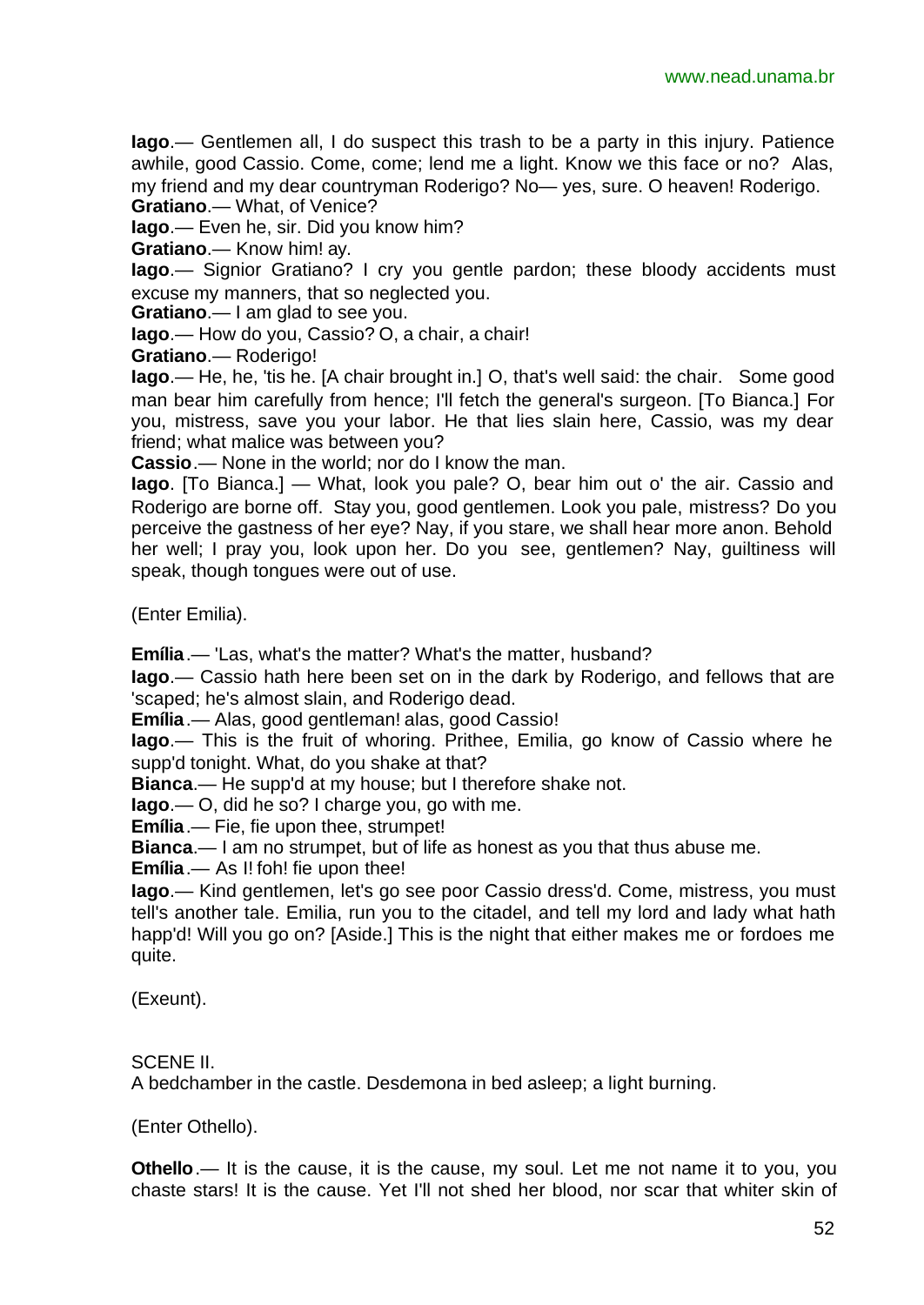hers than snow and smooth as monumental alabaster. Yet she must die, else she'll betray more men. Put out the light, and then put out the light. If I quench thee, thou flaming minister, I can again thy former light restore, should I repent me; but once put out thy light, thou cunning'st pattern of excelling nature, I know not where is that Promethean heat That can thy light relume. When I have pluck'd the rose, I cannot give it vital growth again, It must needs wither; I'll smell it on the tree.[Kisses her]. O, balmy breath, that dost almost persuade justice to break her sword! One more, one more; be thus when thou art dead, and I will kill thee, and love thee after. One more, and this the last; so sweet was ne'er so fatal. I must weep, but they are cruel tears; this sorrow's heavenly, It strikes where it doth love. She wakes.

**Desdemona**.— Who's there? Othello?

**Othello**.— Ay, Desdemona.

**Desdemona**.— Will you come to bed, my lord?

**Othello**.— Have you pray'd tonight, Desdemona?

**Desdemona**.— Ay, my lord.

**Othello**.— If you bethink yourself of any crime Unreconciled as yet to heaven and grace, solicit for it straight.

**Desdemona**.— Alas, my lord, what may you mean by that?

**Othello**.— Well, do it, and be brief; I will walk by. I would not kill thy unprepared spirit. No, heaven forfend! I would not kill thy soul.

**Desdemona**.— Talk you of killing?

**Othello**.— Ay, I do.

**Desdemona**.— Then heaven have mercy on me!

**Othello**.— Amen, with all my heart!

**Desdemona**.— If you say so, I hope you will not kill me.

**Othello**.— Hum!

**Desdemona**.— And yet I fear you, for you are fatal then when your eyes roll so. Why I should fear I know not, since guiltiness I know not; but yet I feel I fear.

**Othello**.— Think on thy sins.

**Desdemona**.— They are loves I bear to you.

**Othello**.— Ay, and for that thou diest.

**Desdemona**.— That death's unnatural that kills for loving. Alas, why gnaw you so your nether lip? Some bloody passion shakes your very frame. These are portents; but yet I hope, I hope, they do not point on me.

**Othello**.— Peace, and be still!

**Desdemona**.— I will so. What's the matter?

**Othello**.— That handkerchief which I so loved and gave thee thou gavest to Cassio.

**Desdemona**.— No, by my life and soul! Send for the man, and ask him.

**Othello**.— Sweet soul, take heed, take heed of perjury; thou are on thy deathbed. **Desdemona**. Ay, but not yet to die.

**Othello**.— Yes, presently: Therefore confess thee freely of thy sin, for to deny each article with oath Cannot remove nor choke the strong conception that I do groan withal. Thou art to die.

**Desdemona**.— Then Lord have mercy on me!

**Othello**.— I say, amen.

**Desdemona**.— And have you mercy too! I never did offend you in my life; never loved Cassio but with such general warranty of heaven as I might love. I never gave him token.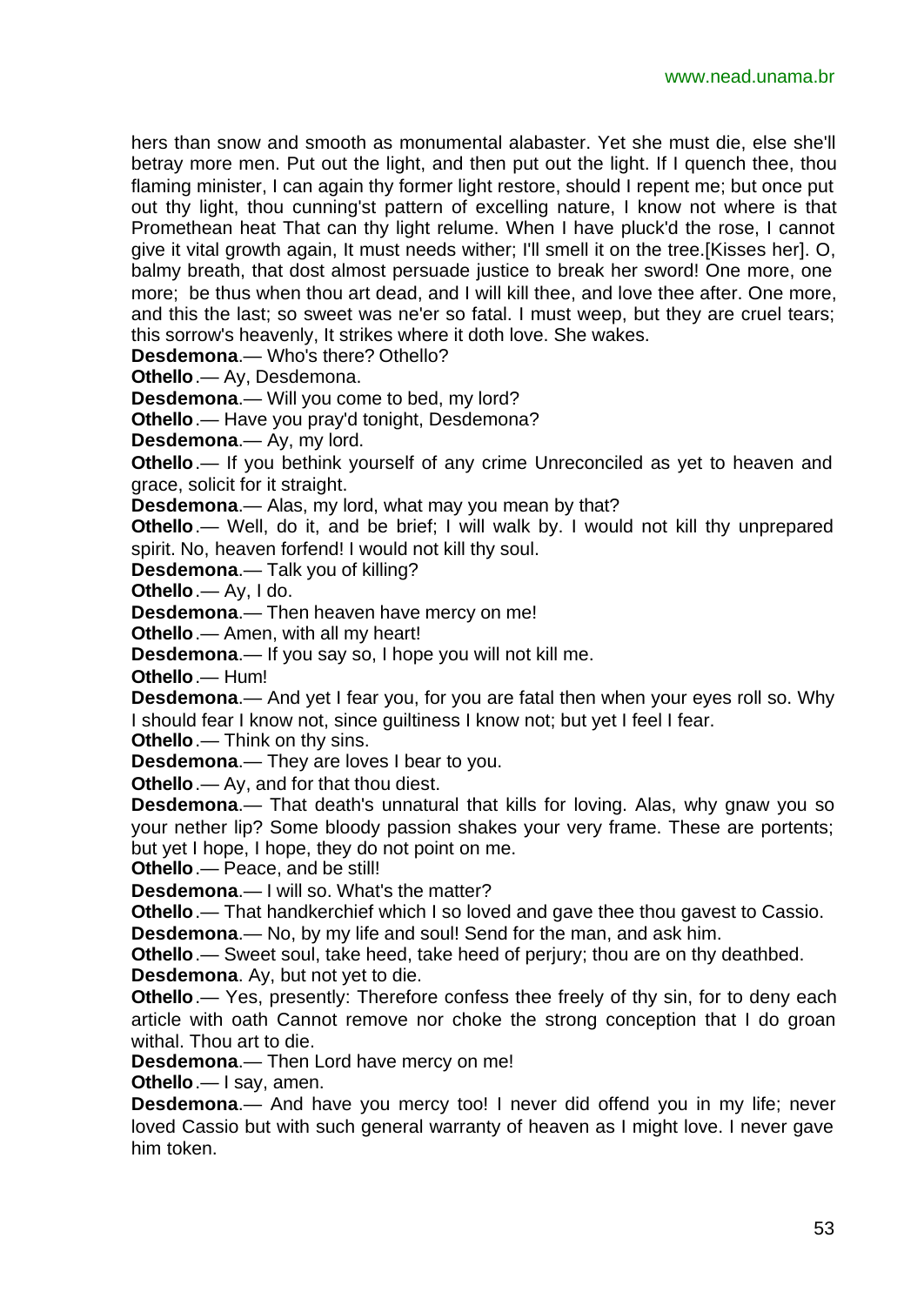**Othello** .— By heaven, I saw my handkerchief in 's hand. O perjured woman! Thou dost stone my heart, and makest me call what I intend to do a murther, which I thought a sacrifice. I saw the handkerchief.

**Desdemona**.— He found it then; I never gave it him. Send for him hither; let him confess a truth.

**Othello**.— He hath confess'd.

**Desdemona**.— What, my lord?

**Othello**.— That he hath used thee.

**Desdemona**.— How? unlawfully?

**Othello**.— Ay.

**Desdemona**. He will not say so.

**Othello**.— No, his mouth is stopp'd; honest Iago hath ta'en order for't.

**Desdemona**.— O, my fear interprets! What, is he dead?

**Othello**.— Had all his hairs been lives, my great revenge had stomach for them all.

**Desdemona**.— Alas, he is betray'd, and I undone!

**Othello**.— Out, strumpet! Weep'st thou for him to my face?

**Desdemona**.— O, banish me, my lord, but kill me not!

**Othello**.— Down, strumpet!

**Desdemona**.— Kill me tomorrow; let me live tonight!

**Othello**.— Nay, if you strive-

**Desdemona**.— But half an hour!

**Othello**.— Being done, there is no pause.

**Desdemona**.— But while I say one prayer!

**Othello**.— It is too late. He stifles her.

**Emília**. [Within.] — My lord, my lord! What, ho! my lord, my lord!

**Othello**.— What noise is this? Not dead? not yet quite dead? I that am cruel am yet merciful; I would not have thee linger in thy pain. So, so.

**Emília**. [Within.] — What, ho! my lord, my lord!

**Othello**.— Who's there?

**Emília**. [Within.] — O, good my lord, I would speak a word with you!

**Othello**.— Yes, 'tis Emilia. By and by. She's dead. 'Tis like she comes to speak of Cassio's death. The noise was here. Ha! no more moving? Still as the grave. Shall she come in? were't good? I think she stirs again. No. What's best to do? If she come in, she'll sure speak to my wife. My wife! My wife! What wife? I have no wife. O, insupportable! O heavy hour! Methinks it should be now a huge eclipse of sun and moon, and that the affrighted globe should yawn at alteration.

**Emília**. [Within.] — I do beseech you that I may speak with you, O, good my lord!

**Othello**.— I had forgot thee. O, come in, Emilia. Soft, by and by. Let me the curtains draw. Where art thou? Unlocks the door.

(Enter Emilia).

What's the matter with thee now?

**Emília**.— O, my good lord, yonder's foul murthers done!

**Othello**.— What, now?

**Emília**.— But now, my lord.

**Othello**.— It is the very error of the moon; she comes more nearer earth than she was wont and makes men mad.

**Emília**.— Cassio, my lord, hath kill'd a young Venetian Call'd Roderigo.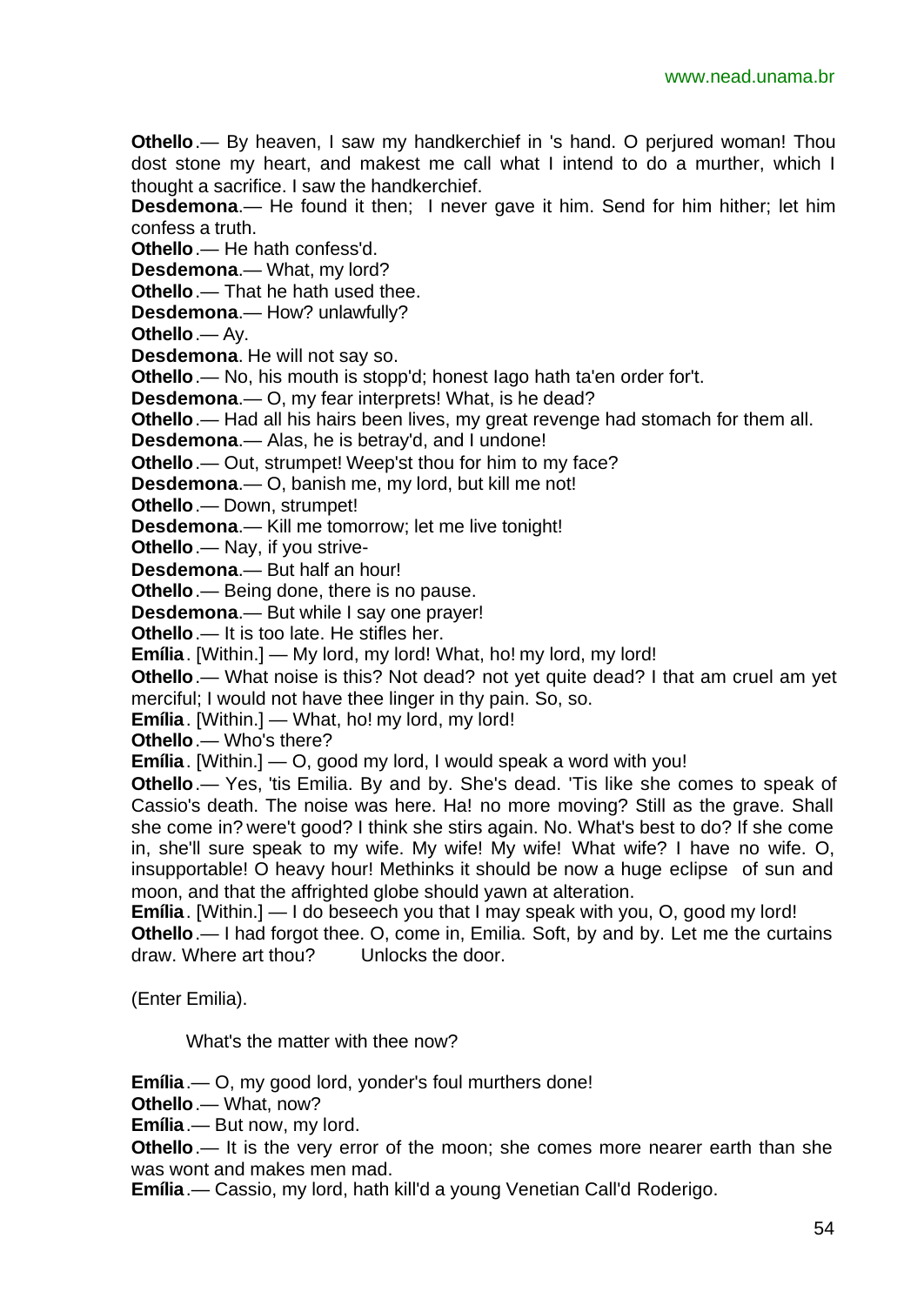**Othello**.— Roderigo kill'd? And Cassio kill'd?

**Emília**.— No, Cassio is not kill'd.

**Othello**.— Not Cassio kill'd! Then murther's out of tune, and sweet revenge grows harsh.

**Desdemona**.— O, falsely, falsely murther'd!

**Emília**.— Alas, what cry is that?

**Othello**. That? what?

**Emília**.— Out, and alas! That was my lady's voice. Help! help, ho! help! O lady, speak again! Sweet Desdemona! O sweet mistress, speak!

**Desdemona**.— A guiltless death I die.

**Emília**.— O, who hath done this deed?

**Desdemona**.— Nobody; I myself. Farewell; commend me to my kind lord. O, farewell! Dies.

**Othello**.— Why, how should she be murther'd?

**Emília**.— Alas, who knows?

**Othello**.— You heard her say herself, it was not I.

**Emília**.— She said so; I must needs report the truth.

**Othello**.— She's like a liar gone to burning hell; 'Twas I that kill'd her.

**Emília**.— O, the more angel she, and you the blacker devil!

**Othello**.— She turn'd to folly, and she was a whore.

**Emília**.— Thou dost belie her, and thou art a devil.

**Othello**.— She was false as water.

**Emília**.— Thou art rash as fire, to say that she was false. O, she was heavenly true!

**Othello**.— Cassio did top her; ask thy husband else. O, I were damn'd beneath all depth in hell, but that I did proceed upon just grounds to this extremity. Thy husband knew it all.

**Emília**.— My husband?

**Othello**.— Thy husband.

**Emília**.— That she was false to wedlock?

**Othello**.— Ay, with Cassio. Nay, had she been true, If heaven would make me such another world of one entire and perfect chrysolite, I'ld not have sold her for it.

**Emília**.— My husband?

**Othello**.— Ay, 'twas he that told me first. An honest man he is, and hates the slime that sticks on filthy deeds.

**Emília**.— My husband?

**Othello**. What needs this iteration, woman? I say thy husband.

**Emília**.— O mistress, villainy hath made mocks with love! My husband say that she was false!

**Othello**.— He, woman; I say thy husband. Dost understand the word? My friend, thy husband, honest, honest Iago.

**Emília**.— If he say so, may his pernicious soul Rot half a grain a day! He lies to the heart. She was too fond of her most filthy bargain.

**Othello**.— Ha!

**Emília**.— Do thy worst; this deed of thine is no more worthy heaven than thou wast worthy her.

**Othello**.— Peace, you were best.

**Emília**.— Thou hast not half that power to do me harm as I have to be hurt. O gull! O dolt! As ignorant as dirt! Thou hast done a deed I care not for thy sword; I'll make thee known, Though I lost twenty lives. Help! help, ho! help! The Moor hath kill'd my mistress! Murther, murther!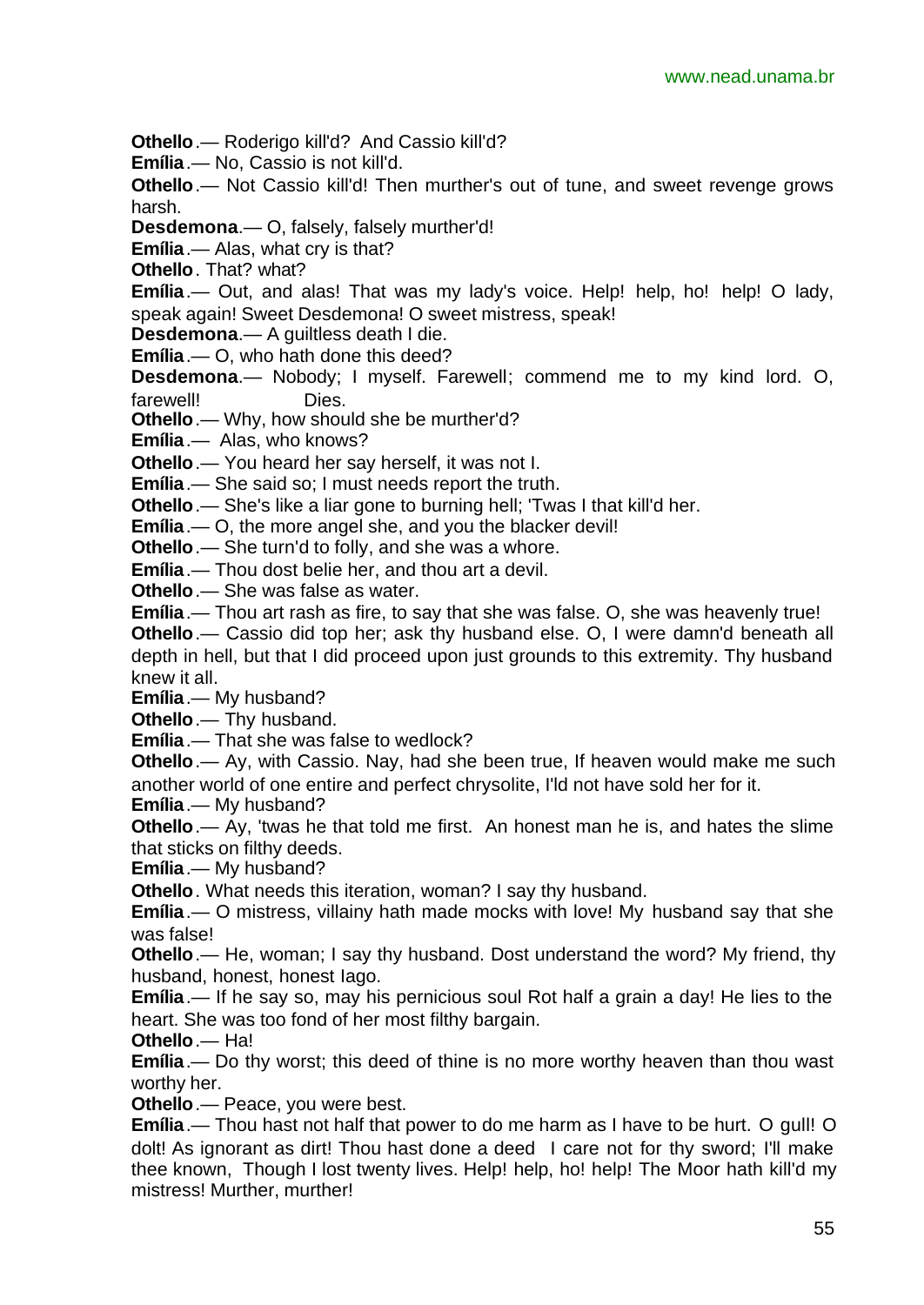(Enter Montano, Gratiano, Iago, and others).

**Montano**.— What is the matter? How now, general?

**Emília**.— O, are you come, Iago? You have done well, that men must lay their murthers on your neck.

**Gratiano**.— What is the matter?

**Emília**.— Disprove this villain, if thou be'st a man. He says thou told'st him that his wife was false; I know thou didst not, thou'rt not such a villain. Speak, for my heart is full.

**Iago**.— I told him what I thought, and told no more than what he found himself was apt and true.

**Emília**.— But did you ever tell him she was false?

**Iago**.— I did.

**Emília**.— You told a lie, an odious, damned lie; upon my soul, a lie, a wicked lie! She false with Cassio? Did you say with Cassio?

**Iago**.— With Cassio, mistress. Go to, charm your tongue.

**Emília**.— I will not charm my tongue; I am bound to speak. my mistress here lies murther'd in her bed-

**All**.— O heavens forfend!

**Emília**.— And your reports have set the murther on.

**Othello**.— Nay, stare not, masters; it is true indeed.

**Gratiano**.— 'Tis a strange truth.

**Montano**.— O monstrous act!

**Emília**.— Villainy, villainy, villainy! I think upon't, I think, I smell't, O villainy! I thought so then. I'll kill myself for grief. O villainy, villainy!

**Iago**.— What, are you mad? I charge you, get you home.

**Emília**.— Good gentlemen, let me have leave to speak; 'Tis proper I obey him, but not now. Perchance, Iago, I will ne'er go home.

**Othello**.— O! O! O! Falls on the bed.

**Emília**.— Nay, lay thee down and roar; for thou hast kill'd the sweetest innocent that e'er did lift up eye.

**Othello**.[Rises.] — O, she was foul! I scarce did know you, uncle; there lies your niece, whose breath indeed these hands have newly stopp'd. I know this act shows horrible and grim.

**Gratiano**.— Poor Desdemon! I am glad thy father's dead. Thy match was mortal to him, and pure grief shore his old thread in twain; did he live now, this sight would make him do a desperate turn, Yea, curse his better angel from his side, and fall to reprobation.

**Othello**.— 'Tis pitiful, but yet Iago knows that she with Cassio hath the act of shame a thousand times committed. Cassio confess'd it, and she did gratify his amorous works With that recognizance and pledge of love Which I first gave her. I saw it in his hand, It was a handkerchief, an antique token my father gave my mother.

**Emília**.— O heaven! O heavenly powers!

**Iago**.— 'Zounds! Hold your peace.

**Emília**.— 'Twill out, 'twill. I peace? No, I will speak as liberal as the north; Let heaven and men and devils, let them all, all, all, cry shame against me, yet I'll speak.

**Iago**.— Be wise, and get you home.

**Emília**.— I will not. Iago offers to stab Emilia.

**Gratiano**.— Fie! Your sword upon a woman?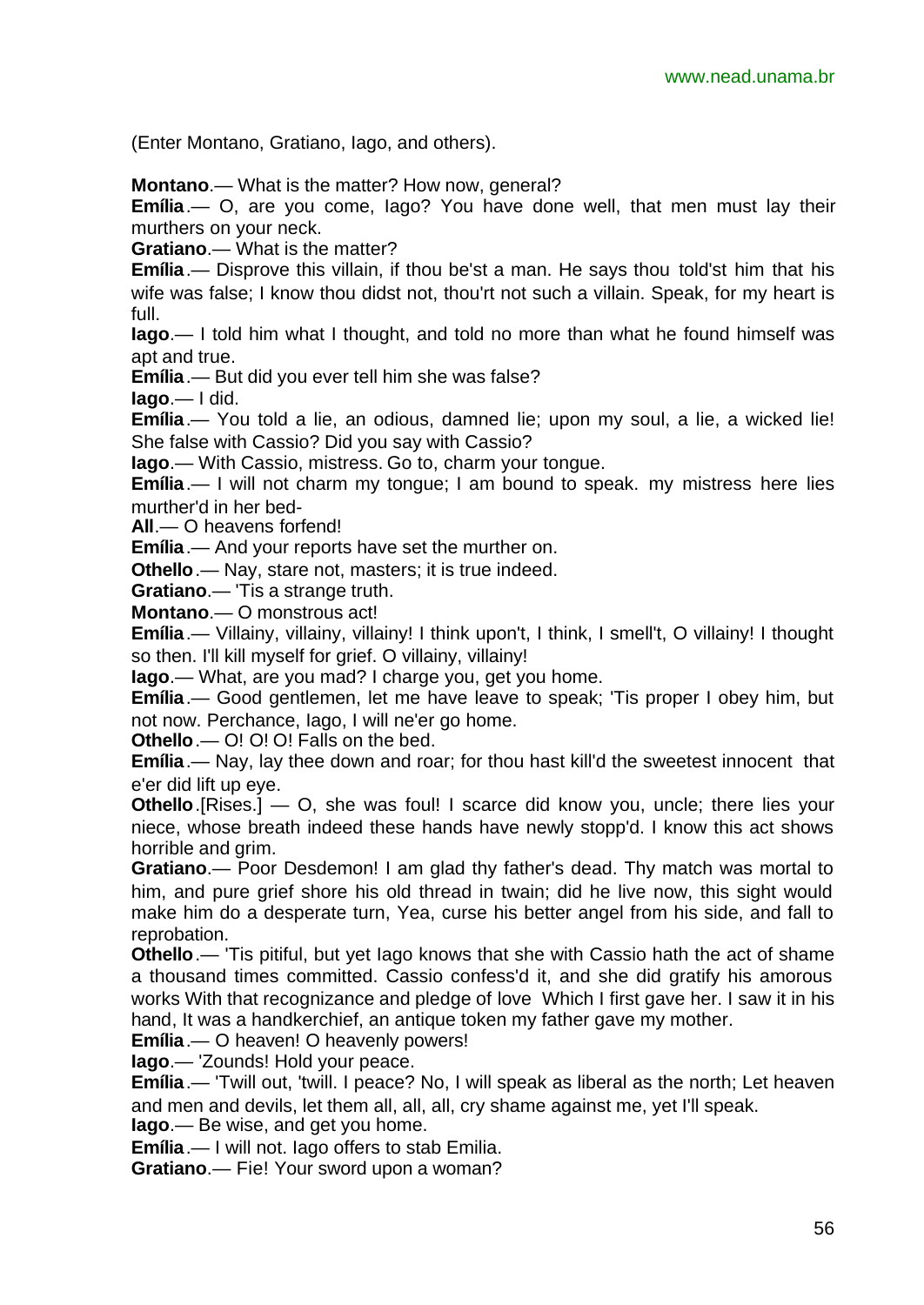**Emília**.— O thou dull Moor! That handkerchief thou speak'st of I found by fortune and did give my husband, for often with a solemn earnestness, more than indeed belong'd to such a trifle, he begg'd of me to steal it.

**Iago**.— Villainous whore!

**Emília**.— She give it Cassio? No, alas, I found it, and I did give't my husband.

**Iago**.— Filth, thou liest!

**Emília**.— By heaven, I do not, I do not, gentlemen. O murtherous coxcomb! What should such a fool do with so good a wife?

**Othello**.— Are there not stones in heaven but what serve for thunder? Precious villain! He runs at Iago, but Montano disarms him. Iago stabs Emilia.

**Gratiano**.— The woman falls; sure, he hath kill'd his wife.

**Emília**.— Ay, ay! O, lay me by my mistress' side.

(Exit Iago).

**Gratiano**.— He's gone, but his wife's kill'd.

**Montano**.— 'Tis a notorious villain. Take you this weapon, Which I have here recover'd from the Moor. Come, guard the door without; let him not pass, but kill him rather. I'll after that same villain, for 'tis a damned slave.

(Exeunt all but Othello and Emilia).

**Othello**.— I am not valiant neither, but every puny whipster gets my sword. But why should honor outlive honesty? Let it go all.

**Emília**.— What did thy song bode, lady? Hark, canst thou hear me? I will play the swan, and die in music. [Sings.] "Willow, willow, willow." Moor, she was chaste; she loved thee, cruel Moor; so come my soul to bliss, as I speak true; so speaking as I think, I die, I die. Dies.

**Othello**.— I have another weapon in this chamber; It is a sword of Spain, the icebrook's temper o, here it is. Uncle, I must come forth.

**Gratiano**. [Within.] If thou attempt it, it will cost thee dear. Thou hast no weapon, and perforce must suffer.

**Othello**.— Look in upon me then, and speak with me, or, naked as I am, I will assault thee.

(Re-enter Gratiano).

**Gratiano**.— What is the matter?

**Othello**.— Behold, I have a weapon; a better never did itself sustain upon a soldier's thigh. I have seen the day that with this little arm and this good sword I have made my way through more impediments than twenty times your stop. But, O vain boast! Who can control his fate? 'Tis not so now. be not afraid, though you do see me weapon'd; here is my journey's end, here is my butt and very sea-mark of my utmost sail. Do you go back dismay'd? 'Tis a lost fear. Man but a rush against Othello's breast, and he retires. Where should Othello go? Now, how dost thou look now? O illstarr'd wench! Pale as thy smock! When we shall meet at compt, this look of thine will hurl my soul from heaven, and fiends will snatch at it. Cold, cold, my girl? Even like thy chastity. O cursed, cursed slave! Whip me, ye devils, from the possession of this heavenly sight! Blow me about in winds! Roast me in sulphur! Wash me in steepdown gulfs of liquid fire! O Desdemon! dead, Desdemon! dead! O! O! O!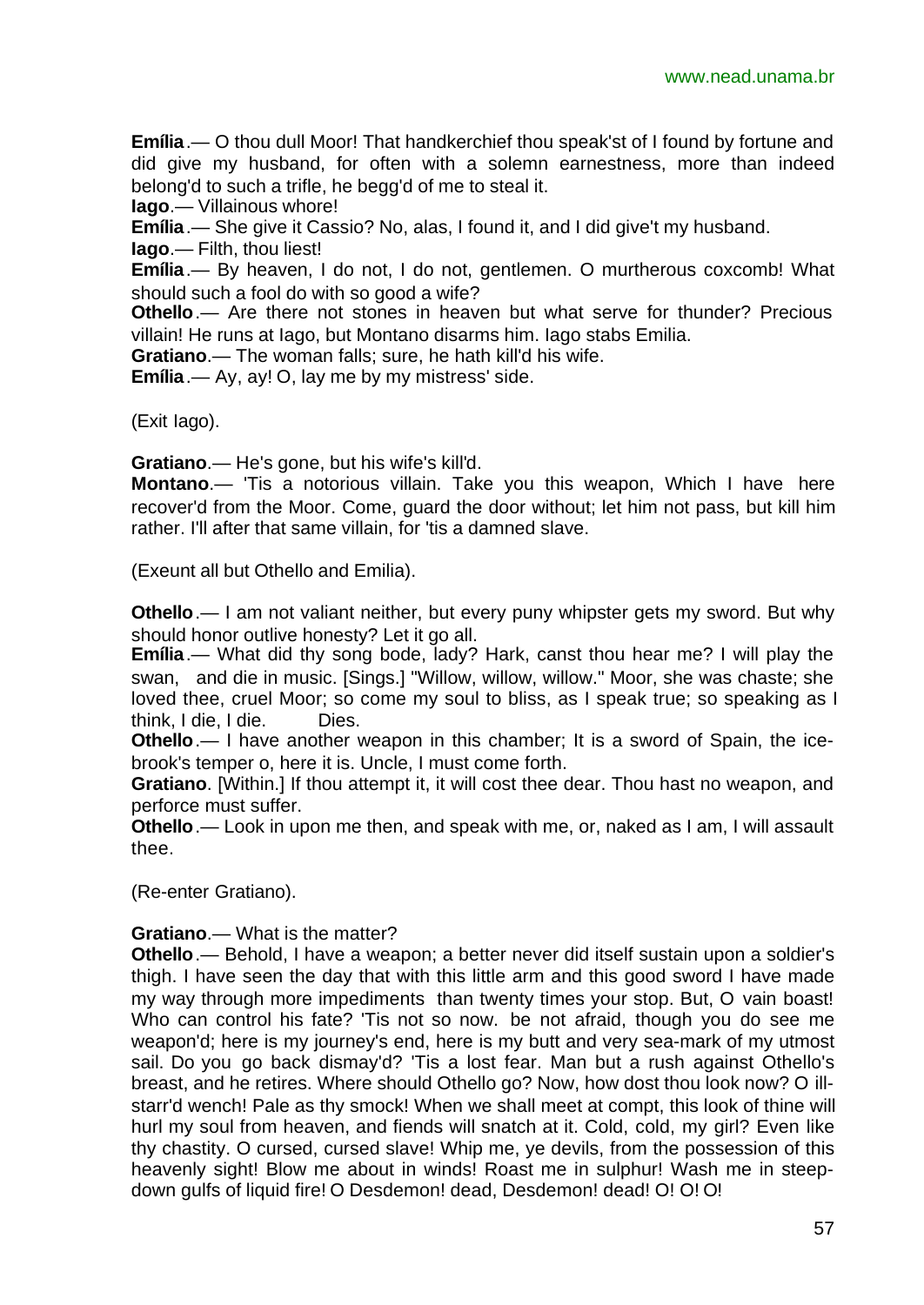(Enter Lodovico, Montano, Cassio carried in a chair, and Officers with Iago, prisoner).

**Lodovico**.— Where is this rash and most unfortunate man?

**Othello**.— That's he that was Othello. Here I am.

**Lodovico**.— Where is that viper? Bring the villain forth.

**Othello**.— I look down towards his feet; but that's a fable. If that thou be'st a devil, I cannot kill thee. Wounds Iago.

**Lodovico**.— Wrench his sword from him.

**Iago**.— I bleed, sir, but not kill'd.

**Othello**.— I am not sorry neither. I'ld have thee live, for, in my sense, 'tis happiness to die.

**Lodovico**.— O thou Othello, that wert once so good, fall'n in the practice of a damned slave, what shall be said to thee?

**Othello**.— Why, anything; an honorable murtherer, if you will, for nought did I in hate, but all in honor.

**Lodovico**. This wretch hath part confess'd his villainy. Did you and he consent in Cassio's death?

**Othello**.— Ay.

**Cassio**.— Dear general, I never gave you cause.

**Othello**.— I do believe it, and I ask your pardon. Will you, I pray, demand that demidevil Why he hath thus ensnared my soul and body?

**Iago**.— Demand me nothing; what you know, you know. From this time forth I never will speak word.

**Lodovico**.— What, not to pray?

**Gratiano**.— Torments will ope your lips.

**Othello**.— Well, thou dost best.

**Lodovico**.— Sir, you shall understand what hath befall'n, Which, as I think, you know not. Here is a letter found in the pocket of the slain Roderigo, and here another. The one of them imports the death of Cassio to be undertook by Roderigo.

**Othello**.— O villain!

**Cassio**.— Most heathenish and most gross!

**Lodovico**.— Now here's another discontented paper, found in his pocket too; and this, it seems, Roderigo meant to have sent this damned villain; but that, belike, Iago in the interim came in and satisfied him.

**Othello**.— O the pernicious caitiff! How came you, Cassio, by that handkerchief That was my wife's?

**Cassio**.— I found it in my chamber; and he himself confess'd but even now that there he dropp'd it for a special purpose Which wrought to his desire.

**Othello** — O fool! fool! fool!

**Cassio**. – There is besides in Roderigo's letter, how he upbraids Iago, that he made him Brave me upon the watch, whereon it came that I was cast. And even but now he spake after long seeming dead, Iago hurt him, Iago set him on.

**Lodovico.** – You must forsake this room, and go with us. Your power and your command is taken off, and Cassio rules in Cyprus. For this slave, If there be any cunning cruelty that can torment him much and hold him long, It shall be his. You shall close prisoner rest, Till that the nature of your fault be known to the Venetian state. Come, bring away.

**Othello**.— Soft you; a word or two before you go. I have done the state some service, and they know't. No more of that. I pray you, in your letters, when you shall